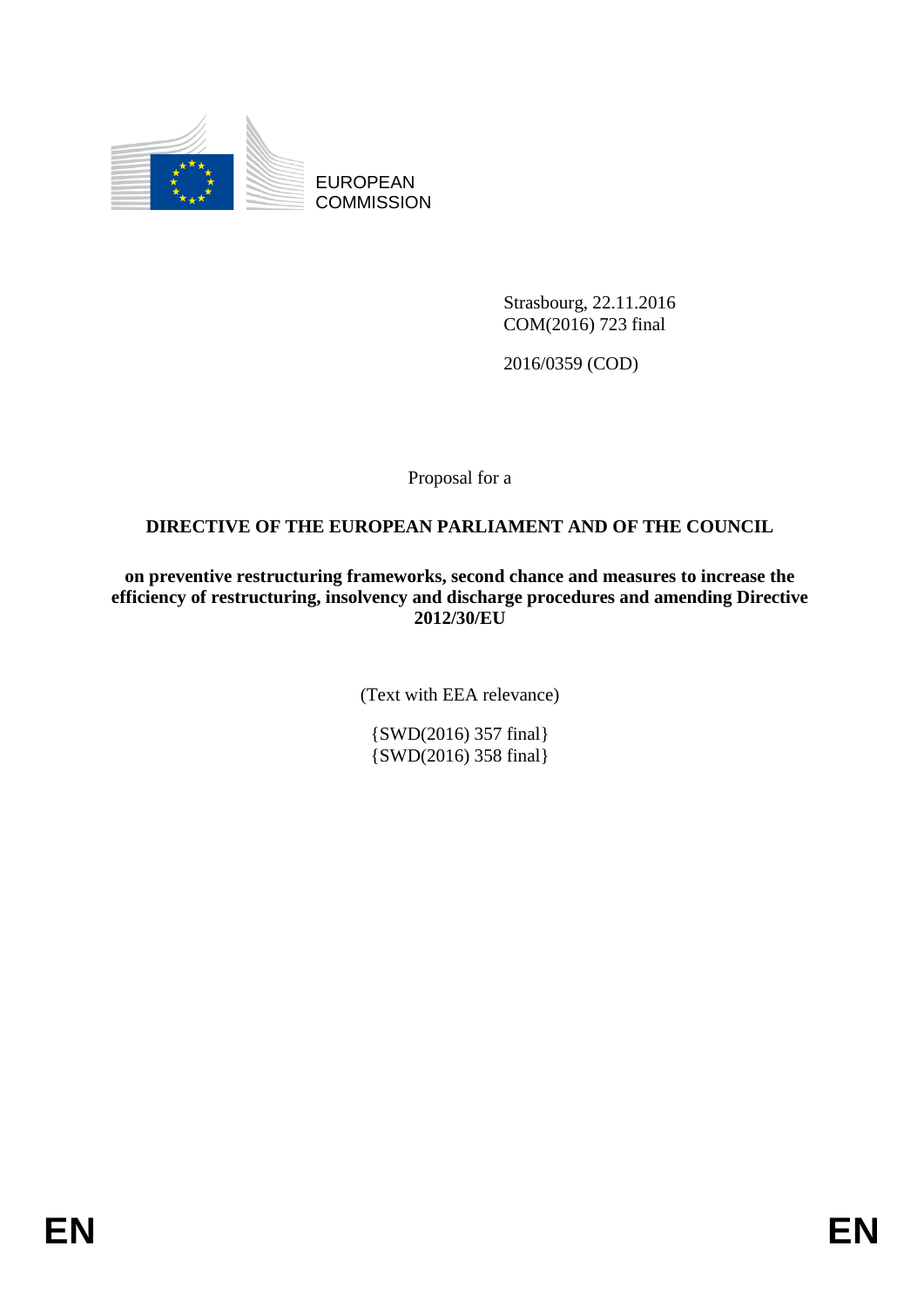## **EXPLANATORY MEMORANDUM**

#### **1. CONTEXT OF THE PROPOSAL**

#### **• Reasons for and objectives of the proposal**

Insolvency rules cover a wide range of measures from early intervention before a company gets into serious difficulties, timely restructuring to ensure that viable business parts are preserved, liquidation of assets where companies cannot be otherwise saved and finally giving a second chance to honest entrepreneurs via discharge of debt.

A well-functioning insolvency framework covering all these measures is an essential part of a good business environment as it supports trade and investment<sup>1</sup>, helps create and preserve jobs, and helps economies absorb more easily economic shocks that cause high levels of nonperforming loans and unemployment. These are all key priorities of the European Commission.

Insolvency matters have a strong Union dimension. An increasingly interconnected single market with an ever stronger digital dimension means that very few companies are purely national when aspects such as their client base, supply chain, scope of activities, investor and capital base (to mention a few) are considered. Importantly, insolvency matters are also a deterrent for cross-border expansion and investments. Many investors mention uncertainty over insolvency rules or the risk of lengthy or complex insolvency procedures in another country as a main reason for not investing or not entering into a business relationship outside their own country. A higher degree of harmonisation in insolvency law is thus essential for a well-functioning single market and for a true Capital Markets Union. This is why the issue has long attracted considerable interest at EU level.

Increased convergence of insolvency and restructuring procedures would facilitate greater legal certainty for cross-border investors and encourage the timely restructuring of viable companies in financial distress. Inefficient and divergent insolvency laws make it harder for investors to assess credit risk, particularly where they consider making cross-border investments. More cross-border risk-sharing, stronger and more liquid capital markets and diversified sources of funding for EU businesses will deepen financial integration, lower costs of obtaining credit and increase the EU's competitiveness.

#### *Restructuring and insolvency*

Today in Europe half of all businesses survive less than 5 years<sup>2</sup>. The number of corporate insolvencies has risen since the peak of the economic crisis in 2009 and remains high, although the trend seems now to be reversing. In several Member States there is a tendency to steer viable enterprises in financial trouble towards liquidation rather than early restructuring. It is estimated that in the EU, 200 000 firms go bankrupt each year (or 600 a day), resulting in 1.7 million direct job losses every year. One in four of these are cross-border insolvencies, i.e. they involve creditors and debtors in more than one EU Member State<sup>3</sup>. A significant percentage of firms and related jobs could be saved if preventive procedures existed in all

 $\overline{1}$ <sup>1</sup> The Commission's Annual Growth Survey 2016 (COM(2015) 690 final, 26.11.2015) explicitly recognised the importance of "well-functioning insolvency frameworks" as crucial for investment decisions

<sup>&</sup>lt;sup>2</sup> According to Flash Eurobarometer 354 (2012), which also showed that 43% of Europeans would not start a business because of the fear of failure (p. 72).

<sup>3</sup> Commission Staff Working Document, Impact Assessment accompanying Commission Recommendation on a New Approach to Business Failure and Insolvency, SWD(2014) 61 final, 12.3.2014, p. 2.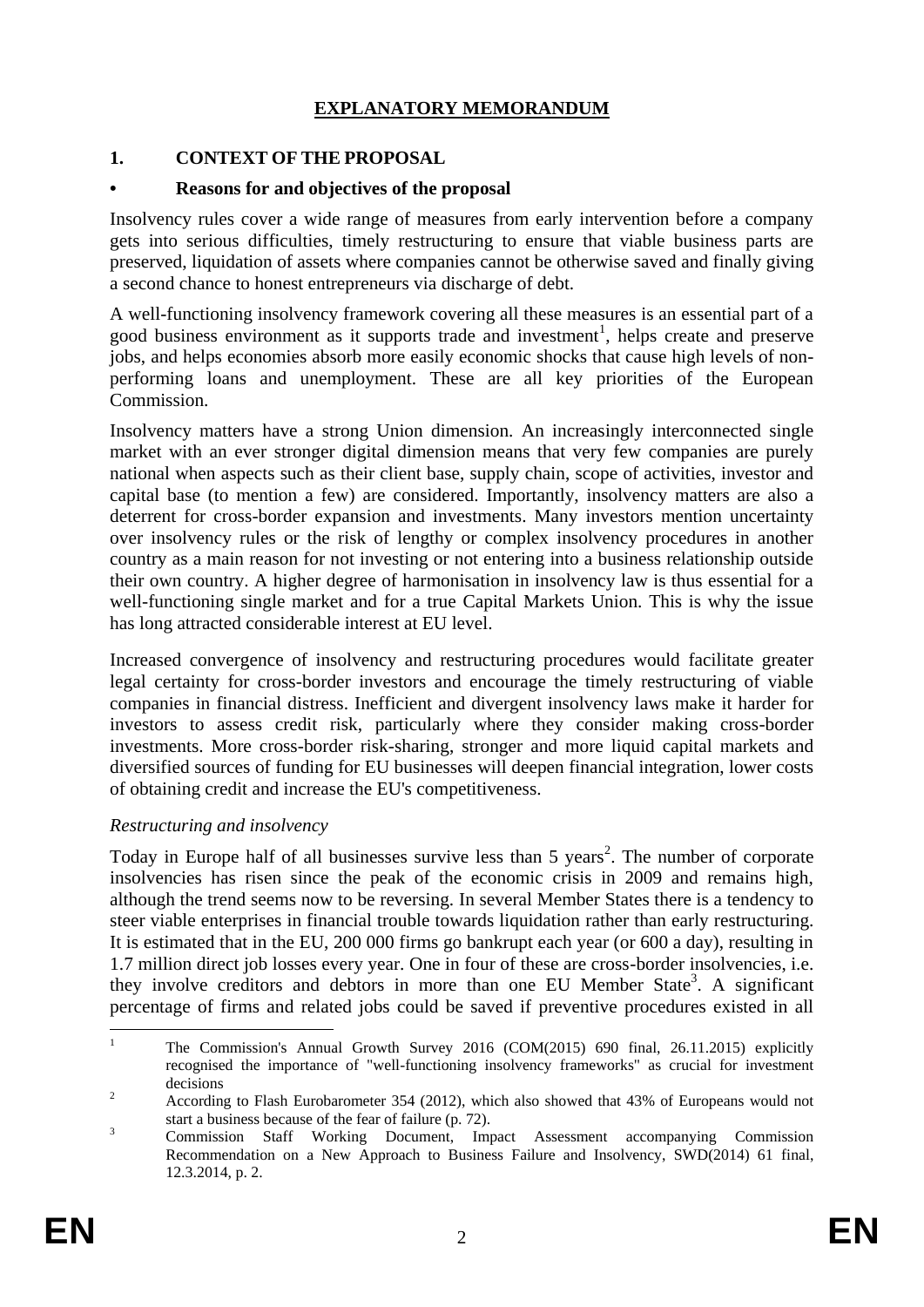Member States where they have establishments, assets or creditors. In addition, the availability of timely preventive restructuring procedures would ensure that action is taken before companies default on their loans. This would contribute to reducing the risk that loans become non-performing loans in cyclical downturns, thus reducing the related negative impact on the financial sector. But the cross-border dimension and costs of divergent insolvency frameworks are much broader. Firstly, although creditors might have suppliers in their supply chain that are purely domestic businesses, a supplier that experiences financial difficulties and cannot be saved may nonetheless have negative impacts which may trigger the insolvency of the cross-border company. The impact of these cross-border insolvencies may be extremely high as they are more likely to concern larger businesses. Secondly, some companies' cross-border creditors (especially SMEs) may prefer to drop cross-border claims simply because it is too costly to pursue them, for example if local legal advice is needed. Finally, future developments in the single market are expected to lead to more companies having cross-border dealings, and therefore more insolvencies with cross-border impact. Innovative companies in particular need a larger market to be able to thrive and avoid insolvency in the first 5 years.

The quality of Member States' restructuring and insolvency frameworks directly affects creditors' recovery rates. World Bank indicators suggest that in the EU recovery rates vary between 30 % in Croatia and Romania, and 90 %<sup>4</sup> in Belgium and Finland. Recovery rates are higher in economies where restructuring is the most common insolvency proceeding. On average, in such economies creditors can expect to recover 83% of their claims, against an average of 57 % in liquidation procedures<sup>5</sup>. While these outcomes also reflect economic factors such as the overall health of the economy, they underline the importance of a comprehensive insolvency framework, anchored in a strong institutional and cultural setting, in delivering better outcomes for society.

The elements of preventive restructuring procedures affecting their effectiveness and consequently the number of businesses rescued and their long-term viability diverge significantly between Member States. For example, an effective framework should require that a business in difficulty has access as early as possible to preventive restructuring. However, in several Member States debtors cannot restructure debts with their creditors before they are actually insolvent or if they do, they face very strict or expensive access conditions.

The conditions for a stay of individual enforcement to support restructuring negotiations are also very different: in some countries such a stay is not possible, while the others have a wide variety of durations and exemptions. When plans are adopted by creditors, rules in Member States tend to vary greatly on class formation, the possibility of restructuring only with certain creditors while leaving the rights of non-involved creditors un-affected, the majorities required, and the conditions for a judicial or administrative authority's confirmation of the restructuring plan. The protection of new financing and interim financing (essential in ensuring restructuring plans' success) also varies among Member States, ranging from minimum protection from avoidance actions to a form of priority over existing debt in subsequent insolvency procedures. Finally, the involvement of judicial or administrative authorities and practitioners appointed by the judicial or administrative authorities ranges from minimal to full involvement.

 $\overline{4}$  $\frac{4}{5}$  World Bank Doing Business Index 2016.

<sup>5</sup> World Bank Doing Business Index 2016.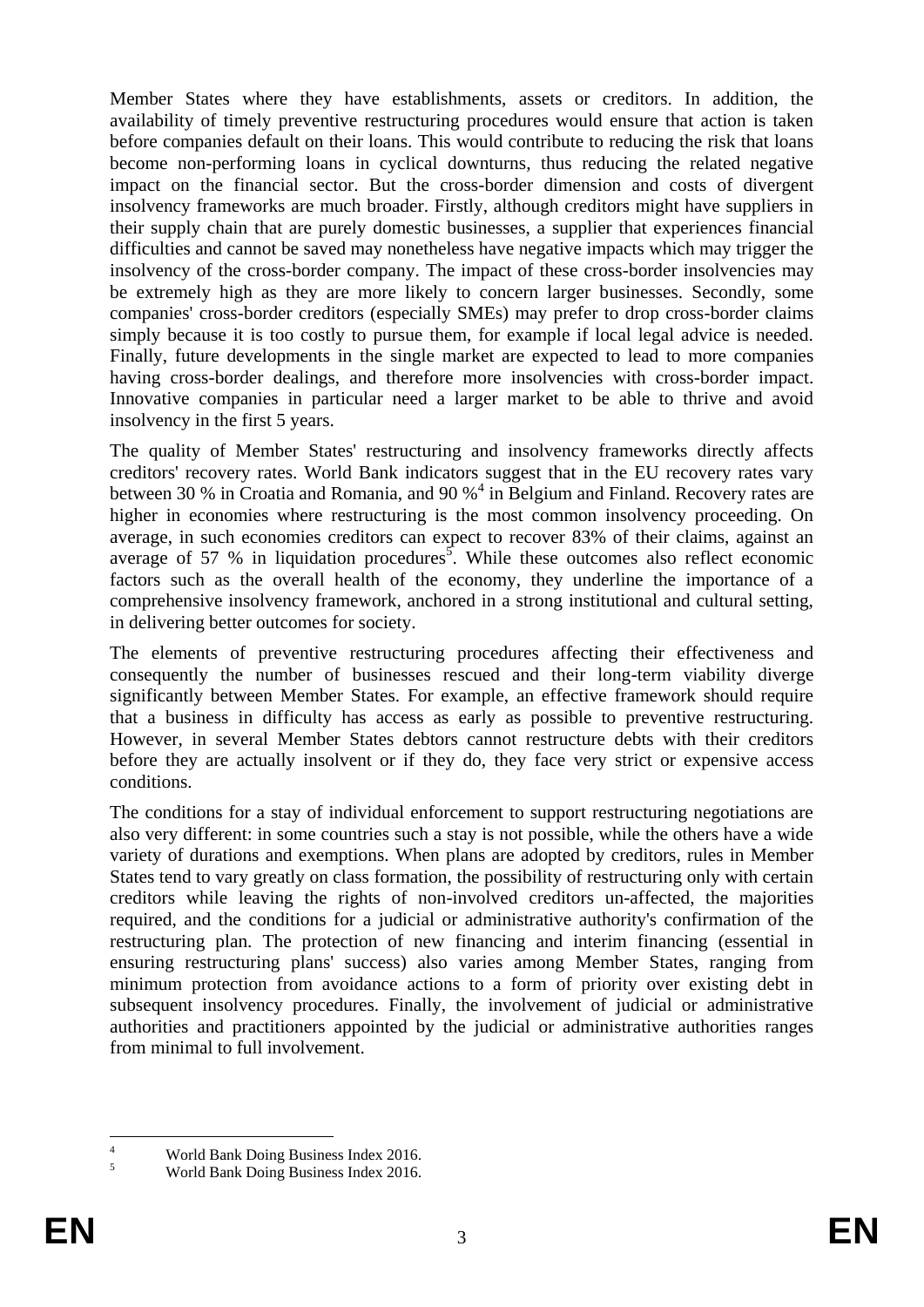Such divergences make it virtually impossible to have a restructuring plan for a cross-border group of companies with subsidiaries in more than two Member States  $6$ .

### *Second chance*

In many Member States it takes more than 3 years for bankrupt, but honest entrepreneurs to discharge their debts and make a fresh start. Inefficient second chance frameworks result in entrepreneurs being locked into debt-traps or driven to the black economy, or having to relocate to other jurisdictions to access friendlier regimes. Relocation is expensive for creditors, who need to factor in the additional risk that an entrepreneur could obtain a shorter discharge in a different jurisdiction. Relocation also has high economic and human costs for entrepreneurs since under Regulation (EU) No  $2015/848$  on insolvency proceedings<sup>7</sup> they may need to be established in a Member State for a certain period of time before being allowed to file for discharge in that jurisdiction. Furthermore, evidence shows that shorter discharge periods have a positive impact on both consumers and investors, as they are quicker to re-enter the cycles of consumption and investment. This in turn boosts entrepreneurship.

A discharge of debt alone may in some Member States not be enough to allow an entrepreneur to start a new business activity, e.g. where bankruptcy is accompanied by a disqualification order which lasts for a longer period of time and which may be issued without consideration to whether the entrepreneur was acting in good faith. To give honest entrepreneurs an effective second chance, disqualifications linked to over-indebtedness should also be time-limited so that they expire at the latest when the discharge period ends. Personal data used in connection with the debtor's over-indebtedness should be adequate, relevant and limited to what is necessary in relation to the purposes for which they are processed and kept in a form which permits identification of data subjects for no longer than is necessary for the purposes for which the personal data are processed. The General Data Protection Regulation<sup>8</sup> which will replace Directive 95/46/EC and will apply as of 25 May 2018 further clarifies the legal framework and the requirements when processing personal data.

Over-indebtedness of natural persons is a major economic and social problem. 11.4% of European citizens are permanently in arrears with payments, often for utility bills<sup>9</sup>. This is mostly due to unfavourable macroeconomic conditions in the context of the financial and economic crisis (e.g. unemployment) combined with personal circumstances (e.g. divorce, illness).

Entrepreneurs are not the only ones affected. Although consumers have largely the same treatment under national insolvency laws, this is not the case in all Member States. This results in increased costs for Member States' social security schemes and economic consequences such as reduced consumption, labour activity and foregone growth opportunities.

 $6\overline{6}$ <sup>6</sup> Robert van Galen, Stephan Madaus, *Corporate Rescue*, 2013, p. 52.

<sup>7</sup> Regulation (EU) No 2015/848 of the European Parliament and of the Council of 20 May 2015 on insolvency proceedings, OJ L 141/19, 5.6.2015.

<sup>&</sup>lt;sup>8</sup> Regulation (EU) 2016/679 of the European Parliament and of the Council on the protection of natural persons with regard to the processing of personal data and on the free movement of such data, and repealing Directive 95/46/EC, OJ L 119/1, 4.5.2016.

<sup>9</sup> http://ec.europa.eu/consumers/financial\_services/reference\_studies\_documents/docs/part\_1\_synthesis\_ of\_findings\_en.pdf.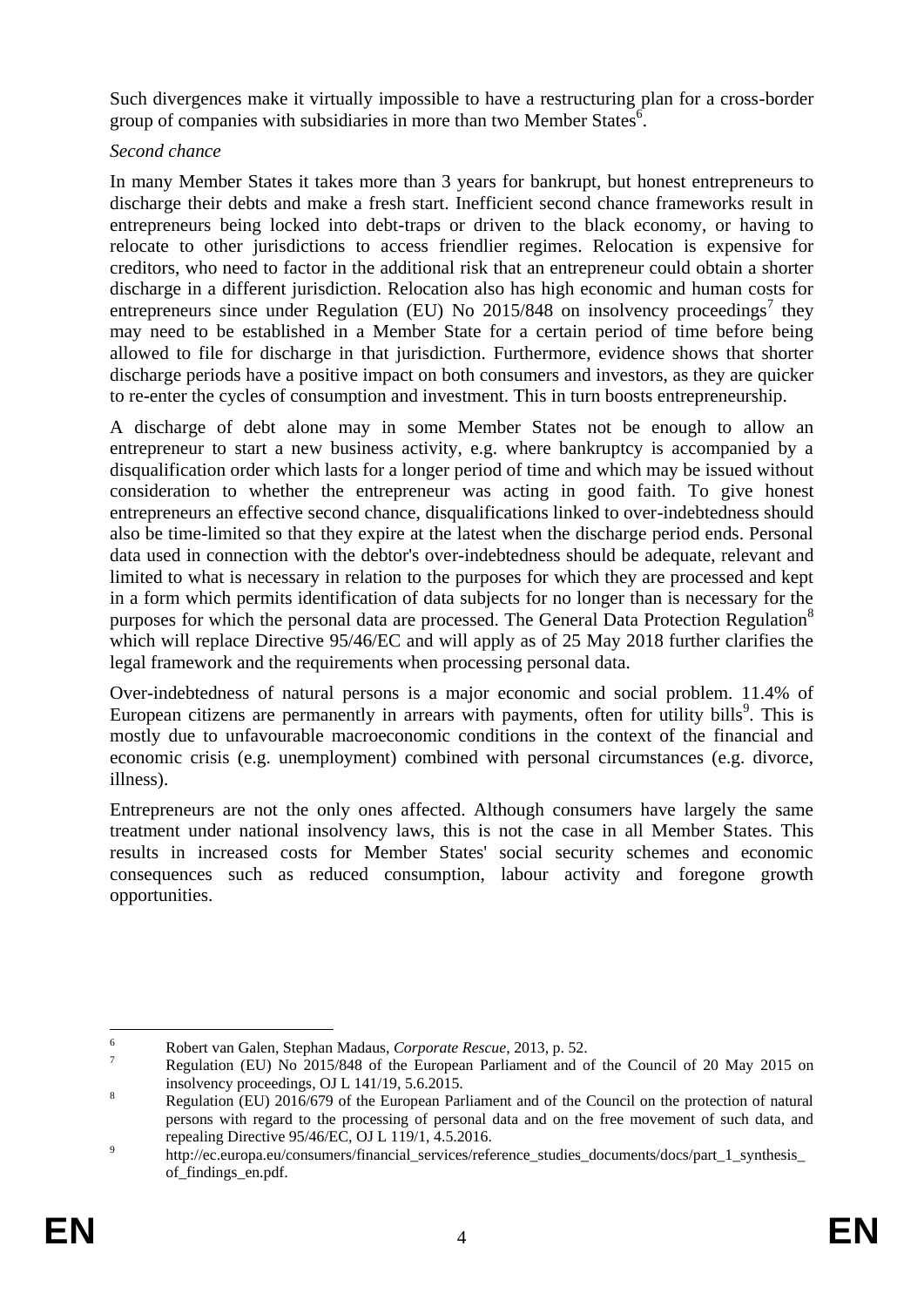#### *General effectiveness of restructuring, insolvency and second chance*

The excessive length of restructuring, insolvency and discharge procedures in several Member States is an important factor triggering low recovery rates and deterring investors from doing business in jurisdictions where procedures risk taking too long. In half of the Member States insolvency is resolved in 2 to 4 years<sup>10</sup>. Apart from three Member States, the length of procedures has not improved in the past 4 years, and in two Member States the length of procedures rose in the same time span. Specific aspects that play an important role in the length of procedures are the level of specialisation of judges and therefore their ability to take quick decisions, the professionalism of practitioners in the field of restructuring, insolvency and second chance, and the take-up of digital means of communication in such procedures. Specialised insolvency practitioners and judges, and the availability of digital tools can greatly help reduce the length of procedures, lower costs and improve the quality of assistance or supervision.

Despite an improvement in cyclical conditions, the level of non-performing loans, which increased rapidly in most Member States following the economic crisis, remains high. High levels of non-performing loans have a direct consequence on banks' capacity to support growth $11$ . In some Member States, targeted reforms have had a positive impact. However, the resilience of non-performing loans in the European Union shows that further action needs to be taken to ensure that the negative feedback loop between poor asset quality, lagging credit developments and low growth does not become prevalent. Measures to increase the effectiveness of restructuring, insolvency and second chance frameworks would contribute to efficient management of defaulting loans and reduce accumulation of non-performing loans on bank balance sheets<sup>12</sup>. They would also contribute to improving the residual value which can be expected by creditors by allowing an earlier and swifter restructuring or resolution for debtors facing financial difficulties. Finally, they can also serve to avoid future build-up of non-performing loans since loans on which performance ceases could be enforced more efficiently. Improving legal settings of enforcement regimes will not fully resolve the issue of existing non-performing loans where enforcement proceedings have already started. However, reinforcement of the judiciary setting could help to speed up the proceedings' remaining steps. In this way, reforms of insolvency laws can complement other ongoing reforms at EU level in the banking sector and as regards capital markets.

## *Objective of the proposal*

The proposal's key objective is to reduce the most significant barriers to the free flow of capital stemming from differences in Member States' restructuring and insolvency frameworks. The aim is for all Member States to have in place key principles on effective preventive restructuring and second chance frameworks, and measures to make all types of insolvency procedures more efficient by reducing their length and associated costs and improving their quality. More specifically, such frameworks aim to help increase investment and job opportunities in the single market, reduce unnecessary liquidations of viable companies, avoid unnecessary job losses, prevent the build-up of non-performing loans,

 $10$  $^{10}$  EU Justice Scoreboard 2016.

According to the IMF Article IV review of the Euro area, "high levels of NPLs and debt have held back bank lending and investment, limiting the pass through of easier financial conditions; IMF: Euro Area Policies – Selected Issues, IMF Country Report No. 15/205, July 2015, Euro Area Policies, IMF Country Report No. 15/2014, July 2015, p. 61.

<sup>&</sup>lt;sup>12</sup> Towards the completion of the Banking Union', European Commission, COM (2015) 587 final, 24 November 2015.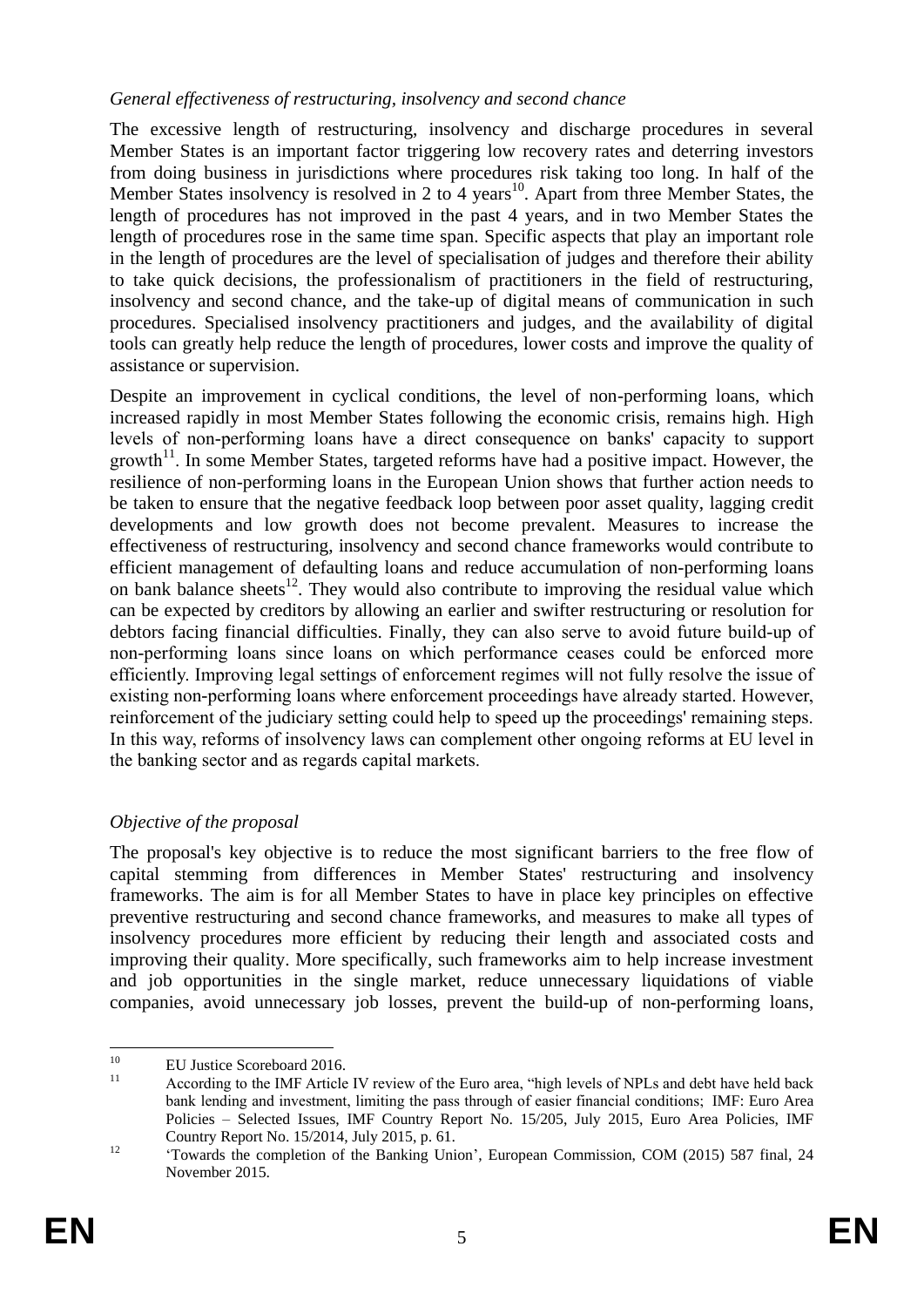facilitate cross-border restructurings, and reduce costs and increase opportunities for honest entrepreneurs to be given a fresh start.

Along with key principles, more targeted rules are necessary to make restructuring frameworks more efficient. Rules on company managers' duty of care when nearing insolvency also play an important role in developing a culture of business rescue instead of liquidation, as they encourage early restructuring, prevent misconduct and avoidable losses for creditors. Equally important are rules on early warning tools.

The proposal does not harmonise core aspects of insolvency such as rules on conditions for opening insolvency proceedings, a common definition of insolvency, ranking of claims and avoidance actions broadly speaking. Although such rules would be useful for achieving full cross-border legal certainty, as confirmed by many stakeholders in the public consultation<sup>13</sup>, the current diversity in Member States' legal systems over insolvency proceedings seems too large to bridge given the numerous links between insolvency law and connected areas of national law, such as tax, employment and social security law. Prescriptive harmonisation could require far-reaching changes to commercial law, civil law and company law, whereas flexible provisions risk not bringing about desired changes. Furthermore, the rules on filing and verification of claims mentioned in the Commission Communication of December  $2012^{14}$ are of rather low relevance given the improvements brought by the Insolvency Regulation<sup>15</sup>.

Instead, the focus of this proposal is on addressing the most important problems that could be feasibly addressed by harmonisation. Insolvency procedures need to be adapted to enable debtors in financial difficulties to restructure early. Rules which would contribute to this need include lifting the obligation to file for insolvency while the debtor is still in a formal restructuring process as otherwise such filing might prevent the restructuring from attaining its goals; and an avoidance actions regime in insolvency procedures to protect transactions concluded in good faith with a view to a debtor's preventive restructuring. The proposal also covers insolvency-related measures with direct impact on the length of procedures, such as judges' specialisation and the professionalism of practitioners, and those with a close link to the preventive restructuring framework, such as protecting new financing from avoidance actions.

To encourage entrepreneurial activity, entrepreneurs and company managers should not be stigmatised when their honest business endeavours fail. Individuals should not be deterred from entrepreneurial activity or denied the opportunity of a second chance. It is estimated that offering a true second chance to honest entrepreneurs to restart business activities would create 3 million jobs across Europe.<sup>16</sup>

In designing the proposal, the Commission sought to strike an appropriate balance between the interests of debtors and creditors, providing for safeguards wherever the proposed measures would have a potentially negative impact on the parties' rights.

Above all, the proposal aims to enhance the rescue culture in the EU. The rules on business restructuring and rights of shareholders will predominantly contribute to "prevention", the rules on avoidance, insolvency practitioners and judicial or administrative authorities to 'value recovery' and the rules on second chance to 'debt discharge'. Besides economic gains, there will also be positive social impacts.

 $13$  $\frac{13}{14}$  [http://ec.europa.eu/justice/newsroom/civil/opinion/160321\\_en.htm](http://ec.europa.eu/justice/newsroom/civil/opinion/160321_en.htm)

<sup>14</sup> European Commission: Communication "A new European approach to business failure and insolvency" COM(2012) 742.

 $^{15}$  OJ L 141/19.

Annual Report of European SMEs 2015/2016, p. 54.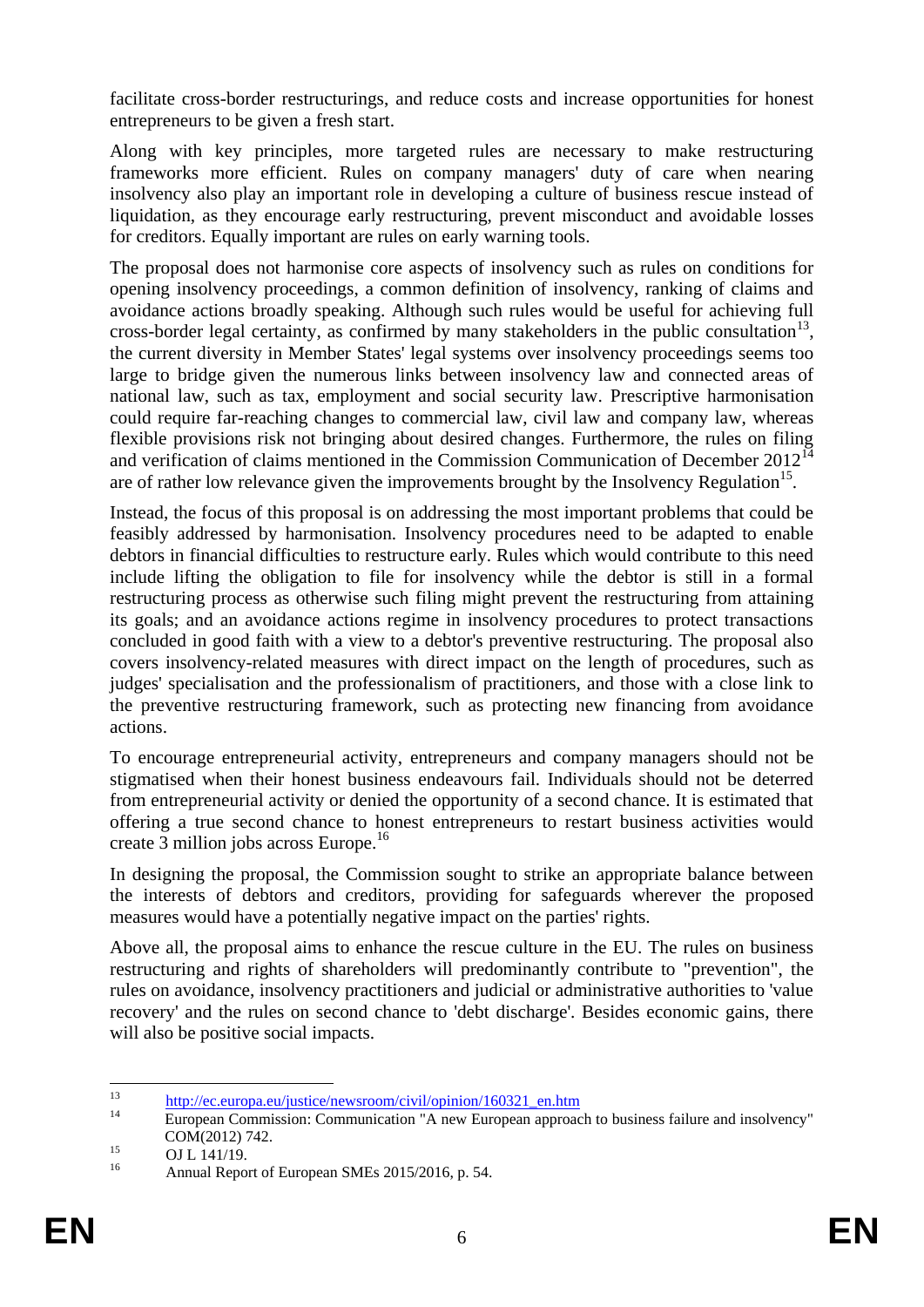The proposal sets common objectives, in the form of principles or, where necessary, targeted detailed rules. While aiming to achieve the needed coherence of frameworks across the EU, the proposal gives Member States the flexibility to achieve the objectives by applying the principles and targeted rules in a way that is suitable in their national contexts. This is particularly important since some Member States already have elements of well-functioning frameworks in place. The objective is not to interfere with what works well, but to establish a common EU-wide framework to ensure effective restructuring, second chance and efficient procedures both at national and cross-border level.

Boosting jobs and growth in Europe requires a stronger rescue culture which helps viable businesses to restructure and continue operating while channelling enterprises with no chance of survival towards swift liquidation, and gives honest entrepreneurs in distress a second chance. This proposal is an important step towards such a change of culture.

#### *Institutional background*

In 2011, the European Parliament adopted a Resolution on insolvency proceedings $17$  which contained recommendations for harmonising specific aspects of substantive insolvency law, including restructurings, and company law. That same year, the Council called on Member States to reduce the discharge period and debt settlement for honest entrepreneurs after bankruptcy to maximum 3 years by  $2013^{18}$ .

Against this background and recognising the significant differences between national insolvency frameworks, the European Commission issued in December 2012 a Communication<sup>19</sup> which highlighted a need for a step-by-step approach in certain areas where differences between domestic insolvency laws could hamper the functioning of an efficient single market<sup>20</sup>. The first action under this approach was to amend Regulation (EC) No  $1346/2000^{21}$ . This was done by the adoption of Regulation (EU) 2015/848 on insolvency proceedings<sup>22</sup>. That Regulation focuses on resolving conflicts of jurisdiction and laws in cross-border insolvency proceedings, and ensures recognition of insolvency-related judgments across the EU. It does not harmonise Member States' substantive insolvency laws.

As a next step, the Commission adopted in 2014 the Recommendation on restructuring and second chance<sup>23</sup>. The Recommendation focused on restructuring and second chance, since it was considered that in these two fields action at EU level would bring most added-value<sup>24</sup>. The Recommendation invited Member States to put in place (i) effective pre-insolvency procedures to help viable debtors to restructure and thus avoid insolvency, and (ii) second

<sup>17</sup> Report with recommendations to the Commission on insolvency proceedings in the context of EU company law, 2011/2006(INI), 17 October 2011.

<sup>&</sup>lt;sup>18</sup> Council Conclusions on the review of the 'Small Business Act', for Europe, adopted on 30 May 2011, 10975/2011, available at

http://register.consilium.europa.eu/doc/srv?l=EN&f=ST%2010975%202011%20INIT.

<sup>&</sup>lt;sup>19</sup> European Commission: "A new European approach to business failure and insolvency" COM(2012) 742, 12 December 2012.

<sup>&</sup>lt;sup>20</sup> Second chance for entrepreneurs, discharge periods, opening of insolvency and restructuring proceedings, filing of claims and their verification, promotion of restructuring plans.

<sup>&</sup>lt;sup>21</sup> OJ L 160, 30.6.2000, p. 1.<br><sup>22</sup> OJ L 141, 5.6.2015, 10

<sup>&</sup>lt;sup>22</sup> OJ L 141, 5.6.2015, p. 19.

 $\frac{23}{24}$  C(2014) 1500 final, 12 March 2014.

Impact Assessment accompanying the Commission Recommendation on a New Approach to Business Failure and Insolvency, SWD(2014) 61 final, 12 March 2014.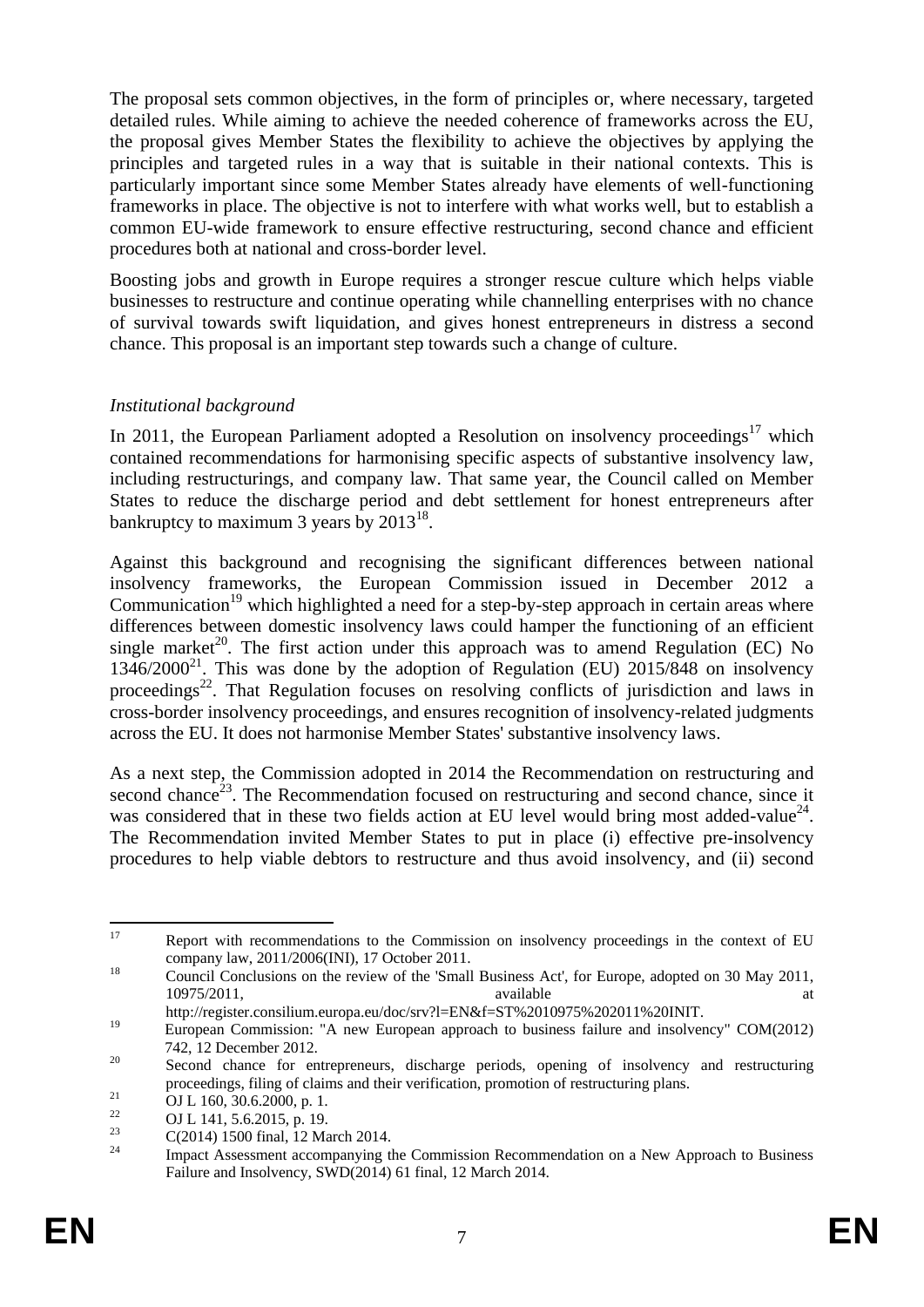chance provisions for entrepreneurs enabling them to have a discharge in no more than 3 years after insolvency.

Following adoption, two evaluations of its implementation were conducted in 2015 and  $2016^{25}$ . These reviews revealed that while the Recommendation provided useful focus for Member States undertaking reforms in the area of insolvency, it has not led to the desired impact in terms of consistent changes across all Member States that would facilitate the rescue of businesses in financial difficulty and give a second chance to entrepreneurs. This was due to its only partial implementation in a significant number of Member States, including those which had launched reforms.

There are still several Member States where a business cannot be restructured before it is insolvent. While some other Member States introduced new preventive restructuring procedures, those rules differ in several aspects from the Recommendation. On second chance, since the Recommendation's adoption, several Member States have introduced for the first time a debt discharge regime for natural persons. However, important discrepancies remain over the discharge period's duration. Such differences in Member States' legal frameworks mean continuing legal uncertainty, additional costs for investors in assessing their risks, less developed capital markets and persisting barriers to the efficient restructuring of viable companies in the EU, including cross-border enterprise groups.

The 'Five Presidents' report' of 22 June 2015 on 'Completing Europe's Economic and Monetary Union' listed insolvency law among the most important bottlenecks preventing the integration of capital markets in the euro area and beyond<sup>26</sup>.

In this context, the 2015 Capital Markets Union Action  $Plan^{27}$  announced a legislative initiative on business insolvency, including early restructuring and second chance. This initiative is intended to address the main barriers to the free flow of capital and build on national regimes that work well. The Single Market Strategy also stated that the Commission would support honest entrepreneurs and propose legislation to ensure that Member States provide a regulatory environment that is able to accommodate failure without dissuading entrepreneurs from trying new ideas  $\alpha$  again<sup>28</sup>.

The Council Conclusions of July 2016 on a roadmap to complete the Banking Union underlined the importance of Commission's work on a legislative proposal for minimum harmonisation over insolvency law in the context of the Capital Markets Union (CMU), noting that this may also support efforts to reduce future levels of non-performing loans.<sup>29</sup>

More recently, in its Communication on 'Capital Markets Union - Accelerating Reform' the Commission reiterated that inefficiencies and differences in national insolvency frameworks

<sup>25</sup> <sup>25</sup> Evaluation of the implementation of the Commission Recommendation of 12.3.2014 on a new approach to business failure and insolvency, 30.9.2015, (available at: [http://ec.europa.eu/justice/civil/commercial/insolvency/index\\_en.htm\)](http://ec.europa.eu/justice/civil/commercial/insolvency/index_en.htm)

<sup>&</sup>lt;sup>26</sup> <sup>26</sup> <sup>Completing Europe's Economic and Monetary Union', Report by Jean-Claude Juncker in close</sup> cooperation with Donald Tusk, Jeroen Dijsselbloem, Mario Draghi and Martin Schulz (so-called Five Presidents'), 22 June 2015, p. 10.

<sup>&</sup>lt;sup>27</sup> Action Plan on Building a Capital Markets Union, COM(2015) 468 final, p. 25.

<sup>28</sup> Upgrading the Single Market: more opportunities for people and business , European Commission, COM (2015) 550 final, p. 6.

<sup>&</sup>lt;sup>29</sup> Council Conclusions of 17 June 2016 [http://www.consilium.europa.eu/press-releases](http://www.consilium.europa.eu/press-releases-pdf/2016/6/47244642837_en.pdf)[pdf/2016/6/47244642837\\_en.pdf](http://www.consilium.europa.eu/press-releases-pdf/2016/6/47244642837_en.pdf)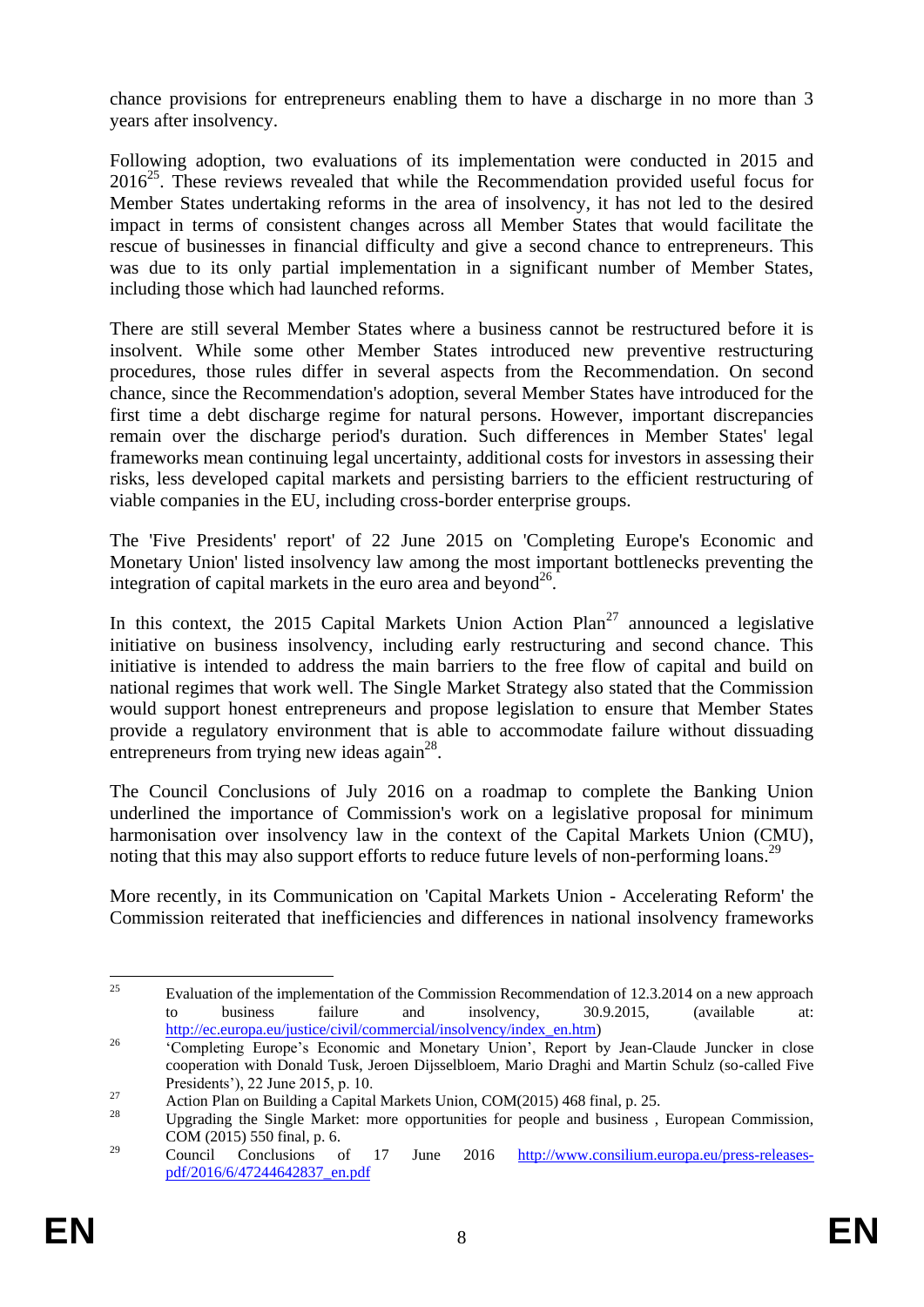generate legal uncertainty, obstacles to recovery of value by creditors, and barriers to the efficient restructuring of viable companies in the EU, including for cross-border groups.<sup>30</sup>

## **• Consistency with existing policy provisions in the policy area**

### *Regulation on cross-border insolvency proceedings*

From 26 June 2017, Regulation (EU)  $2015/848^{31}$  will replace Council Regulation (EC) 1346/2000. Regulation 2015/848 deals with issues of jurisdiction, applicable law, recognition and enforcement of insolvency decisions, as well as coordination of cross-border insolvency proceedings. It designates the applicable law, i.e. restructuring and insolvency procedures that exist already in the Member States, and ensures that they are recognised throughout the EU. It also covers many types of insolvency procedures, including preventive/pre-insolvency procedures and certain personal insolvency procedures provided that they fulfil certain conditions (e.g. pre-insolvency procedures must be available at the earliest where there is a likelihood of insolvency, procedures must include all or a significant part of a debtor's creditors and must be public).

However, Regulation 2015/848 does not oblige Member States to introduce specific types of procedures or to ensure that their procedures are effective in promoting preventive restructurings and second chance.

The proposal would therefore complement Regulation 2015/848 by requiring Member States to ensure that their national preventive restructuring procedures comply with certain minimum principles of effectiveness.

#### *Recommendation on a new approach to business failure and insolvency*

The Recommendation, addressed to the Member States, aimed at establishing minimum standards for: (i) preventive restructuring procedures enabling debtors in financial difficulty to restructure at an early stage so as to avoid insolvency, and (ii) debt discharge, within prescribed periods, for honest bankrupt entrepreneurs as one of the steps necessary to give them a second chance. The proposal reinforces the 2014 Recommendation and goes beyond its scope by also establishing targeted rules on increasing the efficiency of all types of procedures, including liquidation procedures.

## *Legal framework on financial services*

Special arrangements apply to insurance and re-insurance undertakings as defined in points 1 and 4 of Article 13 of Directive  $2009/138/EC^{32}$ , credit institutions as defined in point 1 of Article  $4(1)$  of Regulation (EC) No  $575/2013^{33}$ , investment firms and collective investment undertakings as defined in points 2 and 7 of Article 4(1) of Regulation (EC) No 575/2013, central counterparties as defined in point 1 of Article 2 of Regulation (EU) No  $648/2012^{34}$ ,

<sup>30</sup> <sup>30</sup> COM(2016) 601 final [http://ec.europa.eu/finance/capital-markets-union/docs/20160913-cmu](http://ec.europa.eu/finance/capital-markets-union/docs/20160913-cmu-accelerating-reform_en.pdf)[accelerating-reform\\_en.pdf](http://ec.europa.eu/finance/capital-markets-union/docs/20160913-cmu-accelerating-reform_en.pdf)

<sup>&</sup>lt;sup>31</sup> Regulation (EU) 2015/848 of the European Parliament and of the Council of 20 May 2015 on insolvency proceedings, OJ L 141, 5.6.2015, p. 19–72.

<sup>&</sup>lt;sup>32</sup> Directive 2009/138/EC of the European Parliament and of the Council of 25 November 2009 on the taking-up and pursuit of the business of Insurance and Reinsurance (Solvency II) (OJ L 335, 17.12.2009, p. 1).

<sup>&</sup>lt;sup>33</sup> Regulation (EU) No 575/2013 of the European Parliament and of the Council of 26 June 2013 on prudential requirements for credit institutions and investment firms and amending Regulation (EU) No 648/2012 (OJ L 176 27.6.2013, p. 1).

<sup>&</sup>lt;sup>34</sup> Regulation (EU) No 648/2012 of the European Parliament and of the Council of 4 July 2012 on OTC derivatives, central counterparties and trade repositories (OJ L 201 27.7.2012, p. 1).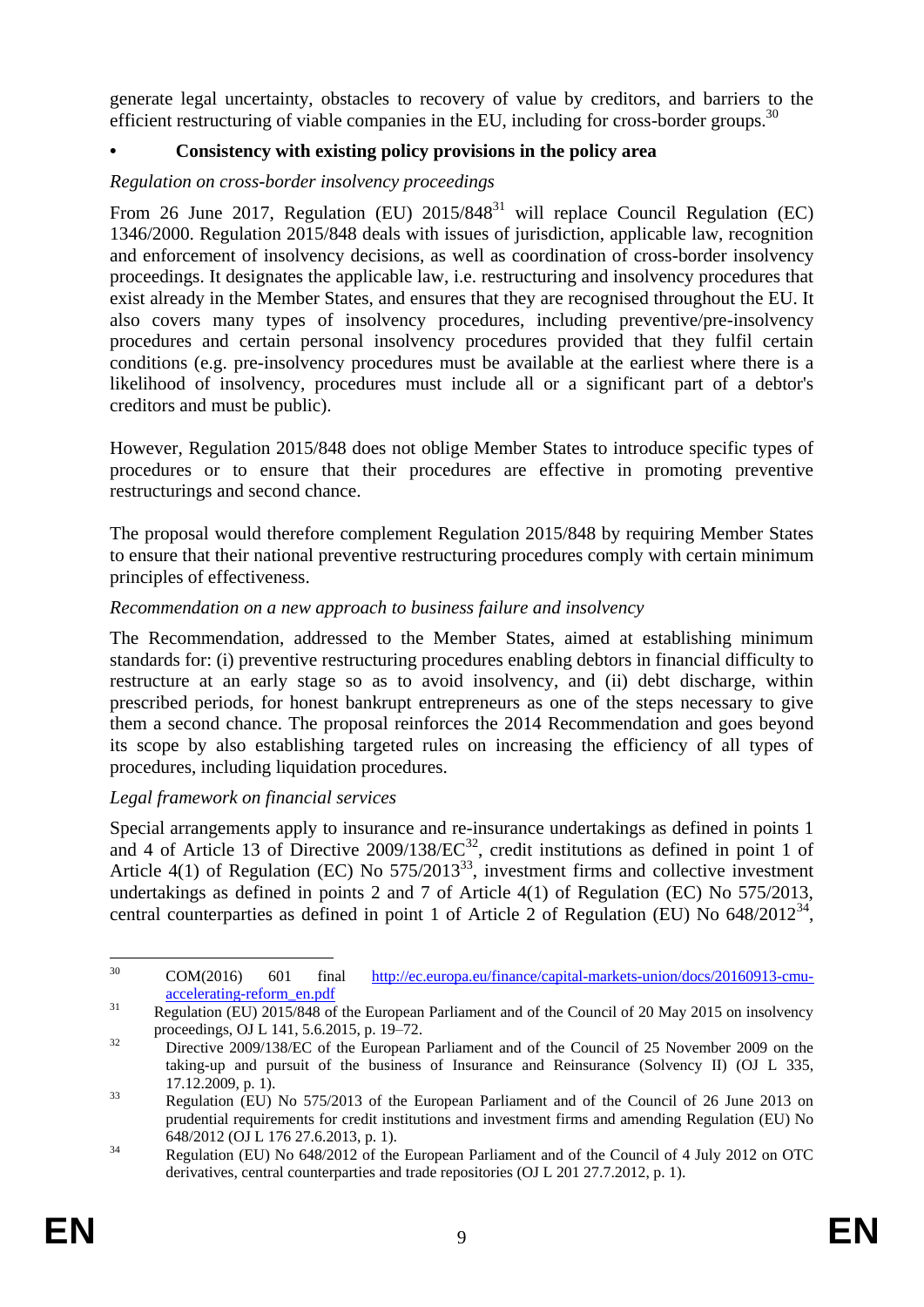central securities depositories as defined in point 1 of Article 2 of Regulation (EU) 909/2014<sup>35</sup> and other financial institutions and entities listed in the first subparagraph of Article 1(1) of Directive  $2014/59/EU^{36}$ . For these, the national supervisory authorities have wide-ranging powers of intervention so it is appropriate to exclude such debtors from the preventive restructuring procedures envisaged in this proposal.

The proposal is also without prejudice to Directives 98/26/EC on settlement finality in payment and securities settlement systems<sup>37</sup>, Directive  $2002/47/EC$  on financial collateral  $\arctan$  arrangements<sup>38</sup> and Regulation (EU) No 648/2012 on OTC derivatives, central counterparties and trade repositories<sup>39</sup>. This is important in order to avoid overlaps between these instruments and the current proposal which would impact on secured creditors' ability to enforce their financial collateral security provided by a corporate entity, including margins provided to central counterparties (CCPs) or to central banks/the ECB or of financial collateral arrangements concluded by a non-financial corporate with a financial institution. Without a carve-out of such transactions from the stay provisions, financial market's stability may be harmed.

## *Directives on workers' protection*

Adequate and timely information and consultation of workers enhances the effectiveness of restructuring processes. A number of Directives guarantee the right to information and consultation before restructuring and/or collective redundancies. This proposal leaves the rights guaranteed by Directives  $98/59/EC^{40}$ ,  $2001/23/EC^{41}$ ,  $2002/14EC^{42}$ ,  $2008/94/EC^{43}$  and  $2009/38/EC^{44}$ , intact and, in addition, grants affected workers the right to vote on restructuring plans.

 $35$ <sup>35</sup> Regulation (EU) No 909/2014 of the European Parliament and of the Council of 23 July 2014 on improving securities settlement in the European Union and on central securities depositories and amending Directives 98/26/EC and 2014/65/EU and Regulation (EU) No 236/2012 (OJ L 257 28.8.2014, p. 1).

<sup>&</sup>lt;sup>36</sup> Directive 2014/59/EU of the European Parliament and of the Council of 15 May 2014 establishing a framework for the recovery and resolution of credit institutions and investment firms and amending Council Directive 82/891/EEC, and Directives 2001/24/EC, 2002/47/EC, 2004/25/EC, 2005/56/EC, 2007/36/EC, 2011/35/EU, 2012/30/EU and 2013/36/EU, and Regulations (EU) No 1093/2010 and (EU) No 648/2012, of the European Parliament and of the Council (OJ L 173, 12.6.2014, p. 190).

<sup>&</sup>lt;sup>37</sup> Directives 98/26/EC of the European Parliament and of the Council of 19 May 1998 on settlement finality in payment and securities settlement systems, OJ L 166, 11.6.1998, p. 45.

<sup>&</sup>lt;sup>38</sup> Directive 2002/47/EC of the European Parliament and of the Council of 6 June 2012 on financial collateral arrangements, OJ L 168, 27.6.2002, p. 43.

<sup>&</sup>lt;sup>39</sup> Regulation (EU) No 648/2012 of the European Parliament and of the Council of 4 July 2012 on OTC derivatives, central counterparties and trade repositories, OJ L 201, 27.7.2012, p. 1.

<sup>&</sup>lt;sup>40</sup> Council Directive 98/59/EC of 20 July 1998 on the approximation of the laws of the Member States relating to collective redundancies, OJ L 225, 12.8.1998, p. 16.

<sup>&</sup>lt;sup>41</sup> Council Directive 2001/23/EC of 12 March 2001 on the approximation of the laws of the Member States relating to the safeguarding of employees' rights in the event of transfers of undertakings, businesses or parts of undertakings or businesses, OJ L 82, 22.03.2001, p. 16.

<sup>&</sup>lt;sup>42</sup> Directive 2002/14/EC of the European Parliament and of the Council of 11 March 2002 establishing a general framework for informing and consulting employees in the European Community, OJ L 80, 23.3.2002, p. 29.

<sup>&</sup>lt;sup>43</sup> Directive 2008/94/EC of the European Parliament and of the Council of 22 October 2008 on the protection of employees in the event of the insolvency of their employer, OJ L 283, 28.10.2008, p. 36.

<sup>44</sup> Directive 2009/38/EC of the European Parliament and of the Council of 6 May 2009 on the establishment of a European Works council or a procedure in Community-scale undertakings and community-scale groups of undertakings for the purpose of informing and consulting employees, OJ L 122, 16.5.2009, p.28.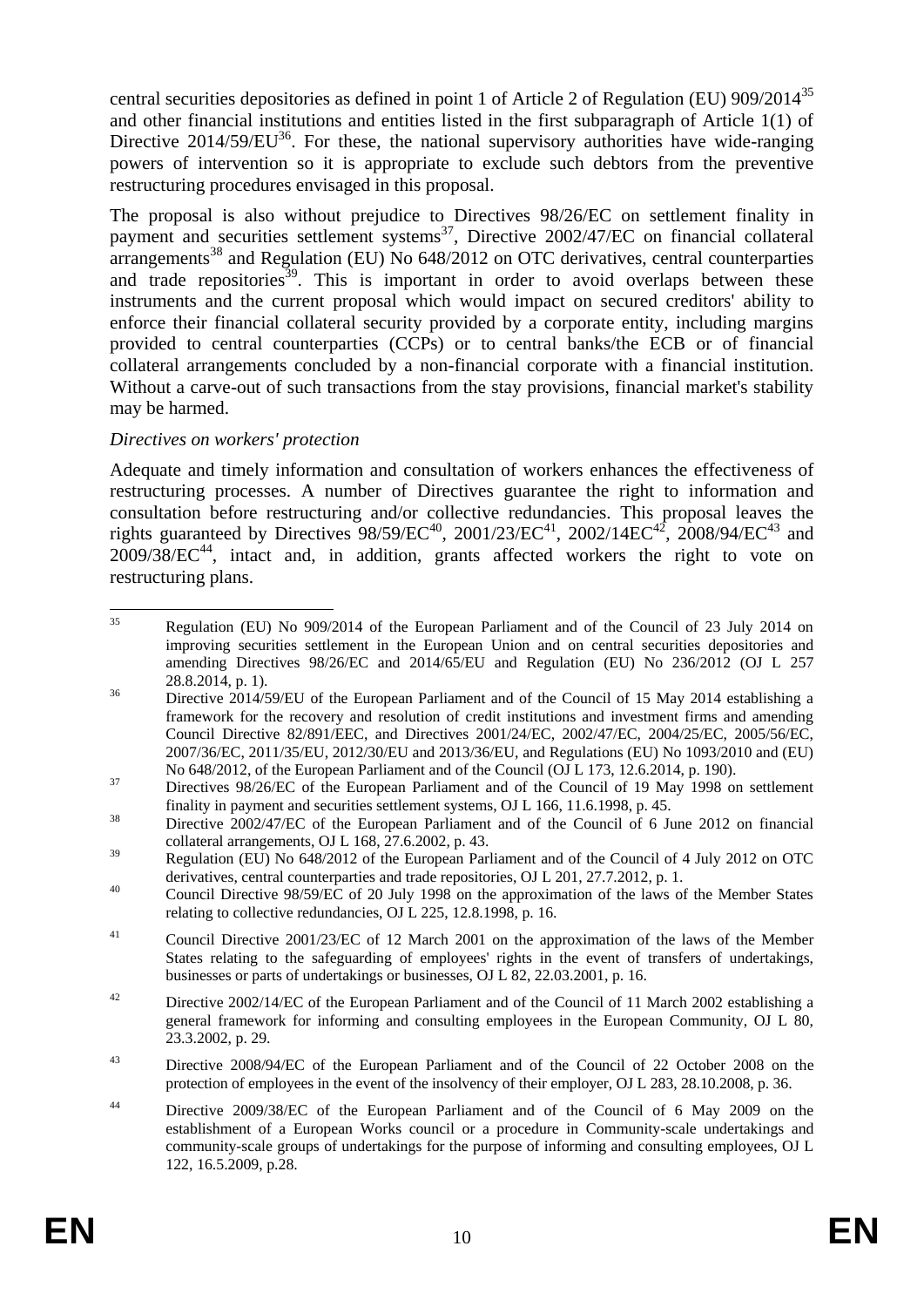Directive 2008/94 requires Member States to put in place guarantee institutions to guarantee the payment of workers' outstanding claims resulting from contracts of employment or employment relationships in the event of the employer's formal insolvency proceedings. Member States can extend the coverage of such guarantee institutions also to other types of procedures and the current proposal may incentivize, but does not oblige, Member States to extend coverage to restructuring procedures where this is not yet foreseen. The proposal aims at putting in place in each Member State preventive procedures to help debtors avoid insolvency. However, if restructuring efforts fail and the debtor becomes insolvent under national law, Directive 2008/94 will apply accordingly.

Under the proposal, workers' outstanding claims as defined in Directive 2008/94/EC should be in principle exempted from a stay of enforcement actions, which would lead to a temporary suspension of workers' ability to enforce such claims, irrespective of whether they have arisen before or after the stay is granted. A stay in relation to such claims should be permissible only for the amounts and for the period that Member States guarantee the payment of such claims by other means.

Directive 2001/23/EC aims at safeguarding workers' rights in the case of transfers of undertakings. Under the proposal restructuring may entail the transfer of part of an undertaking or business. In such cases, Directive 2001/23/EC and the level of protection for workers it guarantees will fully apply and will not be affected by this proposal. Where a restructuring entails a transfer of part of an undertaking or business, workers' rights should be safeguarded in accordance with Directive 2001/23/EC, without prejudice to the possibilities allowed by Article 5(2) of that Directive. Article 5(2) of Directive 2001/23/EC provides that, where proceedings are under the supervision of a competent public authority, the transferee can be relieved of previous liabilities if workers receive a compensation at least equivalent to the one they would receive from the existing guarantee fund for workers. In addition, working conditions can be altered in agreement with workers.

Directive 2002/14/EC establishes a right to constant information and consultation of workers' representatives in the company, including on 'decisions likely to lead to substantial changes in work organisation or in contractual relations'. Such consultation shall take place with a view to reaching an agreement on such decisions. The proposal will not affect the rights guaranteed by Directive 2002/14/EC. Moreover, in addition and without prejudice to the workers' rights to consultation and information under Directive 2002/14, the proposal will give affected workers the right to vote on a restructuring plan. For the purposes of voting on a restructuring plan, Member States may decide to place workers in a class separate from other classes of creditors.

## *Directive 2012/30/EU on company law*

Articles 19 (1), 29, 34, 35, 40(1)(b), 41(1) and 42 of Directive  $2012/30/EU^{45}$  provide for the necessity of convening a shareholders' general meeting. If capital is increased by consideration in cash, Article 33 of the Directive establishes a pre-emptive right of shareholders to the new shares. Both the requirements for a shareholders' general meeting and the pre-emption rights could jeopardise the effectiveness of the restructuring plan's adoption and implementation. The proposal requires Member States to derogate from those company

 $45$ <sup>45</sup> Directive 2012/30/EU of the European Parliament and of the Council of 25 October 2012 on coordination of safeguards which, for the protection of the interests of members and others, are required by Member States of companies within the meaning of the second paragraph of Article 54 of the Treaty on the Functioning of the European Union, in respect of the formation of public limited liability companies and the maintenance and alteration of their capital, with a view to making such safeguards equivalent, OJ L 315/74, 14.11.2012.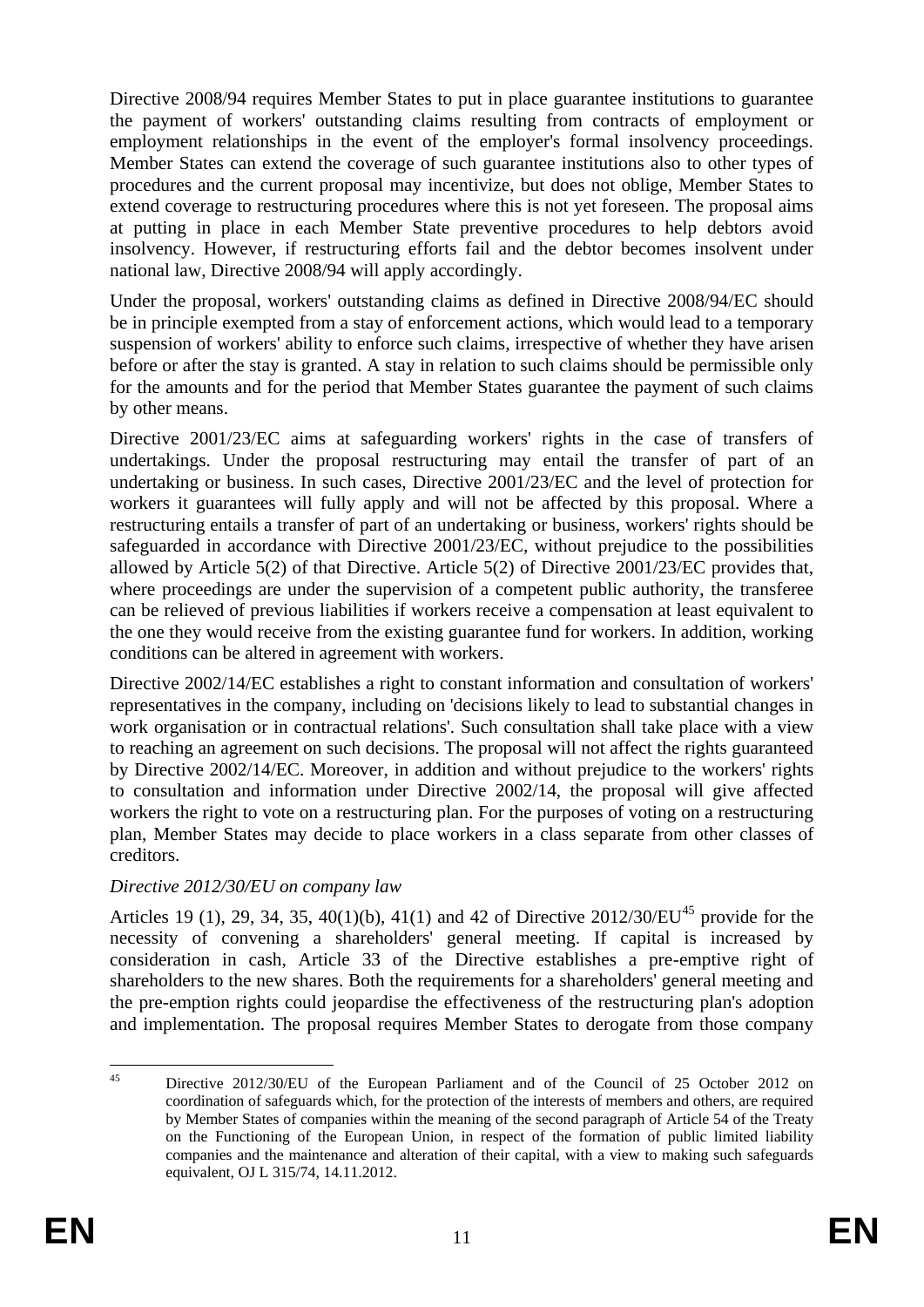law provisions to the extent and for the period necessary to ensure that shareholders do not frustrate restructuring efforts by abusing their rights under Directive 2012/30/EU. However, Member States do not have to derogate from company law rules if they can ensure that the above-mentioned company law requirements cannot jeopardise the effectiveness of the restructuring process or if Member States have other, equally effective tools ensuring that shareholders do not unreasonably prevent the adoption or implementation of a restructuring plan which would restore the viability of the business.

#### *State aid rules*

The proposal will not affect state aid rules. State creditors do not give away their claims and therefore cannot be considered as giving incompatible state aid to debtors by merely participating in a restructuring plan provided that the restructuring measures affect state creditors in the same way as private creditors, and that they behave like private operators in a market economy placed in the most comparable situation. This proposal is also without prejudice to the rules on full recovery of unlawful state aid, as affirmed in Case C-454/09 *New Interline* (paragraph 36) and Case C-610/10 *Magefesa* (paragraph 104).

#### **• Consistency with other Union policies**

One of the measures announced in the Capital Markets Union Action Plan<sup>46</sup> of 30 September 2015 was that the Commission will produce a legislative initiative on business insolvency, including early restructuring and second chance, drawing on the experience of the 2014 Recommendation. The initiative would build on national systems that work well.

Also the Single Market Strategy<sup>47</sup> announced that the Commission would support *bona fide* entrepreneurs and propose legislation to ensure that Member States provide a regulatory environment that can accommodate failure without dissuading entrepreneurs from trying new ideas.

The economic significance of well-functioning insolvency frameworks is particularly relevant in the financial sector when dealing with high levels of private debt and non-performing loans, which is the case in some Member States. The European Central Bank's 2015 comprehensive assessment identified EUR 980 billion in non-performing exposures in the banking system<sup>48</sup>. Such loans weigh heavily on banks' capacity to finance the real economy in several Member States. Banks are the principal source of credit to businesses and households and therefore particularly sensitive to inefficiencies in insolvency frameworks. Good insolvency frameworks could help to address the problems, but cannot in themselves address all the challenges banks face in managing impaired balance sheets. Dealing with the problems of debt overhang and non-performing loans requires additional policies and general conditions. Good insolvency frameworks on paper do not deliver satisfactory outcomes without also having adequate judicial infrastructure or appropriate tax policies to ensure financial stability. Moreover, specific policies may be needed to reduce debt-overhang. For creditors, such measures relate in particular to the valuation of assets, the resolution targets set by the supervisor and the tax treatment of write-offs. For debtors, the availability of social safety nets would reduce the impact of more decisive resolution and recovery strategies considered necessary by creditors.

 $46$ 46 Action Plan on Building a Capital Markets Union, COM(2015) 468 final, 30.9.2015.

 $^{47}$  COM (2015) 550 final, 28.10.2015

<sup>&</sup>lt;sup>48</sup> European Central Bank, Statistics, 23 June 2016, <https://www.bankingsupervision.europa.eu/banking/statistics/html/index.en.html>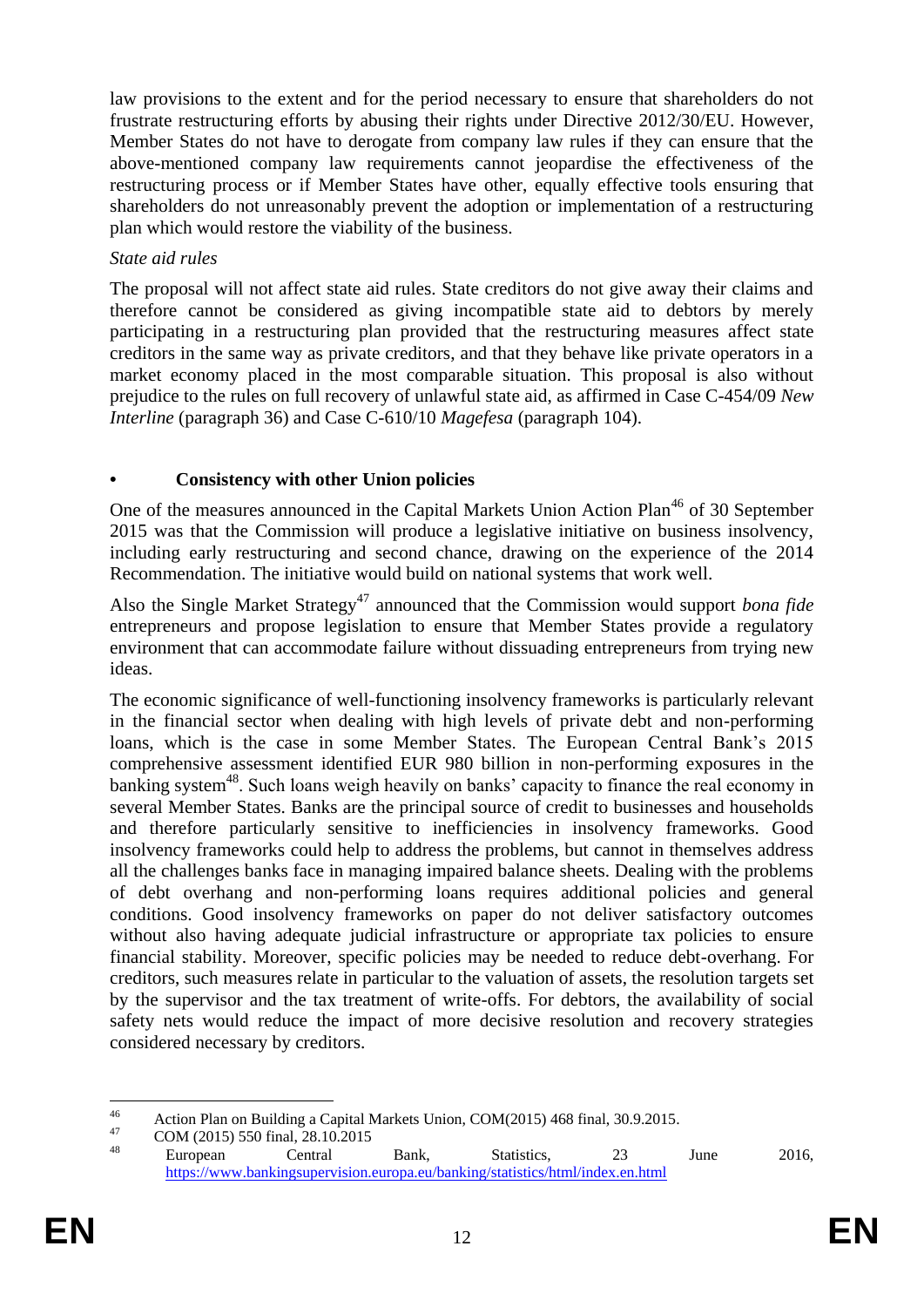The proposal will help prevent accumulation of non-performing loans. Crucial complementary elements in this context are firstly to allow companies to restructure more easily and thus get back to financial viability faster and honour their debts and, secondly, to make sure that banks can recover assets where debtors have no prospect of return to viability.

A successful restructuring plan will turn non-performing loans into loans a company can actually pay back. In liquidation, secured creditors have to consider the possibility of substantial reduction in the value of their claims. In restructuring, on the other hand, insolvency is avoided, contract debts are in general paid, and negotiations concern in most cases only the financial debt. Data shows that the highest recovery rates for creditors are in economies where restructuring is the most common insolvency proceeding<sup>49</sup> and that 45 % of OECD economies use restructuring as the most common way to save viable firms. They also have an average recovery rate of 83 cents on the dollar, versus 57 cents on the dollar in countries where liquidation is the prevalent outcome<sup>50</sup>. Another important factor to improve the overall recovery rates, and thus the residual value of potential non-performing loans, is the swift handling of restructuring and insolvency cases<sup>51</sup>.

The discharge of entrepreneurial, and possibly private, debt will also help to remove the loans that cannot be paid anyhow from credit institutions' balance sheets. The number of cases referred can also be reduced by developing successful arrangements for restructuring debt between debtors and creditors with limited or no intercession of judicial or administrative authorities or judicial procedures.

However, this proposal is not designed to and will not fully solve banks' loan enforcement problems, especially the effectiveness of enforcement, which constrains banks' financing of the real economy. As stated in the Commission Communication 'Towards the Completion of the Banking Union' of 24 November 2015<sup>52</sup>, the efficiency of both restructuring and insolvency proceedings needs to improve. The Commission also examined national insolvency frameworks as part of the European Semester – the EU's economic governance framework. Lengthy, inefficient and costly insolvency proceedings in some Member States were found to be a contributing factor to insufficient post-crisis debt deleveraging in the private sector and exacerbating debt overhang. Efficient and transparent public administration and effective justice systems are necessary to support economic growth and deliver high quality services for firms and citizens, including as regards insolvency frameworks. In this view the Commission will continue to work with Member States in the context of the European Semester towards enhancing their judicial systems.

Due to the absence of commonly agreed data collection practices and low cross-country comparability of data itself it is not possible to have a complete picture of the situation in Member States especially as regards the impact on financial institutions. Therefore, as announced in its Communication on 'Capital Markets Union – Accelerating Reform', the Commission is conducting a benchmarking review of loan enforcement (including insolvency) regimes to establish a detailed and reliable picture of the banks' outcomes when faced with defaulting loans in terms of delays, costs and value-recovery. The review will assist Member States seeking to make their regimes more efficient and transparent. The Commission will therefore continue to look into issues not directly dealt with in this proposal.

<sup>49</sup> <sup>49</sup> Resolving Insolvency, World Bank, [http://www.doingbusiness.org/reports/globalreports/~/media/GIAWB/Doing%20Business/Documents/](http://www.doingbusiness.org/reports/globalreports/~/media/GIAWB/Doing%20Business/Documents/Annual-Reports/English/DB14-Chapters/DB14-Resolving-insolvency.pdf) [Annual-Reports/English/DB14-Chapters/DB14-Resolving-insolvency.pdf](http://www.doingbusiness.org/reports/globalreports/~/media/GIAWB/Doing%20Business/Documents/Annual-Reports/English/DB14-Chapters/DB14-Resolving-insolvency.pdf)

<sup>&</sup>lt;sup>50</sup> Doing Business Project Encourages Economies to Reform Insolvency Frameworks, World Bank, January 2013.

<sup>&</sup>lt;sup>51</sup><br>Resolving Insolvency, World Bank.<br>COM (2015) 597 5 1 24.11.2015

<sup>52</sup> COM(2015) 587 final, 24.11.2015.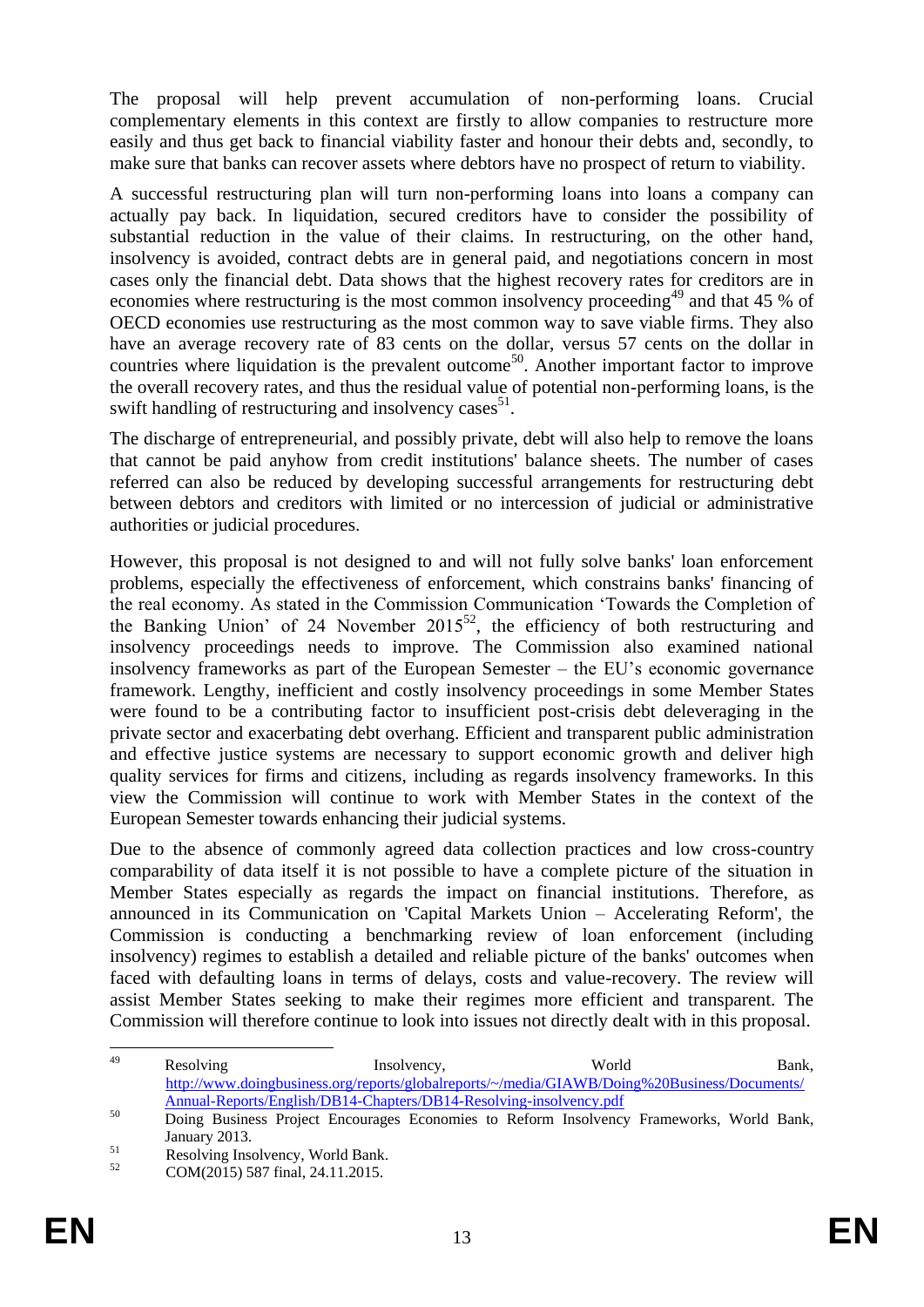Strengthening and convergence in the functioning of national frameworks for debtrestructuring, loan enforcement, insolvency and debt discharge will also contribute to the functioning of the single market, and in particular Capital Markets Union. Convergence in principles and confidence in the effective implementation of those principles in Member States will be crucial in creating the conditions for creditors to make loans to debtors in other Member States. Creditors will refrain from cross-border lending if they lack confidence in their ability to protect themselves in the event of non-payment and to recover value or collateral as necessary. By establishing common principles to support alignment of national restructuring and insolvency frameworks, this proposal makes a further contribution to debt restructuring.

Individual entrepreneurs' personal and business debts are often intertwined: entrepreneurs take personal loans to start and run their business, for example because they guarantee their business loan with their personal assets such as a car, while natural persons use consumer credits to buy assets for their professional activity. Under the proposal, both types of debt can be consolidated, where applicable, where incurred by individuals in their entrepreneurial activity.

At the same time, the proposal invites Member States to extend the application of the discharge principles also to natural persons who are not entrepreneurs, i.e. consumers. Many Member States in recent years have adopted or reformed national laws on consumer insolvency recognising the importance of enabling consumers to discharge of their debts and obtain a second chance. However, not all Member States have such laws and the discharge periods for over-indebted consumers remain very long. Helping consumers back into the economic spending cycle is an important part of good functioning markets and retail financial services. The Commission will continue to look into how Member States have reformed their national frameworks and monitor how they implement this specific second chance provision in the proposal, so as to review the situation of consumer over-indebtedness.

## **2. LEGAL BASIS, SUBSIDIARITY AND PROPORTIONALITY**

## **• Legal basis**

The proposal is based on Articles 53 and 114 of the Treaty on the Functioning of the European Union (TFEU).

The proposal sets out a comprehensive set of principles and, where necessary, targeted rules for an effective preventive restructuring framework and second chance. It also provides measures to make procedures more efficient, including formal insolvency (liquidation procedures), with the aim of reducing their length. An effective second chance would also imply limiting the length of disqualification orders issued for honest over-indebted entrepreneurs to enable them to take up and pursue an entrepreneurial activity after a reasonable period of time.

This proposal's objective is to remove obstacles to the exercise of fundamental freedoms, such as the free movement of capital and freedom of establishment, which result from differences between national laws and procedures on preventive restructuring, insolvency and second chance. In particular, the proposal will remove additional *ex ante* costs for investors when assessing the risks of debtors entering financial difficulties in one or more Member States and the *ex post* costs of restructuring companies that have establishments, creditors or assets in other Member States, typically when restructuring international groups of companies. The proposal will also remove the additional risk-assessment and cross-border enforcement costs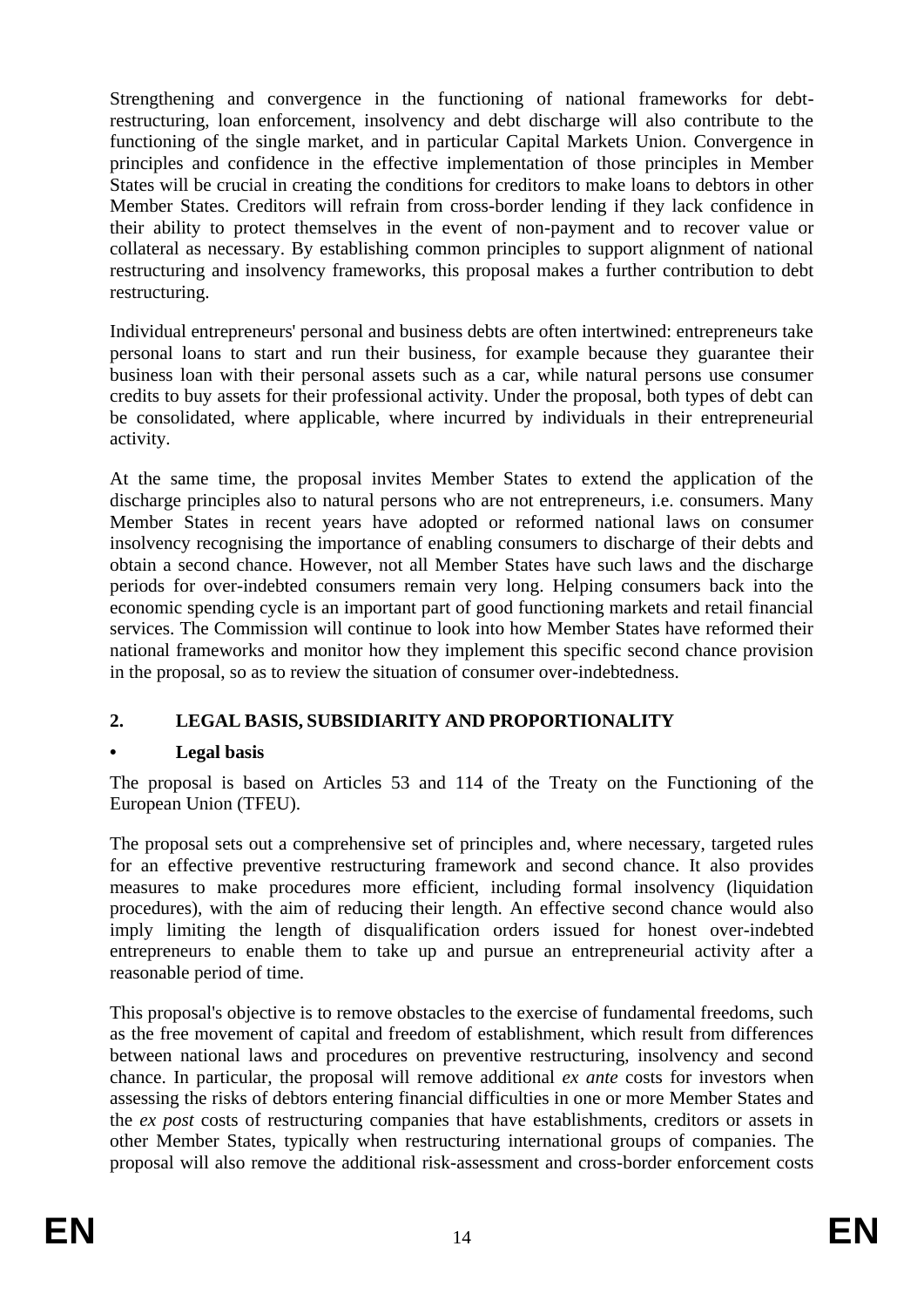for creditors of over-indebted entrepreneurs who relocate to another Member State in order to obtain a second chance in a much shorter period of time. It would also remove additional costs for entrepreneurs themselves who relocate to another Member State to obtain second chance.

The single market problems are not limited to purely cross-border situations. Even purely national insolvencies may have a domino effect on the functioning of the single market. Companies operating cross-border have in their supply chain some suppliers that may be purely domestic businesses. Where a supplier experiences financial difficulties and cannot be saved, this may have negative impacts, triggering the insolvency of the cross-border company.

An instrument limited to cross-border insolvencies only would not solve the single market problems, nor would it be feasible for investors to determine in advance the cross-border or domestic nature of debtor's future potential financial difficulties. The proposal goes beyond matters of judicial cooperation and establishes substantive minimum standards. For these reasons, it would not be appropriate to use Article 81 as a legal basis.

Several Members States took or have taken action independently and have recently enacted or started preparatory work to adopt new rules to improve the preventive restructuring and second chance framework. However, these national rules differ widely in content and, as a result, provide an uneven level of transparency and protection for investors. Investors may be obstructed from investing cross-border because the costs of doing so are much higher than they need to be. If the EU does not act, it is to be expected that other Member States reforming existing restructuring and second chance frameworks or introducing such frameworks for the first time will follow this divergent trend. This proposal is also designed to prevent such divergent legislative developments and consequent obstacles in the future.

## **• Subsidiarity**

Given the substantial divergences between national restructuring and second chance frameworks in the EU and the absence of convergent trends in the more recent legislative changes at national level, it is highly unlikely that Member States individually would be able to ensure the overall coherence of their legislation with other Member States' insolvency legislations.

On second chance, to assess the question of subsidiarity a distinction needs to be made between natural persons who are entrepreneurs and those who are consumers. Unlike entrepreneurs, who constantly search for any sources of investment (often cross-border), consumers tend to receive, at this stage, local financing (loans from local banks)<sup>53</sup>. Hence, the problem of consumers' over-indebtedness should be tackled first at national level. However, most recently in the replies to the Green Paper on retail financial services<sup>54</sup>, industry respondents often indicated diverging national consumer insolvency laws as a barrier to selling retail financial products cross-border. Member States may therefore consider applying the same principles on discharge to all natural persons including consumers.

A well-functioning EU single market requires a coherent restructuring and second chance framework capable of addressing the cross-border dimension of firms, as interaction between companies located in different Member States has become increasingly common. EU action will therefore add value by facilitating cross-border investing in the EU, ensuring that viable

<sup>53</sup>  $53$  Cross-border lending to households, which is now approximatively 5% of total household lending.

<sup>54</sup> http://ec.europa.eu/finance/consultations/2015/retail-financial-services/docs/green-paper\_en.pdf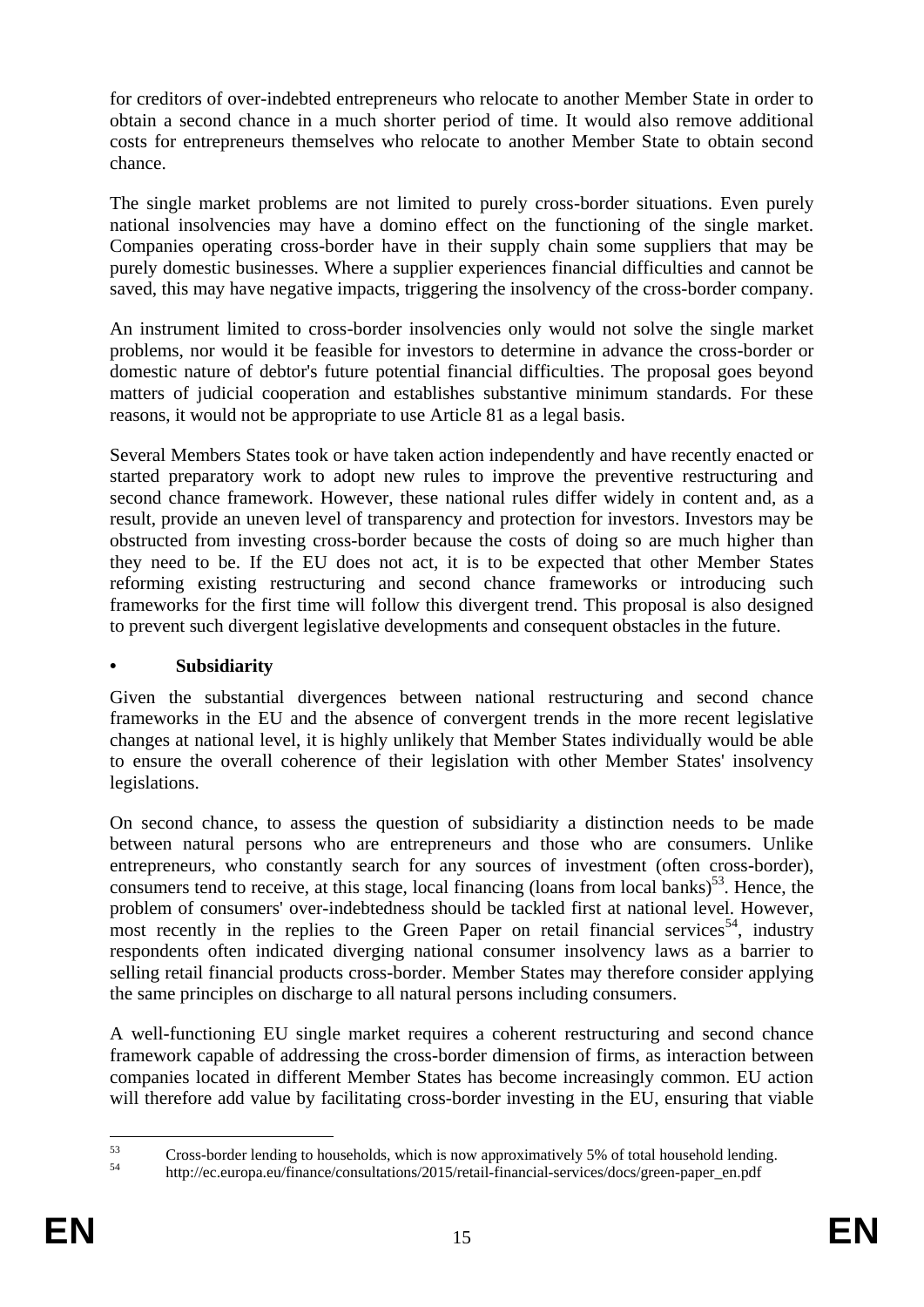businesses in financial difficulty, wherever they are located in the single market, will be able to benefit from a wider range of accessible tools to prevent their insolvency. At the same time, entrepreneurs will benefit from being able to use reasonable discharge periods in their Member States. This could not realistically be achieved by the Member States acting alone. In addition, ensuring that cross-border creditors and investors involved in such a restructuring process have at their disposal appropriate safeguards will have positive economic effects. The proposed rules will create legal certainty for creditors and investors who want to lend in other Member States; the necessary information will be available so that they can take informed decisions.

In conclusion, the proposal respects the principle of subsidiarity by proposing action only where and to the extent that the Member States cannot achieve the objectives by themselves.

## **• Proportionality**

The proposal is designed to respect the principle of proportionality. The means it uses will be tailored to achieve the objective of ensuring the proper functioning of the single market. The future EU instrument should set common objectives and general rules, while leaving freedom to Member States to determine how to achieve those objectives.

## **• Choice of the instrument and degree of harmonisation**

A binding instrument in the form of a Directive setting up a minimum harmonised framework appears necessary to achieve the policy objectives on restructuring, insolvency and second chance. The 2014 Commission Recommendation did not succeed in ensuring that Member States have a coherent and robust response to the problems it identified. Moreover, shortcomings in the functioning of the EU's single market due to lack of convergence of insolvency frameworks were further highlighted by the Commission in the Capital Markets Union Action Plan and the Single Market Strategy. A Directive would allow Member States to retain flexibility as to the most appropriate means to implement in their national context principles such as the availability of early warning tools or the duties of directors in the vicinity of insolvency. They could also set more detailed targeted rules needed to attain the proposal's objectives, such as maximum periods of stay of enforcement actions or majorities for adopting restructuring plans.

Restructuring, insolvency and second chance are highly regulated at national level and are linked to other areas of law such as company law, employment law, tax law and state aid law. Furthermore, restructuring, insolvency and second chance are treated differently in the Member States not only due to different historical and economic developments, but also due to different approaches to protecting social values, such as workers' rights or the right to property. Minimum standards are therefore the most appropriate means to ensure a coherent framework in all Member States while also enabling Member States to go beyond the Directive's provisions. For example, Member States may further encourage new and interim financing in restructuring procedures by giving it priority ranking above pre-restructuring claims in subsequent liquidation procedures. Member States may also enhance second chance frameworks by extending its personal scope to cover all natural persons, including consumers. Member States may also improve the treatment of workers when at the stage of adoption of restructuring plans, by requiring that workers are placed in a class of their own, separate from other creditors.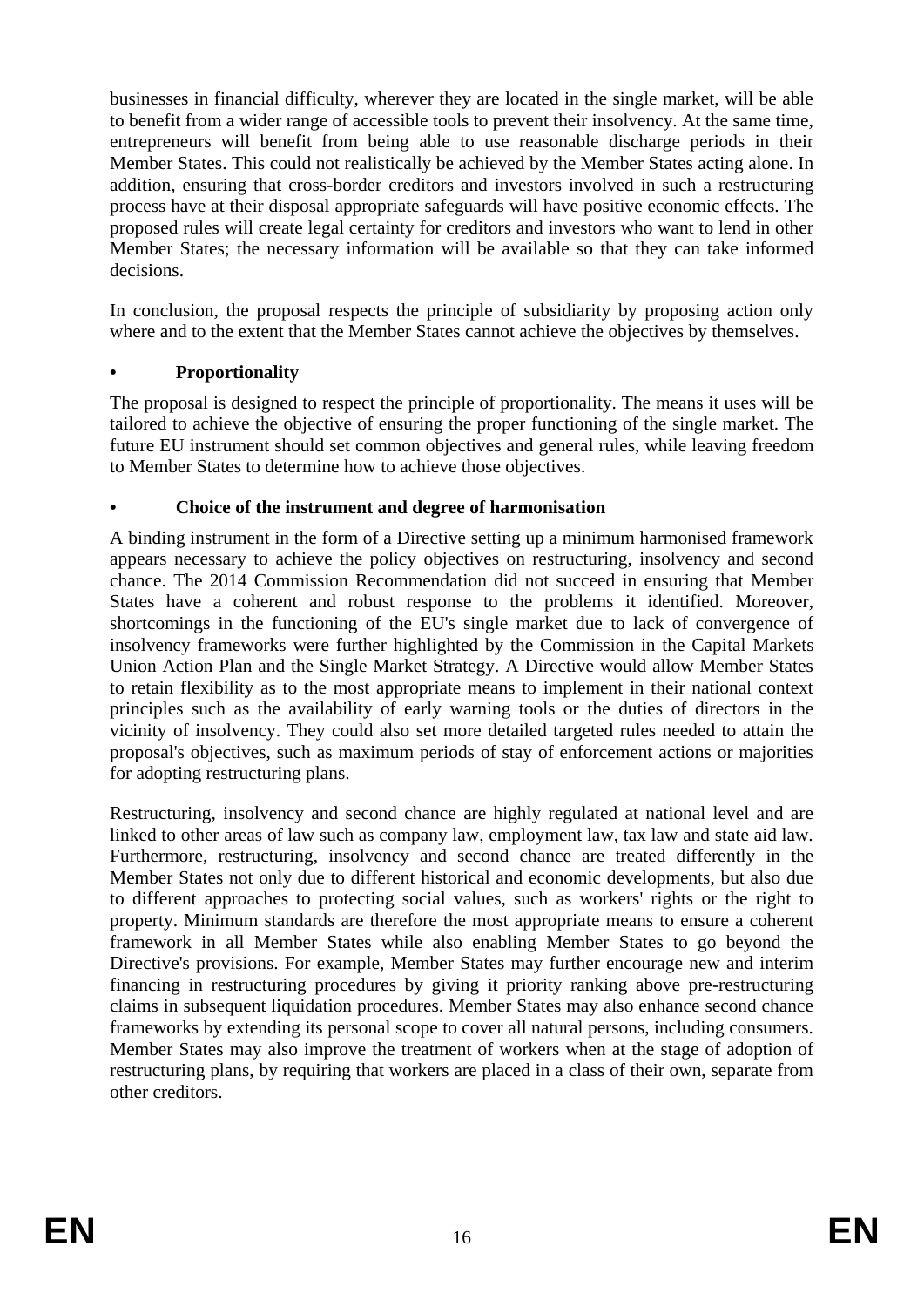#### **3. RESULTS OF EX-POST EVALUATIONS, STAKEHOLDER CONSULTATIONS AND IMPACT ASSESSMENTS**

### **• Ex-post evaluations/fitness checks of existing legislation**

The proposal builds on the 2014 Recommendation on a new approach to business failure and insolvency<sup>55</sup>. A Commission evaluation concluded that the Recommendation has been only partially taken up by some Member States, including those that received insolvency-related recommendations under the European Semester. Even the Member States that implemented the Recommendation have done so in a selective manner, so significant differences remain.<sup>56</sup> Consequently, the Recommendation by itself was not sufficient to achieve the objectives of convergence and the reduction of inefficiencies for rules enabling early debt restructuring and a second chance.

#### **• Stakeholder consultations**

The Commission conducted extensive consultation of stakeholders. An online public consultation from 23 March 2016 to 14 June 2016 received more than 260 contributions from 27 Member States (particularly Germany, followed by the United Kingdom, Belgium and Lithuania). Dedicated meetings were held with Member States governmental experts. An informal group composed of selected stakeholders with particular interest in issues of debt restructuring, insolvency and second chance was created and met three times in  $2016$ .<sup>57</sup> Finally, a Conference on the convergence of insolvency frameworks within the European Union was organised under the Slovak Presidency on 11 July 2016.

Most Member States supported the objectives of the Commission to improve early restructuring and second chance frameworks, but insisted that harmonisation should remain mainly on the level of principles due to complex links with other areas of law such as company law. As to the stakeholders, business organisations, professionals' associations, financial institutions, consumer organisations, Trade Unions and academics were in general supportive of minimum harmonised rules on early restructuring and a second chance approach and welcomed the idea of an efficient and (cost)-effective EU insolvency framework for saving viable businesses. They also stressed that a balanced approach should be envisaged, safeguarding the interests of all stakeholders and preventing moral hazard. The banking sector and some other stakeholders were of the view that EU rules on consumer discharge, if considered, should be covered in a separate instrument. The European Parliament supported harmonisation of certain aspects of restructuring and put emphasis on ensuring a second chance to all natural persons.

## **• Collection and use of expertise**

The expert group on restructuring and insolvency law held six expert group meetings between January and July 2016. A comprehensive comparative legal study on substantive insolvency laws in all Member States was carried out to identify all areas where differences in national

<sup>55</sup>  $\frac{55}{56}$  C(2014) 1500 final, 12.3.2014.

<sup>56</sup> For more details please see the evaluation of the implementation of the Commission Recommendation on a new approach to business failure and insolvency, 30 September 2015: [http://ec.europa.eu/justice/civil/files/evaluation\\_recommendation\\_final.pdf.](http://ec.europa.eu/justice/civil/files/evaluation_recommendation_final.pdf)

<sup>&</sup>lt;sup>57</sup> The main participants were BusinessEurope, AFME, EBF, ACCA, UEAPME, ESBA, Independent Retail Europe, EuroChambers, ETUC, EFIN, FEE, INSOL Europe, FDC, The Council of Bars and Law Societies of Europe, European Law Institute.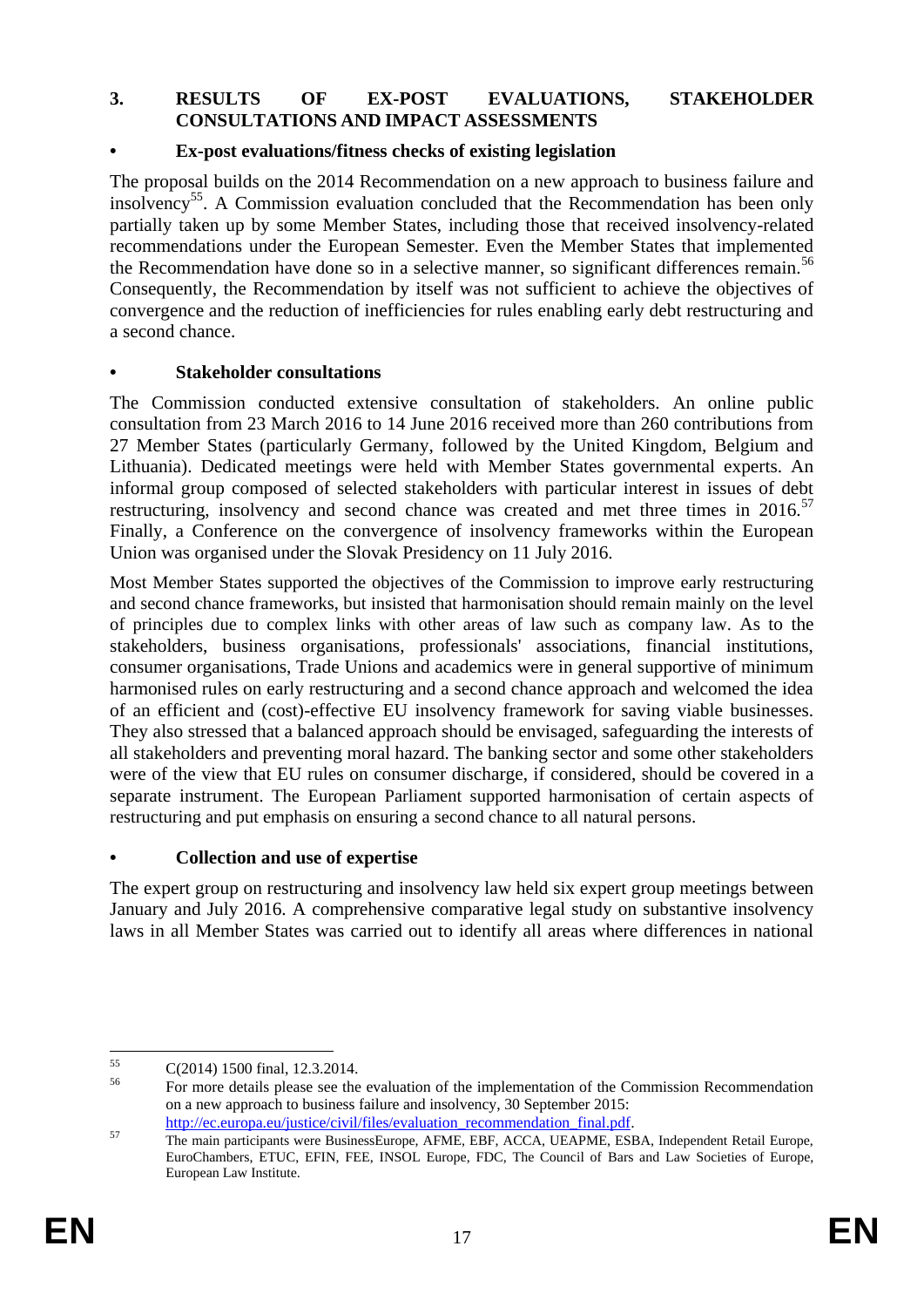laws might raise obstacles to the single market<sup>58</sup>. An economic study on the impact of minimum standards in restructuring, insolvency and second chance was also carried out<sup>59</sup>.

## **• Impact assessment**

The following high level options were considered:

**Option 1**: Maintaining the status quo (baseline scenario)

**Option 2**: Setting up a fully harmonised preventive restructuring procedure and a second chance framework

**Option 3**: Introducing an alternative, optional EU restructuring and second chance regime

**Option 4:** Setting up a harmonised minimum legal framework in the area of restructuring and second chance for entrepreneurs

The **selected option** under the impact assessment was to set up a harmonised minimum legal framework for restructuring and second chance for entrepreneurs, with a non-binding provision on second chance for consumers, and to make procedures more efficient. The preferred option offers the following benefits:

(i) efficient possibilities for early restructuring;

(ii) improving chances of negotiation by allowing the debtor 'breathing space' via a stay of enforcement actions (moratorium);

(iii) facilitating continuation of a debtor's business while restructuring;

(iv) preventing dissenting minority creditors and shareholders from jeopardising the restructuring effort, while safeguarding their interests;

(v) increasing restructuring plans' chances of success;

(vi) reducing costs and length of restructuring procedures;

(vii) enabling discharge for over-indebted entrepreneurs in a reasonable time (3 years);

(viii) increasing the effectiveness of restructuring, insolvency and second chance.

The preferred option will help reduce barriers to cross-border investment. It would result in more viable business being rescued than at present since minority creditors will not be able to destabilise the negotiation process in the hope of extracting some commercial advantage, e.g. by forcing an early recovery of their debt. Efficient preventive procedures can contribute to limiting the occurrence of non-performing loans in cyclical downturns while ensuring a high recovery rate on loans whose value is impaired. The preferred option should lead to increases in recovery rates which, in turn, lead to lower borrowing costs. The preferred option will reduce the costs of and increase the opportunities for natural persons (entrepreneurs) to have a fresh start. The cost of assessing investment risks ex ante will fall and recovery rates in insolvency proceedings will improve. The greater the alignment of restructuring regimes, the lower the cost of legal advice currently used to avoid application of multiple national restructuring and insolvency frameworks.

The preferred option will also increase self-employment, since reducing discharge periods increases the rate of self-employment. The preferred option will also favour consumption and growth.

 $58$ Tender No. JUST/2014/JCOO/PR/CIVI/0075, available at http://ec.europa.eu/justice/civil/files/insolvency/insolvency\_study\_2016\_final\_en.pdf. <sup>59</sup> Tender No. JUST /2015/JCOO/FWCIVI0103, forthcoming.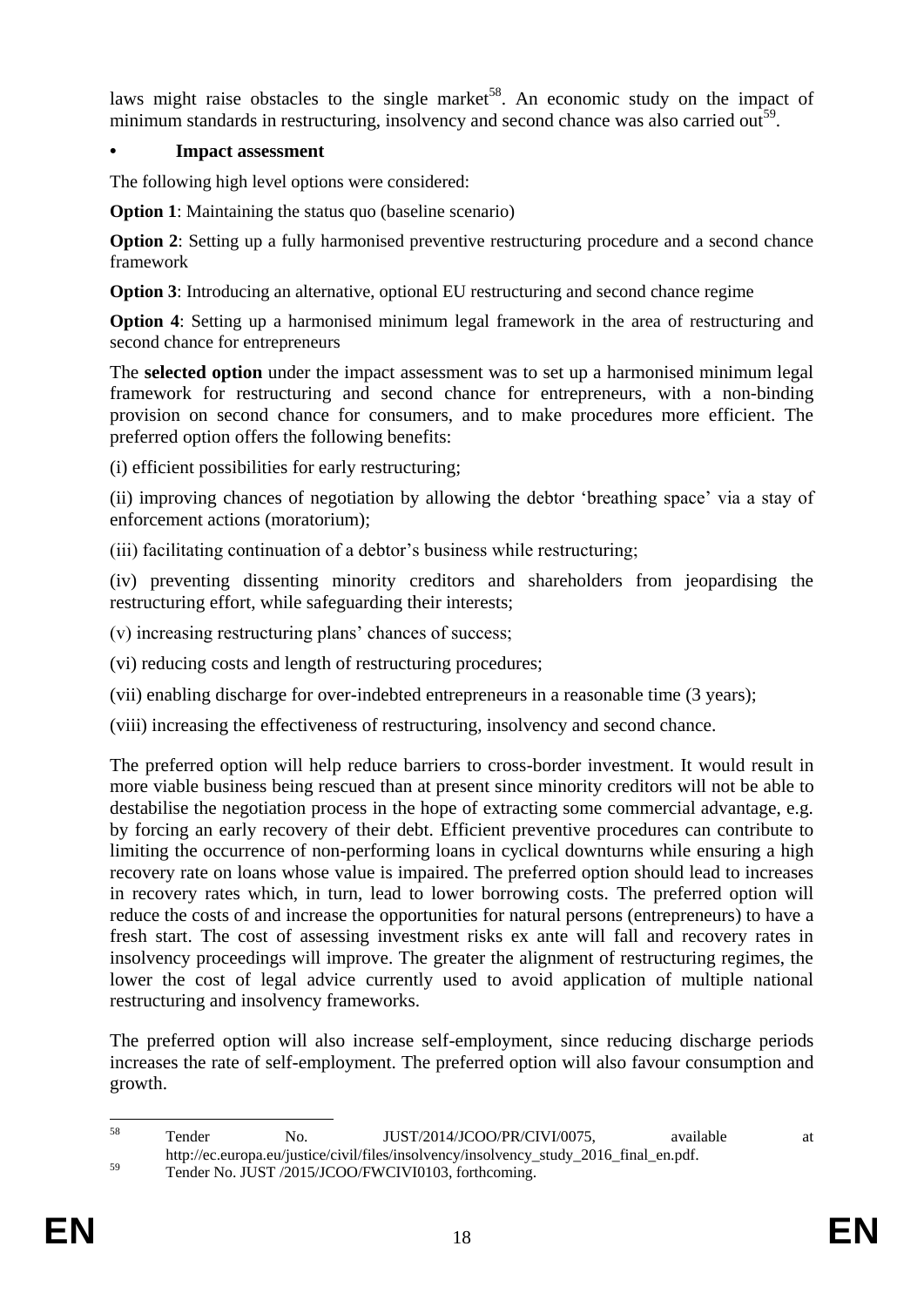The preferred option will mean that some Member States incur costs when amending their restructuring and second chance frameworks. Some Member States will need to put in place a preventive procedure or adapt a procedure already notified under Annex A of the Insolvency Regulation. Some changes to company law may be needed to implement the provisions on shareholders' position in restructuring.

## **• Regulatory fitness and simplification**

The preferred option will reduce barriers for providing cross-border credit to SMEs: efficient restructuring would enable SMEs who are creditors to recover more than they would if the debtor entered insolvency. This is because creditors' recovery rates are generally higher where the insolvency and restructuring framework allows for early and efficient restructuring of viable firms and quick resolution of non-viable firms. As debtors, SMEs will have access to early warning tools which should lead to more restructurings being filed early. SMEs in particular will also benefit from model restructuring plans developed nationally as they would make it easier for debtors to draft restructuring plans with the appropriate disclosures. By promoting a more flexible restructuring framework and better conditions for fresh start upon failure, the death rate of companies can be reduced, as well as the negative knock-on effects of related insolvencies in the supply chain. Easier discharge conditions for entrepreneurs also contribute to higher birth rates for companies.

Raising the efficiency of restructuring, insolvency and discharge procedures and in particular the digitisation of all insolvency procedures will help reduce the length of procedures and increase their efficiency, which would translate to lower costs of restructuring and higher recovery rates for creditors.

## **• Fundamental rights**

Freedom to conduct a business and the right to engage in gainful employment (Articles 16 and 15 of the Charter of Fundamental Rights): these rights are guaranteed. Debtors in financial difficulties can continue operating during restructuring negotiations and have full or at least partial control of their assets and affairs. Over-indebted entrepreneurs would be able to have a second start after a full discharge of debt.

Right to property and the right to an effective remedy and to a fair trial (Articles 17 and 47 of the Charter): although certain parts of the procedure may affect these rights, they are necessary and proportionate in order to facilitate speedy implementation of restructuring plans capable of restoring debtors to viability. Appropriate safeguards have been included in each case to ensure that the parties' legitimate interests are protected against abuse.

Workers' right to information and consultation (Article 27 of the Charter): these will be affected positively by the proposed measures since the proposal is without prejudice to existing Union legislation in this area and provides, in addition, a right for affected workers to vote on restructuring plans.

Right of collective bargaining and action (Article 28 of the Charter): the proposal is without prejudice to the rights of workers and employers, or their respective organisations, to negotiate and conclude collective agreements at the appropriate levels and, in cases of conflicts of interest, to take collective action to defend their interests, including strike action in accordance with Union law and national laws and practices.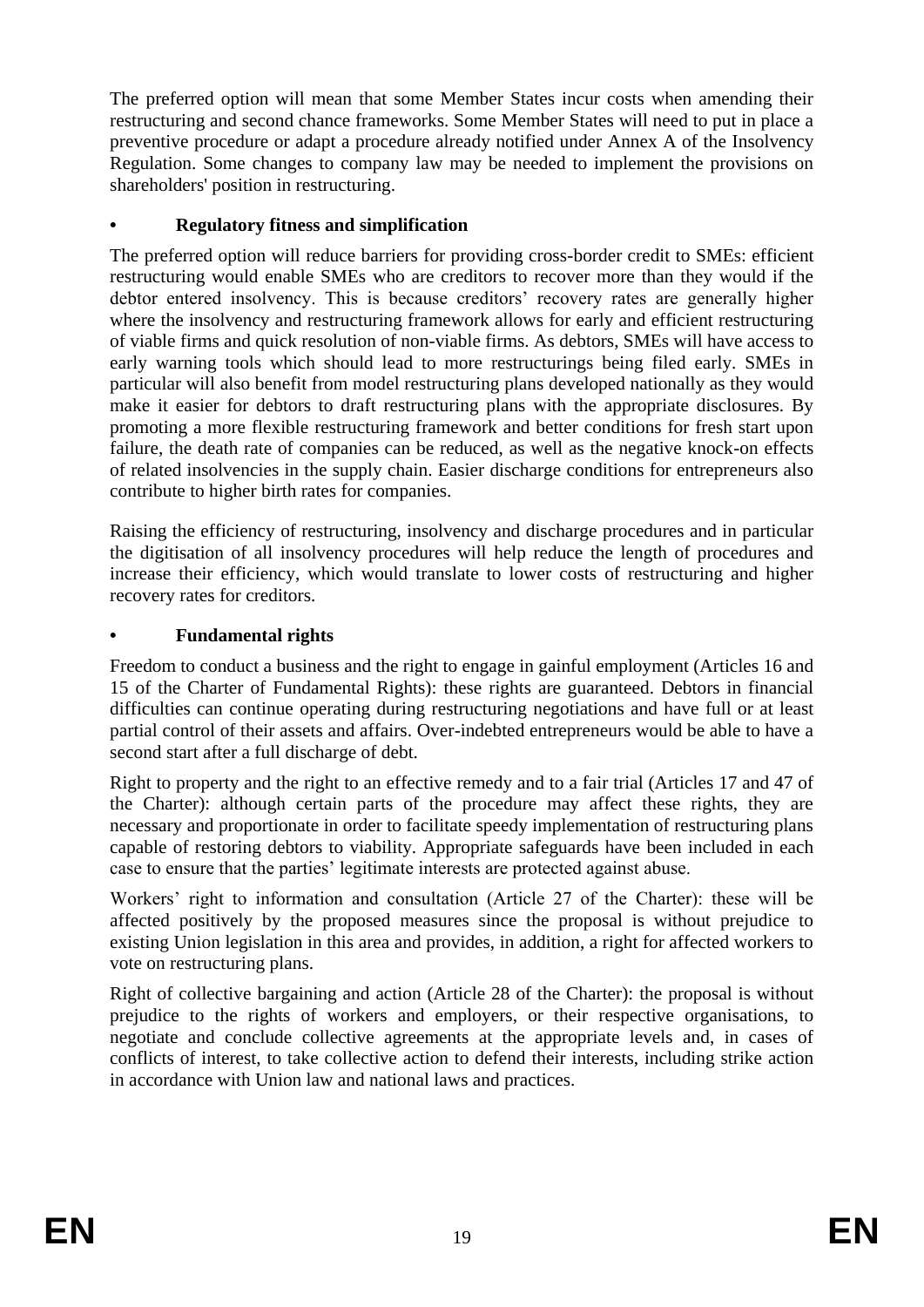## **4. BUDGETARY IMPLICATIONS**

The proposal will not have implications for the EU budget. The costs of implementing and transposing the Directive will be fully covered by the Justice Programme's voted budget allocation. The cost of preparing an implementation report 5 years after the date of application of the Directive and every 7 years thereafter will be covered by the budget allocation of the instruments in the Justice and Consumers policy area for the years in question.

## **5. OTHER ELEMENTS**

## **• Implementation plans and monitoring, evaluation and reporting arrangements**

The Commission will facilitate the Directive's implementation in the Member States by:

- providing transposition assistance;
- organising two transposition workshops and interim stock-taking exercises;
- organising bilateral meetings including on demand by Member States;
- providing Member States with templates for communicating national transposition measures.

Member States will also be invited to take certain implementation measures, such as indicating a dedicated contact point, notifying all national transposition measures and raising awareness.

To ensure monitoring and implementation of the rules, the proposal would require Member States to collect data based on a standard methodology, on indicators such as the number of filings for each type of procedure (restructuring, insolvency, second chance), length, outcome of procedures, administrative costs of procedures, recovery rates, and success of such procedures. Data will be broken down by size and type of debtors so that the effectiveness of Member States' procedures can be objectively assessed. Member States are required to transmit data to the Commission annually.

The Directive's operation will be first reviewed 5 years after its entry into application and every 7 years thereafter.

## **• Detailed explanation of the specific provisions of the proposal**

The Directive has three distinct main parts: preventive restructuring frameworks (Title II) and second chance for entrepreneurs (Title III) and measures to raise the efficiency of restructuring, insolvency and second chance (Title IV). Titles I, IV, V and VI are horizontal in scope.

Title I General provisions: contains provisions on the scope of application, both rationae materiae and rationae personae, several definitions and a provision on the availability of early warning tools for debtors, be they legal persons or natural persons engaged in a trade, business or professional activity (entrepreneurs).

Although the provisions in Title III are restricted to entrepreneurs, it is explicitly stated that Member States may extend those provisions to all natural persons to ensure consistent treatment of personal debt. Indeed, several Member States do not distinguish between personal debts incurred following a business activity and those incurred outside such activity. Nothing in this Directive suggests that such a distinction should be made or is appropriate.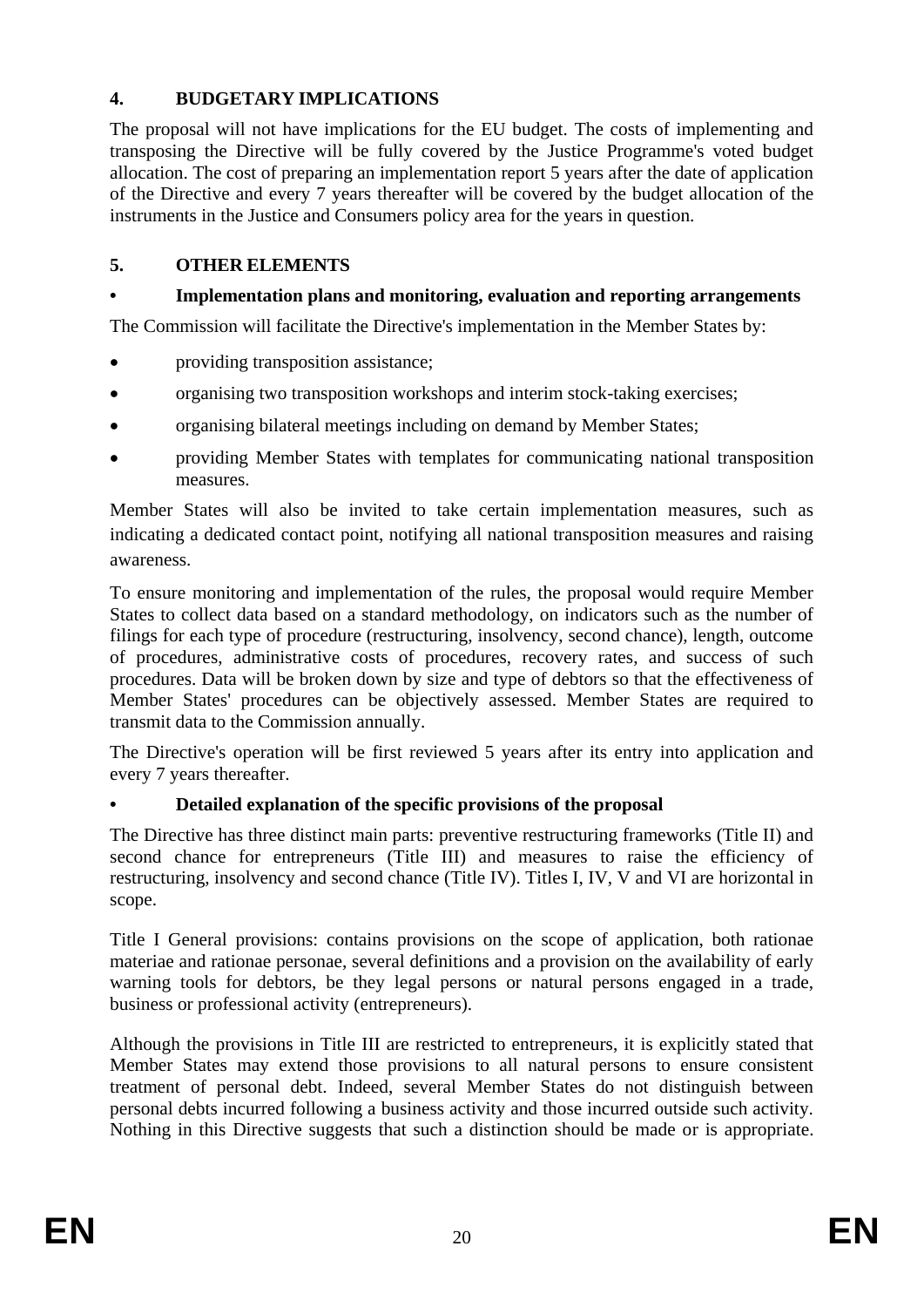The Directive invites Member States to apply the same principles on second chance to all natural persons.

Title II Preventive restructuring frameworks: this puts in place common, core elements for preventive restructuring frameworks to give debtors in financial difficulty, be they legal or natural persons, effective access to procedures facilitating restructuring plans' early negotiation, adoption by creditors and possible confirmation by a judicial or administrative authority.

Article 4: preventive restructuring frameworks can consist of one or more procedures or measures provided that a debtor can combine all the elements listed in them in order to effectively negotiate and adopt a restructuring plan.

Article 5: the debtor should be left in possession of its assets and affairs. Mediators or supervisors (practitioners in the field of restructuring) may have a role, but such practitioners should not be appointed by a judicial or administrative authority in every case.

Article 6 and 7: allow negotiations to take place and to fend off hold-out creditors, the debtor should have access to a stay of individual enforcement actions. Concerns that creditors might be negatively affected by the stay are addressed by provisions on the duration of the stay, the conditions for its renewal and the conditions for lifting the stay. Workers' outstanding claims are exempted from the stay to the extent Member States do not provide for an appropriate protection by other means. The debtor should also not be under obligation or under threat of opening of other types of insolvency procedures, in particular liquidation procedures, for the period of the stay, so it can continue operating its business. It should also be able to count on the continued performance of contracts with suppliers and other creditors provided that it fulfils his obligations under such contracts.

Article 8: provides for minimum mandatory information to be included in restructuring plans. Member States may require additional mandatory information, provided this does not put a disproportionate burden on debtors. Member States should develop on-line restructuring plan models and practical information on how a plan proposer can use such models.

Article 9: provides for adoption of restructuring plans by affected creditors or classes of creditors. Where creditors with different interests are involved, they should also be treated in separate classes. As a minimum, secured creditors should always be treated separately from unsecured creditors. Member States may also provide that workers are treated in a class separate from other creditors.

Article 10: lists cases where a restructuring plan need confirmation from a judicial or administrative authority to make it binding and specifies the conditions for such confirmation.

Article 11: sets out the conditions to be fulfilled to ensure that a restructuring plan not supported by all classes of creditors is nevertheless confirmed by a judicial or administrative authority.

Article 12: lays down the principle that shareholders and other equity holders should not be allowed to obstruct the adoption of restructuring plans of a viable business, provided that their legitimate interests are protected.

Article 13: provides rules on valuation, on when and how it must be determined in order to ensure fair protection for dissenting parties.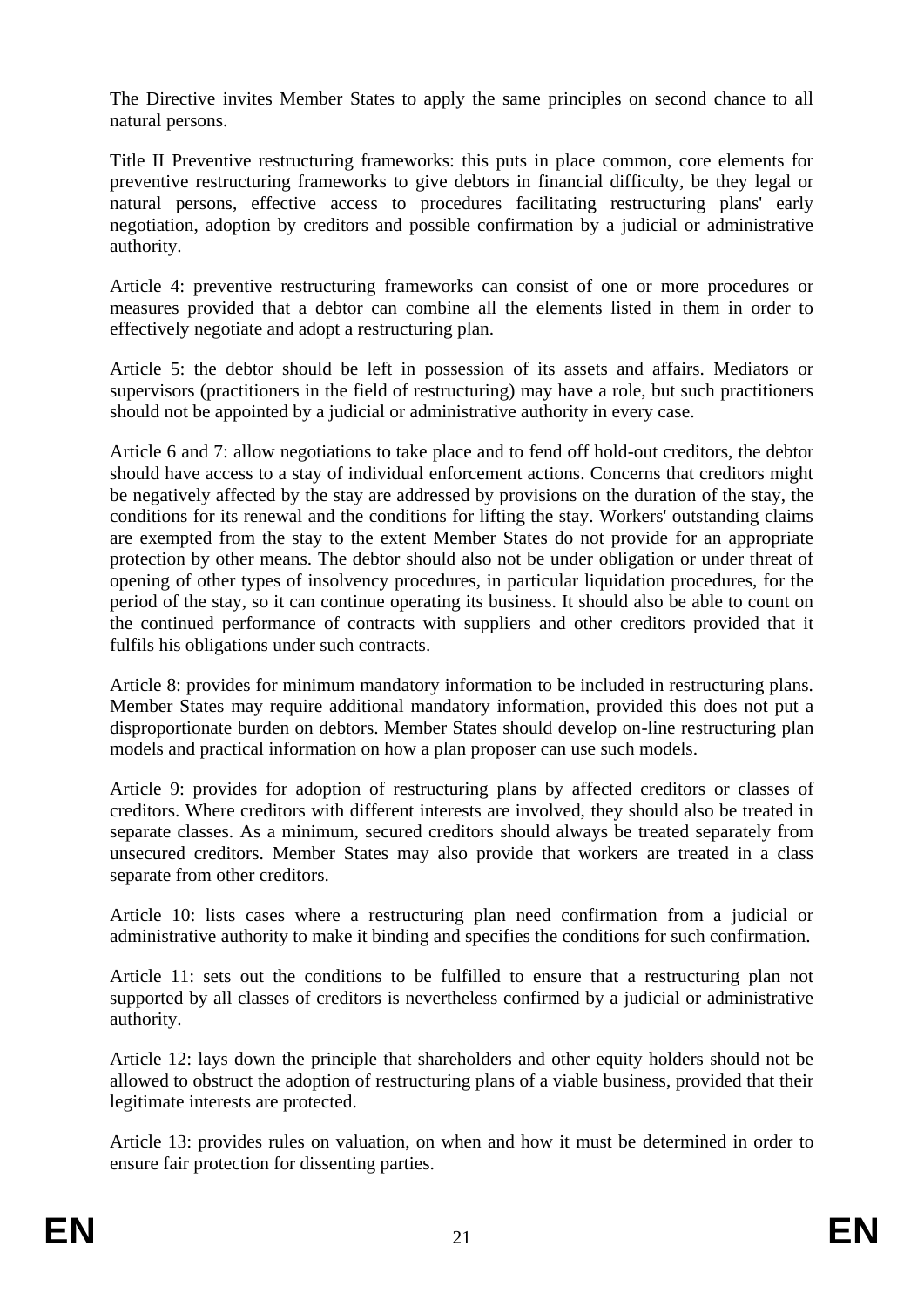Article 14: spells out the effects of restructuring plans on affected and non-affected parties.

Article 15: lays down minimum rules on appeals as safeguards for protecting the parties' legitimate interests, while also ensuring that such safeguards do not delay confirmation or implementation of restructuring plans.

Article 16 and 17: provide minimum protection for new financing necessary to implement a restructuring plan, for interim financing incurred to ensure a business's continuity during restructuring negotiations, and for other transactions concluded in close connection with a restructuring plan.

Article 18: contains an obligation for the Member States to impose specific duties on directors in the vicinity of insolvency which would incentivise them to pursue early restructuring when the business is viable.

Title III Second chance for entrepreneurs: puts in place minimum provisions on discharge of debt for over-indebted entrepreneurs as the basic conditions for ensuring entrepreneurs a second chance. Member States can go beyond this minimum protection, by allowing even more friendly treatment of entrepreneurs, e.g. through rules on access to finance for second starters.

Article 19: lays down the principle that over-indebted entrepreneurs should have effective access to full discharge without a minimum repayment amount or percentage of the debt.

Article 20: entrepreneurs should have the benefit of a full discharge of debts after maximum 3 years, without the need to reapply to a judicial or administrative authority. The starting point of the three-year period differs, depending on whether the entrepreneur makes payments to creditors under a repayment plan or the procedure consists only in a realisation of assets. Limitations to a short discharge period are included in Article 22.

Article 21: entrepreneurs disqualified on grounds linked to their over-indebtedness should also have the benefit of short disqualification orders to offer them an effective second chance. The limitations in Article 22 should apply.

Article 22: gives Member States a large margin of discretion when setting limitations to the provisions on access to discharge and on discharge periods, provided that such limitations are clearly specified and are necessary to protect a general interest.

Article 23: as personal debts of a professional and non-professional nature are often intertwined, Member States should try to consolidate, where applicable, the separate procedures to achieve effective access to second chance for entrepreneurs.

Title IV Measures to increase the efficiency of restructuring, insolvency and discharge procedures: applies not only to preventive restructuring and discharge procedures, but also to insolvency procedures.

Article 24: requires Member States to ensure that members of the judiciary and of other competent authorities are properly trained and specialised in restructuring, insolvency and second chance matters.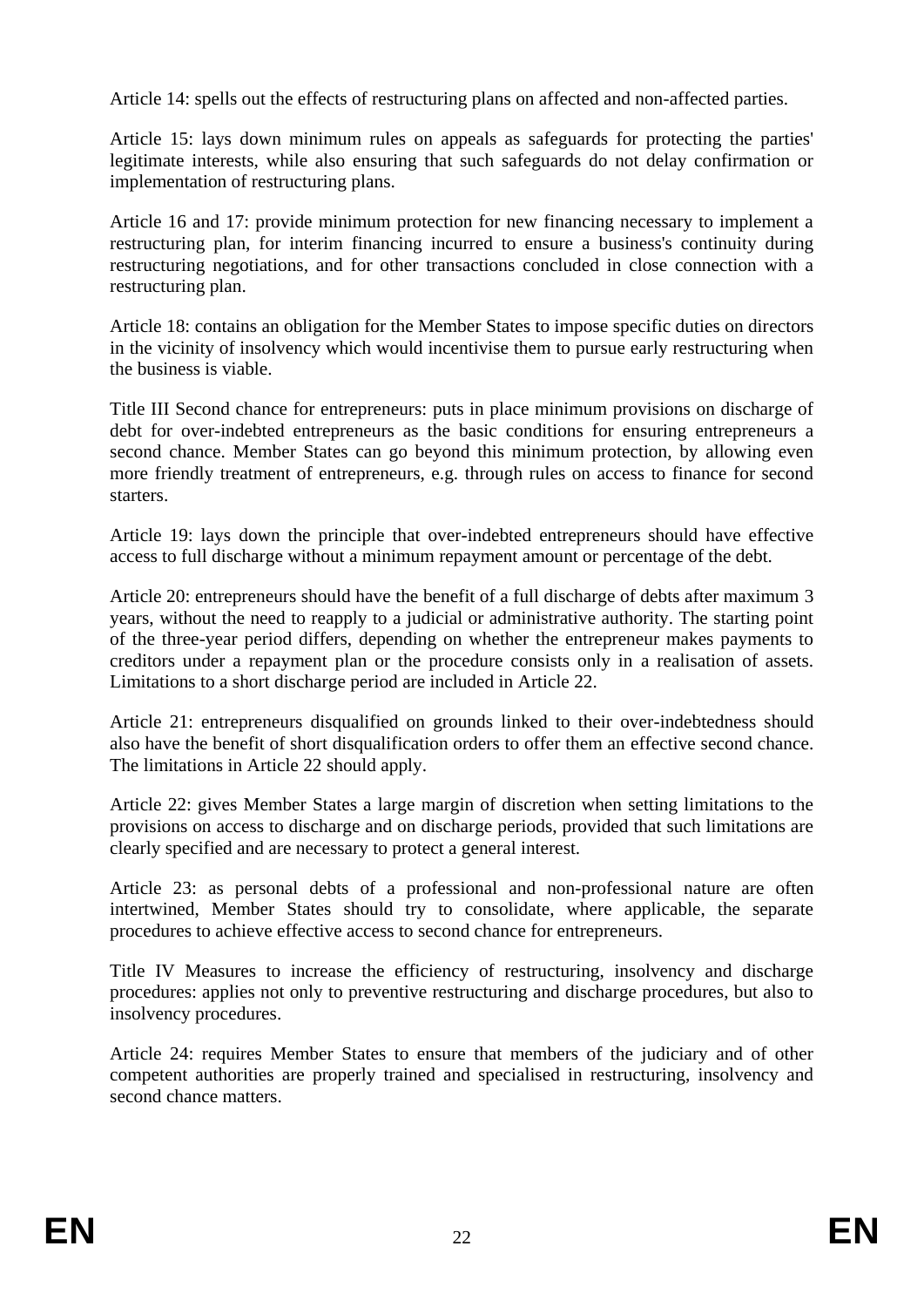Article 25: requires Member States to encourage the initial and further training as well as the establishment of codes of conduct for practitioners dealing with restructuring, insolvency and second chance matters.

Article 26: contains minimum standards for appointing, supervising and remunerating practitioners in the field of restructuring, insolvency and second chance.

Article 27: provides for the use of electronic means of communication in the context of restructuring, insolvency and second chance.

Title V Monitoring of restructuring, insolvency and second chance: contains minimum rules on data collection by the Member States and on communication of such data to the Commission using a standardised data communication template;

Title VI Final provisions: rules on the Directive's relationship of the with other Union instruments, on reviewing the Directive's application, on adopting standard forms, on entry into force and entry into application.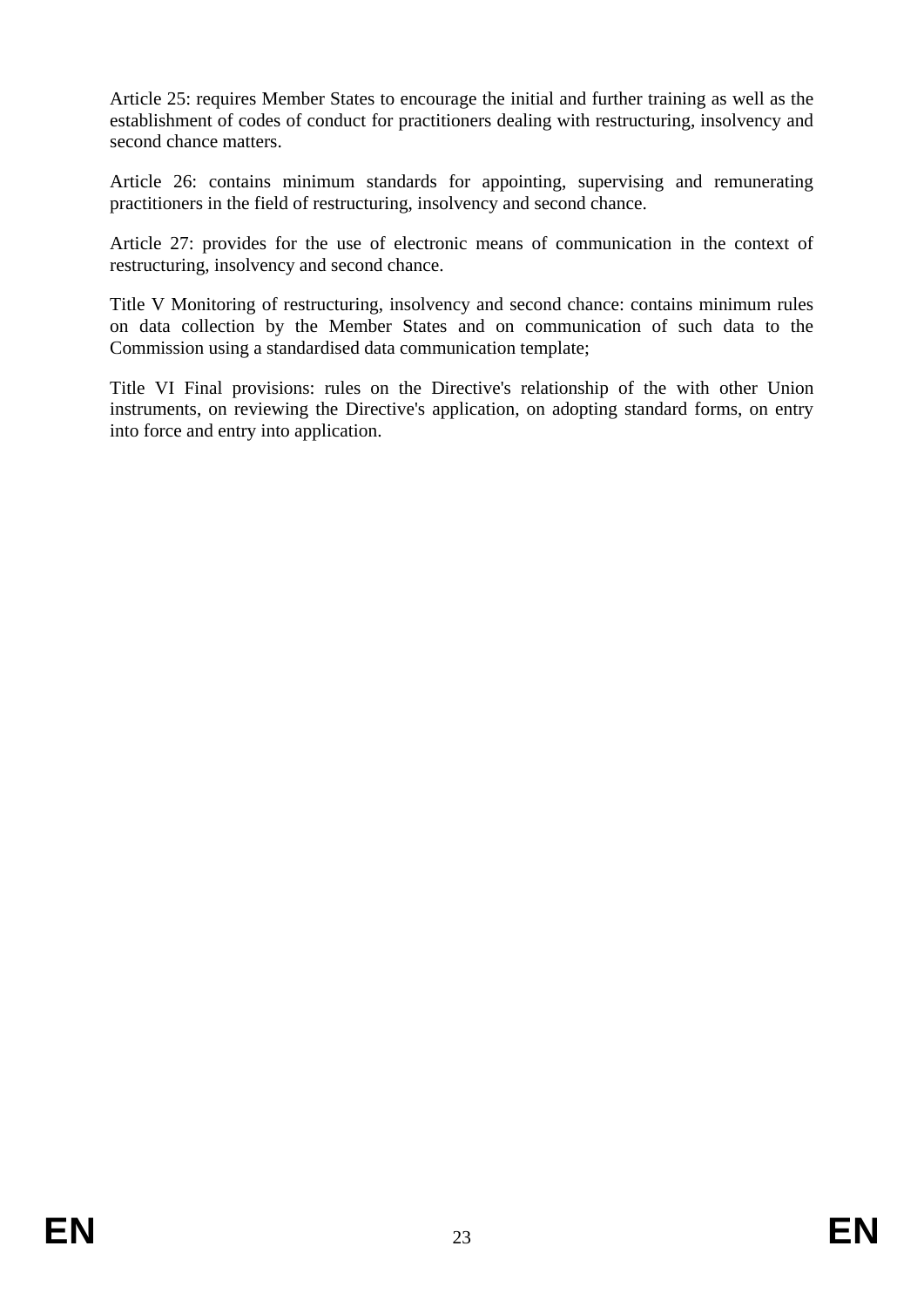2016/0359 (COD)

Proposal for a

### **DIRECTIVE OF THE EUROPEAN PARLIAMENT AND OF THE COUNCIL**

#### **on preventive restructuring frameworks, second chance and measures to increase the efficiency of restructuring, insolvency and discharge procedures and amending Directive 2012/30/EU**

(Text with EEA relevance)

#### THE EUROPEAN PARLIAMENT AND THE COUNCIL OF THE EUROPEAN UNION,

Having regard to the Treaty on the Functioning of the European Union, and in particular Articles 53 and 114 thereof,

Having regard to the proposal from the European Commission,

After transmission of the draft legislative act to the national parliaments,

Having regard to the opinion of the European Economic and Social Committee $^{60}$ ,

Having regard to the opinion of the Committee of the Regions<sup>61</sup>,

Acting in accordance with the ordinary legislative procedure,

Whereas:

- (1) The objective of this Directive is to remove obstacles to the exercise of fundamental freedoms, such as the free movement of capital and freedom of establishment, which result from differences between national laws and procedures on preventive restructuring, insolvency and second chance. This Directive aims at removing such obstacles by ensuring that viable enterprises in financial difficulties have access to effective national preventive restructuring frameworks which enable them to continue operating; that honest over indebted entrepreneurs have a second chance after a full discharge of debt after a reasonable period of time; and that the effectiveness of restructuring, insolvency and discharge procedures is improved, in particular with a view to shortening their length.
- (2) Restructuring should enable enterprises in financial difficulties to continue business in whole or in part, by changing the composition, conditions or structure of assets and liabilities or of their capital structure, including by sales of assets or parts of the business. Preventive restructuring frameworks should above all enable the enterprises to restructure at an early stage and to avoid their insolvency. Those frameworks should maximise the total value to creditors, owners and the economy as a whole and should prevent unnecessary job losses and losses of knowledge and skills. They should also prevent the build-up of non-performing loans. In the restructuring process the rights of all parties involved should be protected. At the same time, non-viable businesses with no prospect of survival should be liquidated as quickly as possible.

<sup>60</sup>  $^{60}_{61}$  OJ C, , p. .

 $OJ C$ , , p. .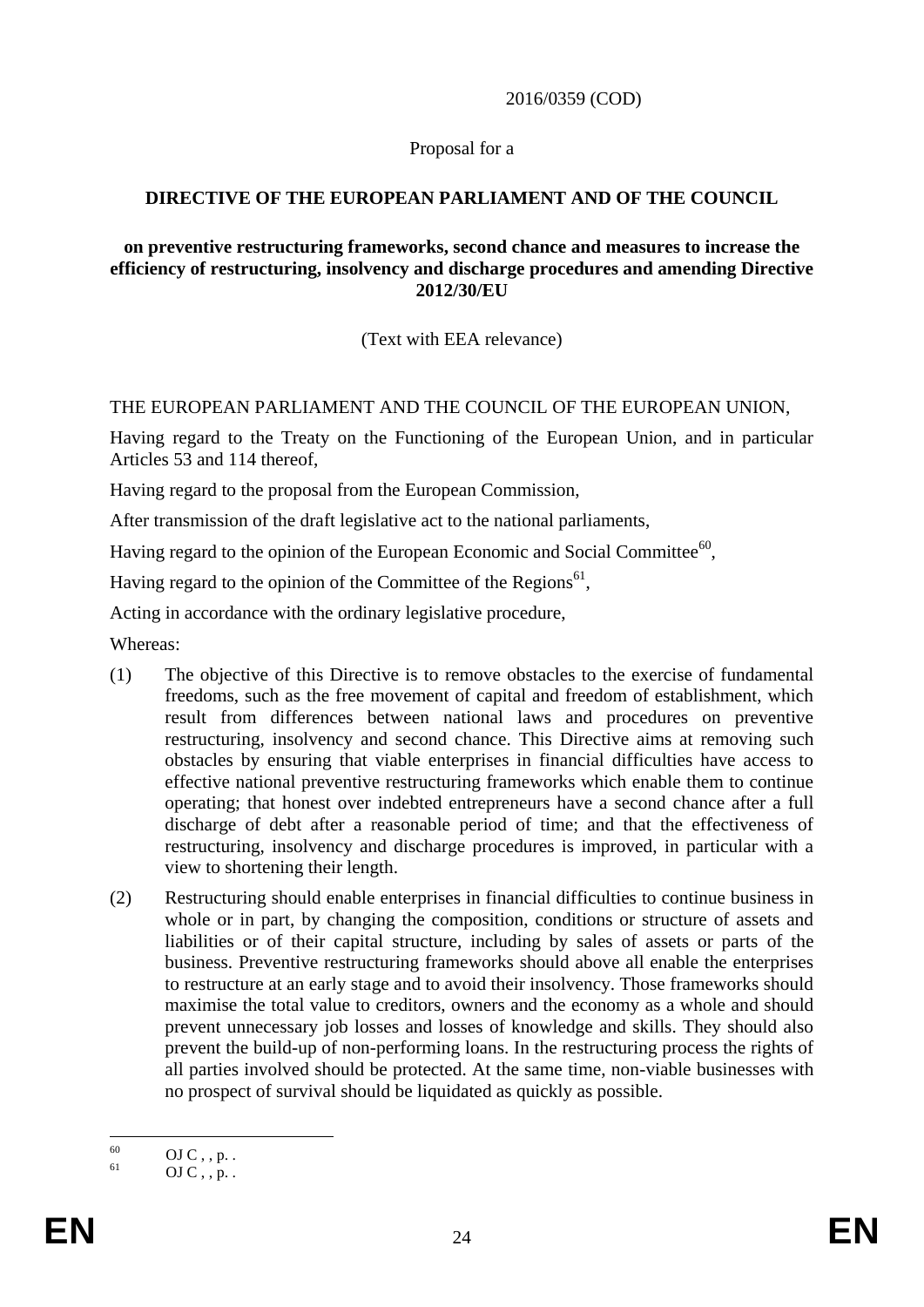- (3) There are differences between the Member States as regards the range of the procedures available to debtors in financial difficulties in order to restructure their business. Some Member States have a limited range of procedures meaning that businesses are only able to restructure at a relatively late stage, in the context of insolvency procedures. In other Member States, restructuring is possible at an earlier stage but the procedures available are not as effective as they could be or are very formal, in particular limiting the use of out-of-court processes. Similarly, national rules giving entrepreneurs a second chance, in particular by granting them discharge from the debts they have incurred in the course of their business, vary between Member States in respect of the length of the discharge period and the conditions for granting such a discharge.
- (4) In many Member States it takes more than three years for bankrupt, but honest entrepreneurs to discharge their debts and make a fresh start. Inefficient second chance frameworks result in entrepreneurs having to relocate in other jurisdictions in order to benefit from a fresh start in a reasonable period of time, at considerable additional costs to both their creditors and the debtors themselves. Long disqualification orders which often accompany a procedure leading to discharge create obstacles to the freedom to take up and pursue a self-employed, entrepreneurial activity.
- (5) Excessive length of restructuring, insolvency and discharge procedures in several Member States is an important factor triggering low recovery rates and deterring investors from making business in jurisdictions where procedures risk taking too long.
- (6) All these differences translate into additional costs for investors when assessing the risks of debtors entering financial difficulties in one or more Member States and the costs of restructuring companies having establishments, creditors or assets in other Member States, such as is most clearly the case of restructuring international groups of companies. Many investors mention uncertainty about insolvency rules or the risk of lengthy or complex insolvency procedures in another country as a main reason for not investing or not entering into a business relationship with a counterpart outside their own country.
- (7) Those differences lead to uneven conditions for access to credit and to uneven recovery rates in the Member States. A higher degree of harmonisation in the field of restructuring, insolvency and second chance is thus indispensable for a wellfunctioning single market in general and for a working Capital Markets Union in particular.
- (8) The additional risk-assessment and cross-border enforcement costs for creditors of over-indebted entrepreneurs who relocate to another Member State in order to obtain a second chance in a much shorter period of time should also be removed. The additional costs for entrepreneurs stemming from the need to relocate to another Member State in order to benefit from a second chance should also be reduced. Furthermore, the obstacles stemming from long disqualification orders linked to an entrepreneur' over-indebtedness suppresses entrepreneurship.
- (9) The obstacles to the exercise of fundamental freedoms are not limited to purely crossborder situations. An increasingly interconnected single market - where goods, services, capital and workers circulate freely – with an ever stronger digital dimension means that very few companies are purely national if all relevant elements are considered, such as their client base, supply chain, scope of activities, investor and capital base. Even purely national insolvencies may have an impact on the functioning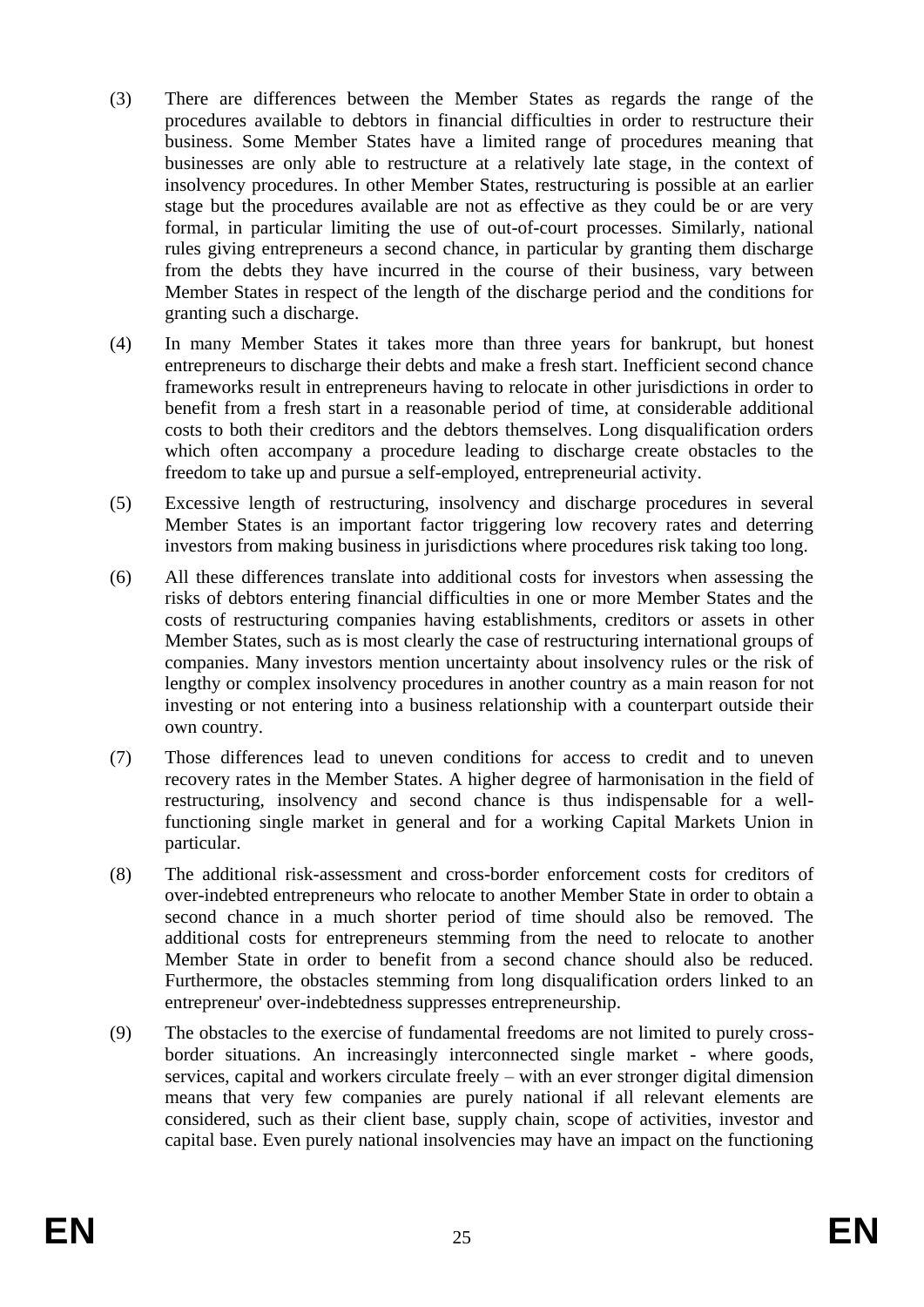of the single market through the so-called domino effect of insolvencies, whereby an enterprise's insolvency may trigger further insolvencies in the supply chain.

- (10) Regulation (EU)  $2015/848$  of the European Parliament and of the Council<sup>62</sup> deals with issues of jurisdiction, recognition and enforcement, applicable law and cooperation in cross-border insolvency proceedings as well as with the interconnection of insolvency registers. Its scope covers preventive procedures which promote the rescue of an economically viable debtor as well as procedures which give a second chance to entrepreneurs. However, Regulation (EU) 2015/848 does not tackle the discrepancies between those procedures in national law. Furthermore, an instrument limited to crossborder insolvencies only would not remove all obstacles to free movement, nor would it be feasible for investors to determine in advance the cross-border or domestic nature of the future potential financial difficulties of the debtor. There is a need therefore to go beyond matters of judicial cooperation and to establish substantive minimum standards.
- (11) It is necessary to lower the costs of restructuring for both debtors and creditors. Therefore the differences which hamper the early restructuring of viable enterprises in financial difficulties and the possibility of a second chance for honest entrepreneurs should be reduced. That should bring greater transparency, legal certainty and predictability in the Union. Also, it should maximise the returns to all types of creditors and investors and encourage cross-border investment. Greater coherence should also facilitate the restructuring of groups of companies irrespective of where the members of the group are located in the Union.
- (12) Removing the barriers to effective restructuring of viable enterprises in financial difficulties contributes to minimising job losses, losses for creditors in the supply chain, preserves know-how and skills and hence benefits the wider economy. Facilitating a second chance for entrepreneurs avoids their exclusion from the labour market and enables them to restart entrepreneurial activities, drawing lessons from past experience. Finally, reducing the length of restructuring procedures would result in higher recovery rates for creditors as the passing of time would normally only result in a further loss of value for the enterprise. Moreover, efficient insolvency frameworks would enable a better assessment of the risks involved in lending and borrowing decisions and smooth the adjustment for over-indebted enterprises, minimizing the economic and social costs involved in their deleveraging process.
- (13) In particular small and medium sized enterprises should benefit from a more coherent approach at Union level, since they do not have the necessary resources to cope with high restructuring costs and to take advantage of the more efficient restructuring procedures in some Member States. Small and medium enterprises, especially when facing financial difficulties, often do not have the resources to hire professional advice, therefore early warning tools should be put in place to alert debtors to the urgency to act. In order to help such enterprises restructure at low cost, model restructuring plans should also be developed nationally and made available online. Debtors should be able to use and adapt them to their own needs and to the specificities of their business.
- (14) It is appropriate to exclude form the scope of this Directive debtors which are insurance and re-insurance undertakings as defined in points 1 and 4 of Article 13 of

<sup>62</sup> <sup>62</sup> Regulation (EU) 2015/848 of the European Parliament and of the Council of 20 May 2015 on insolvency proceedings (OJ L 141, 5.6.2015, p. 19).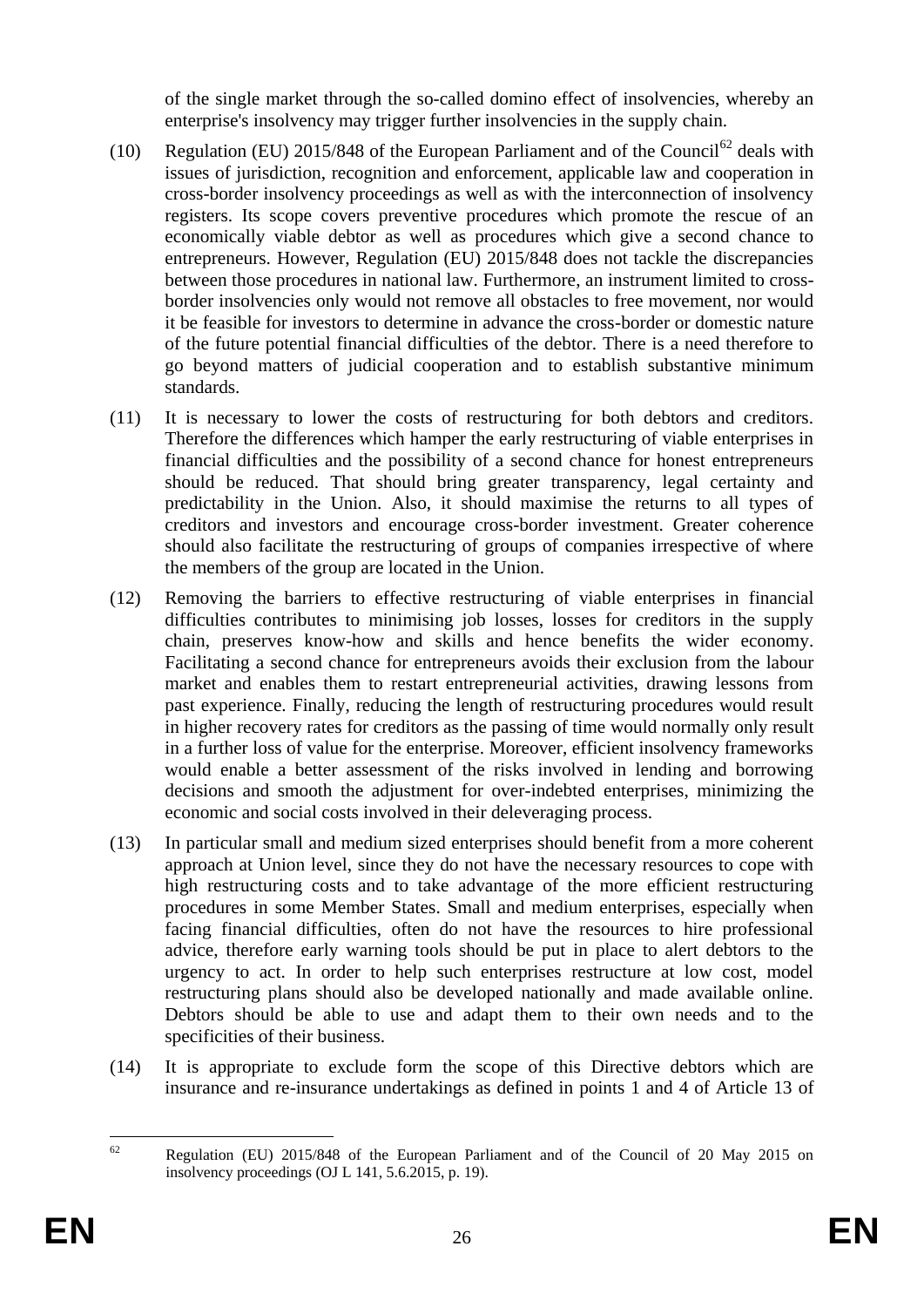Directive  $2009/138/EC$  of the European Parliament and of the Council<sup>63</sup>, credit institutions as defined in point 1 of Article 4(1) of Regulation (EC) No 575/2013 of the European Parliament and of the Council<sup>64</sup>, investment firms and collective investment undertakings as defined in points 2 and 7 of Article 4(1) of Regulation (EC) No 575/2013, central counterparties as defined in point 1 of Article 2 of Regulation (EU) No  $648/2012$  of the European Parliament and of the Council<sup>65</sup>, central securities depositories as defined in point 1 of Article 2 of Regulation (EU)  $909/2014$  of the European Parliament and of the Council<sup>66</sup> and other financial institutions and entities listed in the first subparagraph of Article 1(1) of Directive  $2014/59/EU$  of the European Parliament and of the Council<sup>67</sup>. These are subject to special arrangements and the national supervisory authorities have wide-ranging powers of intervention.

- (15) Consumer over-indebtedness is a matter of great economic and social concern and is closely related to the reduction of debt overhang. Furthermore, it is often not possible to draw a clear distinction between the consumer and business debts of an entrepreneur. A second chance regime for entrepreneurs would not be effective if the entrepreneur had to go through separate procedures, with different access conditions and discharge periods, to discharge his business personal debts and his non-business personal debts. For these reasons, although this Directive does not include binding rules on consumer over-indebtedness, Member States should be able to also apply the discharge provisions to consumers.
- (16) The earlier the debtor can detect its financial difficulties and can take appropriate action, the higher the probability of avoiding an impending insolvency or, in case of a business whose viability is permanently impaired, the more orderly and efficient the winding-up process. Clear information on the available preventive restructuring procedures as well as early warning tools should therefore be put in place to incentivise debtors who start to experience financial problems to take early action. Possible early warning mechanisms should include accounting and monitoring duties for the debtor or the debtor's management as well as reporting duties under loan agreements. In addition, third parties with relevant information such as accountants, tax and social security authorities could be incentivised or obliged under national law to flag a negative development.
- (17) A restructuring framework should be available to debtors to enable them to address their financial difficulties at an early stage, when it appears likely that their insolvency

<sup>63</sup> Directive 2009/138/EC of the European Parliament and of the Council of 25 November 2009 on the taking-up and pursuit of the business of Insurance and Reinsurance (Solvency II) (OJ L 335, 17.12.2009, p. 1).

<sup>&</sup>lt;sup>64</sup> Regulation (EU) No 575/2013 of the European Parliament and of the Council of 26 June 2013 on prudential requirements for credit institutions and investment firms and amending Regulation (EU) No 648/2012 (OJ L 176 27.6.2013, p. 1).

<sup>&</sup>lt;sup>65</sup> Regulation (EU) No 648/2012 of the European Parliament and of the Council of 4 July 2012 on OTC derivatives, central counterparties and trade repositories (OJ L 201 27.7.2012, p. 1).

<sup>&</sup>lt;sup>66</sup> Regulation (EU) No 909/2014 of the European Parliament and of the Council of 23 July 2014 on improving securities settlement in the European Union and on central securities depositories and amending Directives 98/26/EC and 2014/65/EU and Regulation (EU) No 236/2012 (OJ L 257 28.8.2014, p. 1).

 $^{67}$  Directive 2014/59/EU of the European Parliament and of the Council of 15 May 2014 establishing a framework for the recovery and resolution of credit institutions and investment firms and amending Council Directive 82/891/EEC, and Directives 2001/24/EC, 2002/47/EC, 2004/25/EC, 2005/56/EC, 2007/36/EC, 2011/35/EU, 2012/30/EU and 2013/36/EU, and Regulations (EU) No 1093/2010 and (EU) No 648/2012, of the European Parliament and of the Council (OJ L 173, 12.6.2014, p. 190).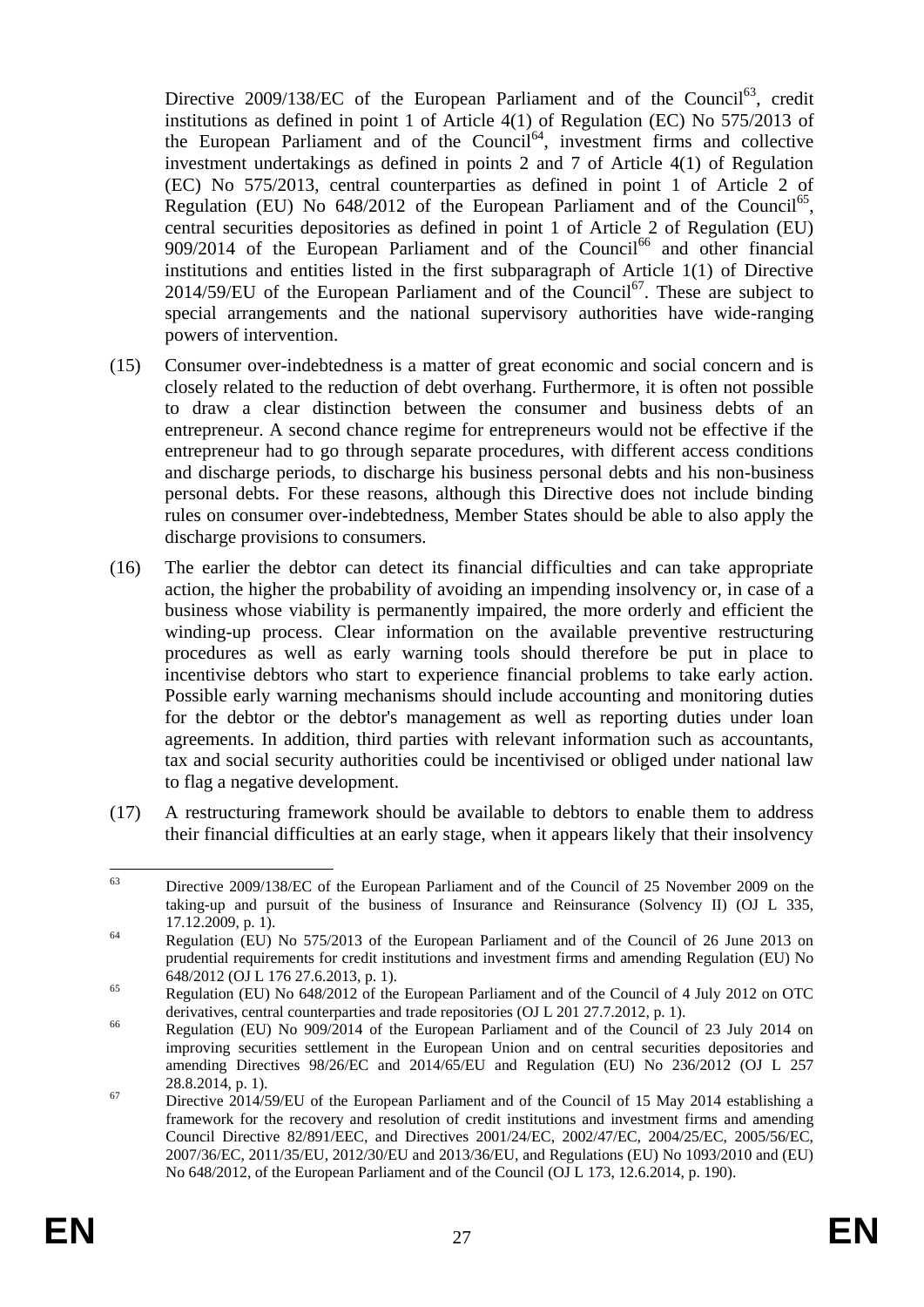may be prevented and the continuation of their business assured. A restructuring framework should be available before a debtor becomes insolvent according to national law, i.e. before the debtor fulfils the conditions for entering collective insolvency procedure which entail normally a total divestment of the debtor and the appointment of a liquidator. A test of viability should not therefore be made a precondition for entering negotiations and for granting a stay of enforcement actions. Rather, the viability of an enterprise should most often be an assessment to be made by affected creditors who in their majority agree to some adjustments of their claims. However, in order to avoid the procedures being misused, the financial difficulties of the debtor should reflect a likelihood of insolvency and the restructuring plan should be capable of preventing the insolvency of the debtor and ensuring the viability of the business.

- (18) To promote efficiency and reduce delays and costs, national preventive restructuring frameworks should include flexible procedures limiting the involvement of judicial or administrative authorities to where it is necessary and proportionate in order to safeguard the interests of creditors and other interested parties likely to be affected. To avoid unnecessary costs and reflect the early nature of the procedure, debtors should in principle be left in control of their assets and the day-to-day operation of their business. The appointment of a restructuring practitioner, whether a mediator supporting the negotiations of a restructuring plan or an insolvency practitioner supervising the actions of the debtor, should not be mandatory in every case, but made on a case-by-case basis depending on the circumstances of the case or on the debtor's specific needs. Furthermore, there should not necessarily be a court order for the opening of the restructuring process which may be informal as long as the rights of third parties are not affected. Nevertheless, a degree of supervision should be ensured when this is necessary to safeguard the legitimate interests of one or more creditors or another interested party. This may be the case, in particular, when a general stay of individual enforcement actions is granted by the judicial or administrative authority or where it appears necessary to impose a restructuring plan on dissenting classes of creditors.
- (19) A debtor should be able to request the judicial or administrative authority for a temporary stay of individual enforcement actions which should also suspend the obligation to file for opening of insolvency procedures where such actions may adversely affect negotiations and hamper the prospects of a restructuring of the debtor's business. The stay of enforcement could be general, that is to say affecting all creditors, or targeted towards individual creditors. In order to provide for a fair balance between the rights of the debtor and of creditors, the stay should be granted for a period of no more than four months. Complex restructurings may, however, require more time. Member States may decide that in such cases, extensions of this period may be granted by the judicial or administrative authority, providing there is evidence that negotiations on the restructuring plan are progressing and that creditors are not unfairly prejudiced. If further extensions are granted, the judicial or administrative authority should be satisfied that there is a strong likelihood that a restructuring plan will be adopted. Member States should ensure that any request to extend the initial duration of the stay is made within a reasonable deadline so as to allow the judiciary or administrative authorities to deliver a decision within due time. Where a judicial or administrative authority does not take a decision on the extension of a stay of enforcement before it lapses, the stay should cease to have effects on the day the stay period expires. In the interest of legal certainty, the total period of the stay should be limited to twelve months.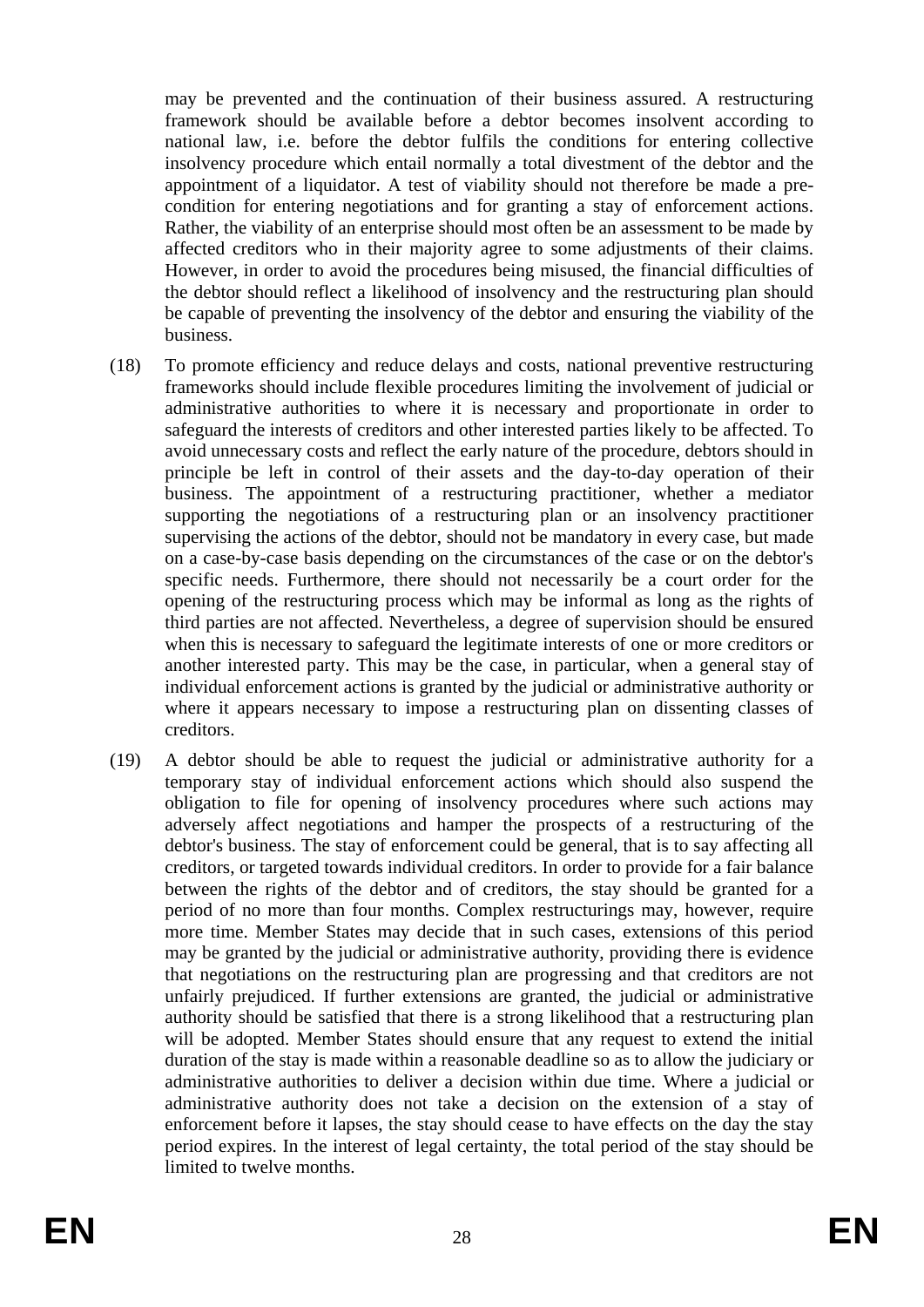- (20) To ensure that the creditors do not suffer detriment, the stay should not be granted or, if granted, should not be prolonged or should be lifted when creditors are unfairly prejudiced by the stay of enforcement. In establishing whether there is unfair prejudice to creditors, judicial or administrative authorities may take into account whether the stay would preserve the overall value of the estate, whether the debtor acts in bad faith or with the intention of causing prejudice or generally acts against the legitimate expectations of the general body of creditors. A single creditor or a class of creditors would be unfairly prejudiced by the stay if for example their claims would be made substantially worse-off as a result of the stay than if the stay was not granted, or if the creditor is put more at a disadvantage than other creditors in a similar position.
- (21) Creditors to which the stay applies should also not be allowed to withhold performance, terminate, accelerate or in any other way modify executory contracts during the stay period, provided the debtor continues to comply with its existing obligations under such contracts. Early termination would endanger the ability of the business to continue operating during restructuring negotiations, especially when it concerns contracts for essential supplies such as gas, electricity, water, telecoms and card payment services. However, in order to protect the legitimate interests of creditors and to ensure the least disruption to the operation of creditors in the supply chain, the stay should only apply in respect of the claims which arose before the stay was granted. In order to achieve a successful restructuring, the debtor should pay in the ordinary course of business claims of and owed to creditors unaffected by the stay and the claims of creditors affected by the stay that arise after the stay is granted.
- (22) When a debtor enters an insolvency procedure, some suppliers may have contractual rights entitling them to terminate the supply contract solely on account of the insolvency (known as *ipso facto* clauses). The same may be true when a debtor applies for preventive restructuring measures. Where such clauses are invoked when the debtor is merely negotiating a restructuring plan or requesting a stay of enforcement or in connection with any event connected with the stay, early termination may have a negative impact on the debtor's business and the successful rescue of the business. Therefore, when the stay is granted by a judicial or administrative authority, it is necessary that creditors to which the stay applies are not allowed to invoke *ipso facto* clauses which make reference to negotiations on a restructuring plan or a stay or any similar event connected to the stay.
- (23) Creditors should have the right to challenge the stay once it has been granted by a judicial or administrative authority. When the stay is no longer necessary with a view to facilitating the adoption of a restructuring plan, for example because it is clear that there is a lack of support for the restructuring from a majority of creditors as required by national law, creditors should also be able to ask that stay be lifted.
- (24) Any creditors affected by the restructuring plan and, where allowed under national law, equity-holders should have a right to vote on the adoption of a restructuring plan. Parties unaffected by the restructuring plan should have no voting rights in relation to the plan, nor should their support be required for the approval of any plan. The vote can take the form of a formal voting process or of a consultation and agreement with the required majority of affected parties. However, where the vote takes the form of a consultation and agreement, affected parties whose agreement was not necessary should nevertheless be offered the possibility to join the restructuring plan.
- (25) To ensure that rights which are substantially similar are treated equitably and that restructuring plans can be adopted without unfairly prejudicing the rights of affected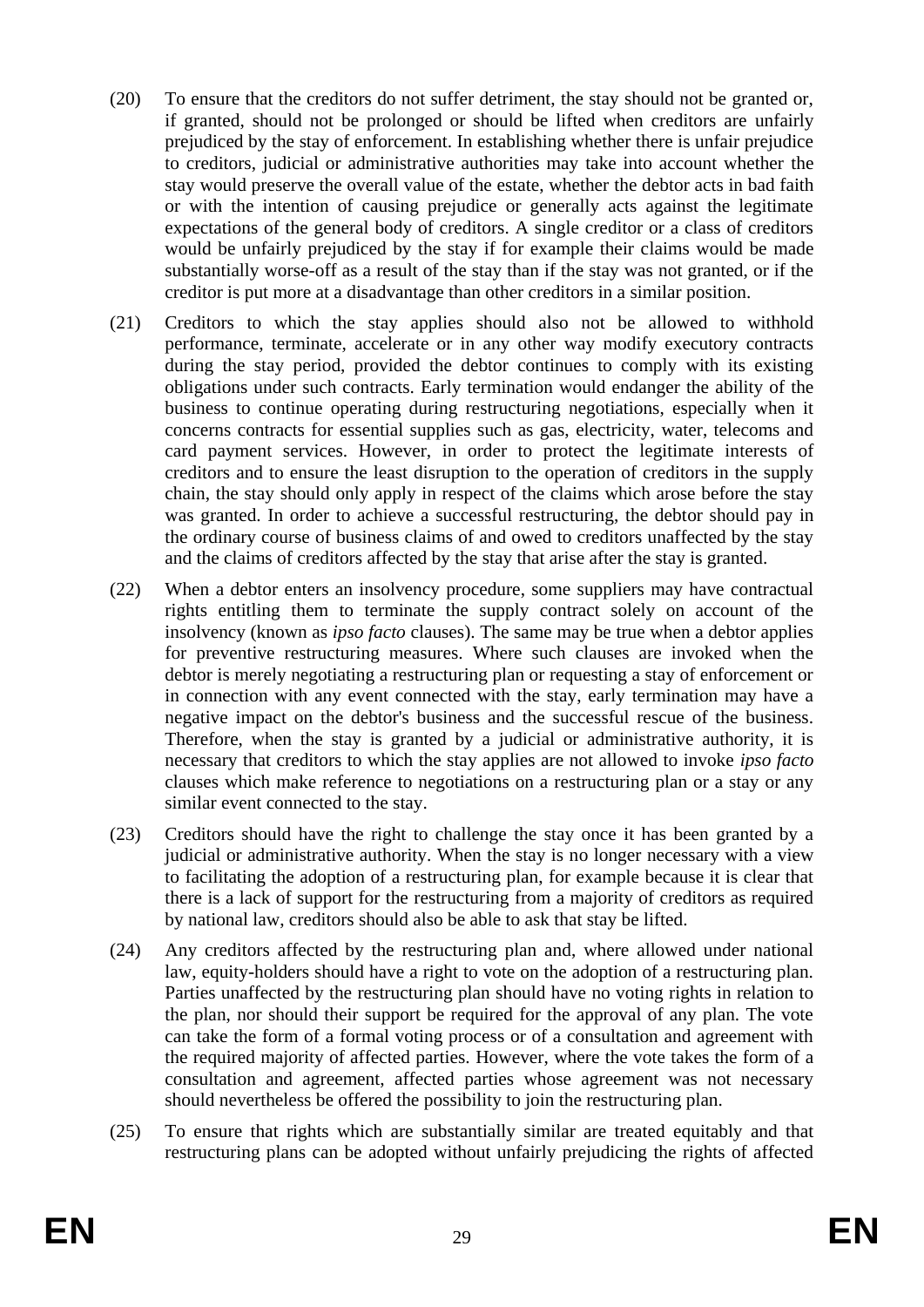parties, affected parties should be treated in separate classes which reflect the class formation criteria under national law. As a minimum, secured and unsecured creditors should always be treated in separate classes. National law may provide that secured claims may be divided into secured and unsecured claims based on collateral valuation. National law may also stipulate specific rules supporting class formation where non-diversified or otherwise especially vulnerable creditors, such as workers or small suppliers, would benefit from such class formation. National laws should in any case ensure that adequate treatment is given to matters of particular importance for class formation purposes, such as claims from connected parties, and should contain rules that deal with contingent claims and contested claims. The judicial or administrative authority should examine class formation when a restructuring plan is submitted for confirmation, but Member States could stipulate that such authorities may also examine class formation at an earlier stage should the proposer of the plan seek validation or guidance in advance.

- (26) Requisite majorities should be established by national law to ensure that a minority of affected parties in each class cannot obstruct the adoption of restructuring plan which does not unfairly reduce their rights and interests. Without a majority rule binding dissenting secured creditors, early restructuring would not be possible in many cases, for example where a financial restructuring is needed but the business is otherwise viable. To ensure that parties have a say on the adoption of restructuring plans proportionate to the stakes they have in the business, the required majority should be based on the amount of the creditors' claims or equity holders' interests in any given class.
- (27) The 'best interest of creditors' test makes it possible to ensure that no dissenting creditor is worse off under the restructuring plan than they would be in the case of liquidation, whether that means piecemeal liquidation or sale of the business as a going concern. That test should be applied in any case where a plan needs to be confirmed in order to be binding over dissenting creditors or, as the case may be, dissenting classes of creditors.
- (28) While a restructuring plan should always be deemed adopted if the required majority in each affected class supports the plan, a restructuring plan which is not supported by the required majority in each affected class may still be confirmed by a judicial or administrative authority provided that it is supported by at least one affected class of creditors and that dissenting classes are not unfairly prejudiced under the proposed plan (the cross-class cram-down mechanism). In particular, the plan should abide by the absolute priority rule which ensures that a dissenting class of creditors is paid in full before a more junior class can receive any distribution or keep any interest under the restructuring plan. The absolute priority rule serves as a basis for the value to be allocated among the creditors in restructuring. As a corollary to the absolute priority rule, no class of creditors can receive or keep under the restructuring plan economic values or benefits exceeding the full amount of the claims or interests of such class. The absolute priority rule makes it possible to determine, when compared to the capital structure of the enterprise under restructuring, the value allocation that parties are to receive under the restructuring plan on the basis of the value of the enterprise as a going concern.
- (29) While shareholders' or other equity holders' legitimate interests should be protected, Member States should ensure that shareholders cannot unreasonably block the adoption of restructuring plans which would bring the debtor back to viability. For example, the adoption of a restructuring plan should not be conditional on the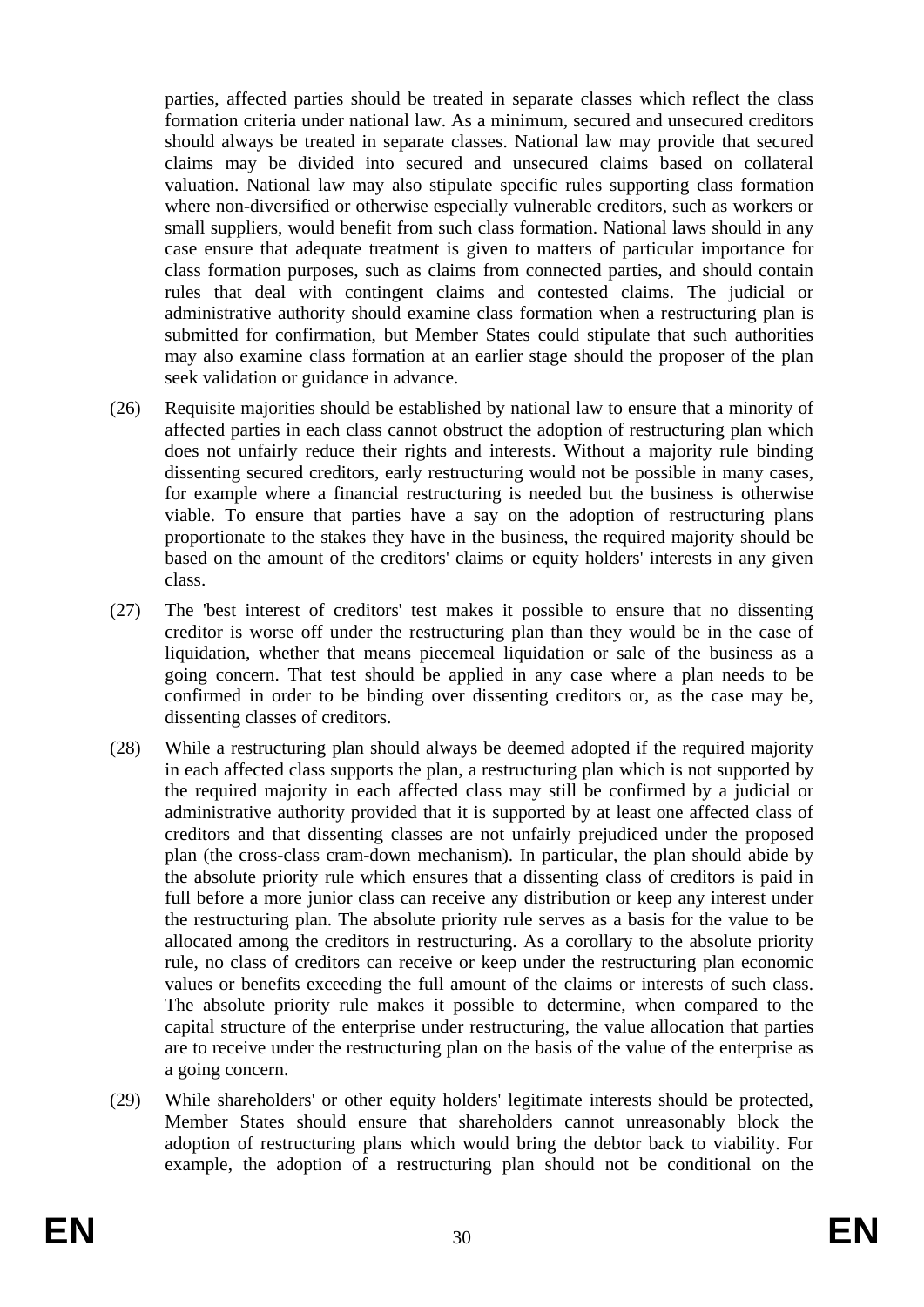agreement of the out-of-the-money equity holders, namely equity holders who, upon a valuation of the enterprise, would not receive any payment or other consideration if the normal ranking of liquidation priorities were applied. Member States can deploy different means to achieve this goal, for example by not giving equity holders the right to vote on a restructuring plan. However, where equity holders have the right to vote on a restructuring plan, a judicial or administrative authority should be able to confirm the plan notwithstanding the dissent of one or more classes of equity holders, through a cross-class cram down mechanism. More classes of equity holders may be needed where different classes of shareholdings with different rights exist. Equity holders of small and medium enterprises who are not mere investors but are the owners of the firm and contribute to the firm in other ways such as managerial expertise may not have an incentive to restructure under such conditions. For this reason, the cross-class cram-down mechanism should remain optional for the plan proposer.

- (30) Confirmation of a restructuring plan by a judicial or administrative authority is necessary to ensure that the reduction of the rights of creditors or interests of equity holders is proportionate to the benefits of the restructuring and that they have access to an effective remedy. The judicial or administrative authority should therefore reject a plan where it has been established that the attempted restructuring reduces the rights of dissenting creditors or equity holders below what they could reasonably expect to receive in the event of the liquidation of the debtor's business, either by piecemeal liquidation or by a sale as a going concern, depending on the particular circumstances of each debtor. However, where the plan is confirmed through a cross-class cramdown mechanism, the absolute priority rule should be applied by reference to the enterprise valuation which, as opposed to the going-concern liquidation valuation of the enterprise, looks at the value of the debtor's business in the longer term. The enterprise valuation is, as a rule, higher than the going-concern liquidation value because it captures the fact that the business continues its activity and contracts with the minimum disruption, has the confidence of financial creditors, shareholders and clients, continues to generate revenues and limits the impact on workers.
- (31) The success of a restructuring plan may often depend on whether there are financial resources in place to support first the operation of the business during restructuring negotiations and second the implementation of the restructuring plan after its confirmation. New financing or interim financing should therefore be exempt from avoidance actions which seek to declare such financing void, voidable or unenforceable as an act detrimental to the general body of creditors in the context of subsequent insolvency procedures. National insolvency laws providing for avoidance actions if and when the debtor becomes eventually insolvent or stipulating that new lenders may incur civil, administrative or criminal sanctions for extending credit to debtors in financial difficulties are jeopardising the availability of financing necessary for the successful negotiation and implementation of a restructuring plan. As opposed to new financing which should be confirmed by a judicial or administrative authority as part of a restructuring plan, when interim financing is extended the parties do not know whether the plan will be eventually confirmed or not. Limiting the protection of interim finance to cases where the plan is adopted by creditors or confirmed by a judicial or administrative authority would discourage the provision of interim finance. To avoid potential abuses, only financing that is reasonably and immediately necessary for the continued operation or survival of the debtor's business or the preservation or enhancement of the value of that business pending the confirmation of that plan should be protected. Protection from avoidance actions and protection from personal liability are minimum guarantees granted to interim financing and new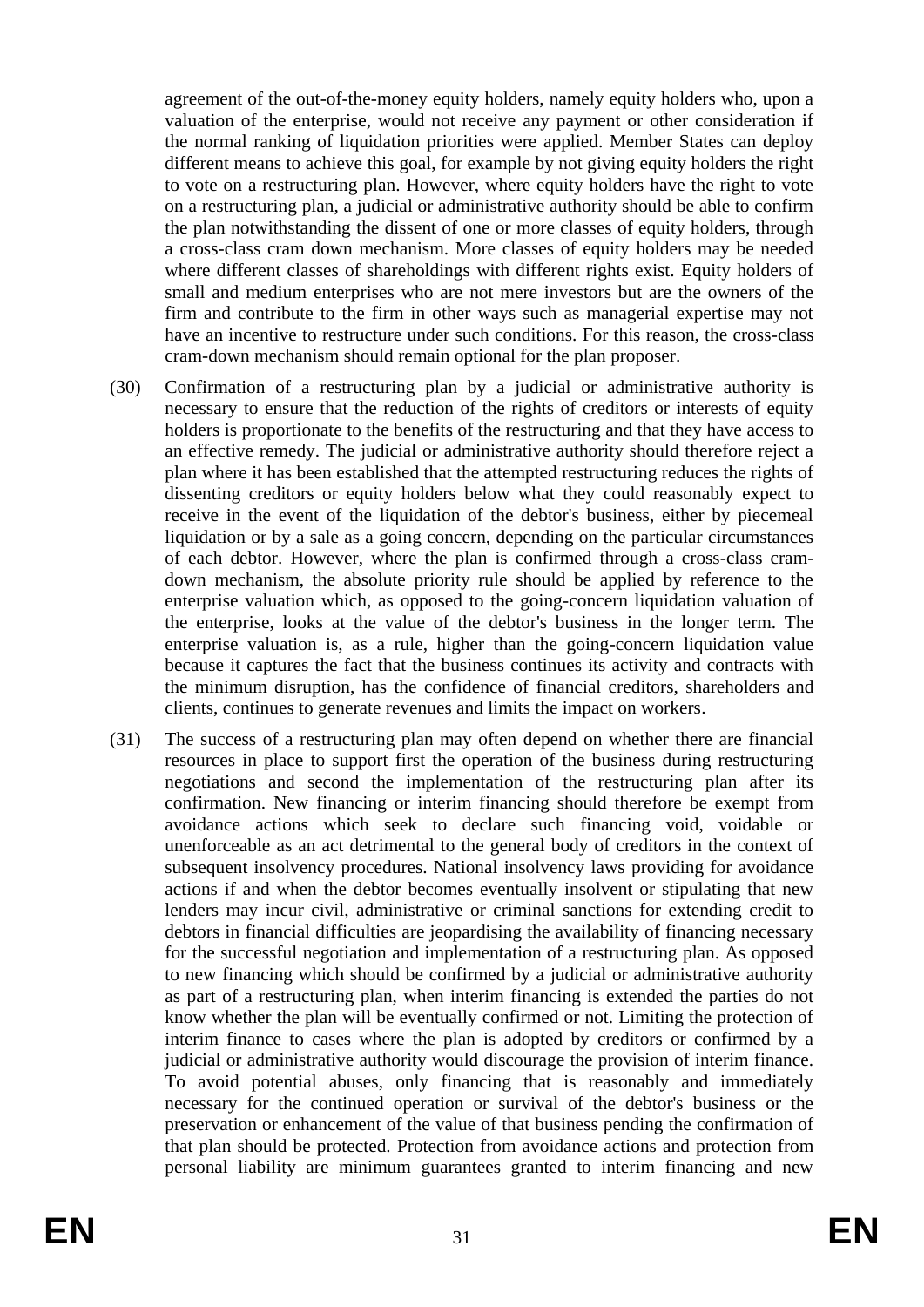financing. However, encouraging new lenders to take the enhanced risk of investing in a viable debtor in financial difficulties may require further incentives such as for example giving such financing priority at least over unsecured claims in subsequent insolvency procedures.

- (32) Interested affected parties should have the possibility to appeal a decision on the confirmation of a restructuring plan. However, in order to ensure the effectiveness of the plan, to reduce uncertainty and to avoid unjustifiable delays, appeals should not have suspensive effects on the implementation of a restructuring plan. Where it is established that minority creditors have suffered unjustifiable detriment under the plan, Member States should consider, as an alternative to setting aside the plan, the provision of monetary compensation to the respective dissenting creditors payable by the debtor or the creditors who voted in favour of the plan.
- (33) In order to promote a culture of early resort to preventive restructurings, it is desirable that transactions undertaken in good faith and closely connected with the adoption or implementation of a restructuring plan are also given protection from avoidance actions in subsequent insolvency procedures. Transactions in contemplation and closely connected with negotiations for a restructuring plan could be, for example, the selling of a subsidiary to obtain cash that the enterprise in financial difficulties needs to continue operating the business during restructuring negotiations. Transactions in furtherance of or closely connected with the terms of the restructuring plan could take place when the debtor pledges the shares in a subsidiary to secure a new loan included in the plan or when he carries out a debt for equity swap envisaged in the plan. Such protection should enhance certainty with respect to transactions with businesses that are known to be in difficulties and remove the fear of creditors and investors that all such transactions could be declared void in case the restructuring fails.
- (34) Throughout the preventive restructuring procedures, workers should enjoy full labour law protection. In particular, this Directive is without prejudice to workers' rights guaranteed by Council Directive 98/59/EC<sup>68</sup>, Council Directive 2001/23/EC<sup>69</sup>, Directive  $2002/14EC$  of the European Parliament and of the Council<sup>70</sup>, Directive  $2008/94/EC$  of the European Parliament and of the Council<sup>71</sup> and Directive 2009/38/EC of the European Parliament and of the Council<sup>72</sup>. The obligations concerning the information and consultation of workers under national law implementing the above-mentioned Directives remain fully intact. This includes

<sup>68</sup> <sup>68</sup> Council Directive 98/59/EC of 20 July 1998 on the approximation of the laws of the Member States relating to collective redundancies, OJ L 225, 12.08.1998, p. 16.

<sup>69</sup> Council Directive 2001/23/EC of 12 March 2001 on the approximation of the laws of the Member States relating to the safeguarding of employees' rights in the event of transfers of undertakings, businesses or parts of undertakings or businesses, OJ L 82, 22.03.2001, p. 16.

<sup>70</sup> Directive 2002/14/EC of the European Parliament and of the Council of 11 March 2002 establishing a general framework for informing and consulting employees in the European Community, OJ L 80, 23.3.2002, p. 29.

<sup>71</sup> Directive 2008/94/EC of the European Parliament and of the Council of 22 October 2008 on the protection of employees in the event of the insolvency of their employer, OJ L 283, 28.10.2008, p. 36.

<sup>72</sup> Directive 2009/38/EC of the European Parliament and of the Council of 6 May 2009 on the establishment of a European Works council or a procedure in Community-scale undertakings and community-scale groups of undertakings for the purpose of informing and consulting employees, OJ L 122, 16.5.2009, p.28.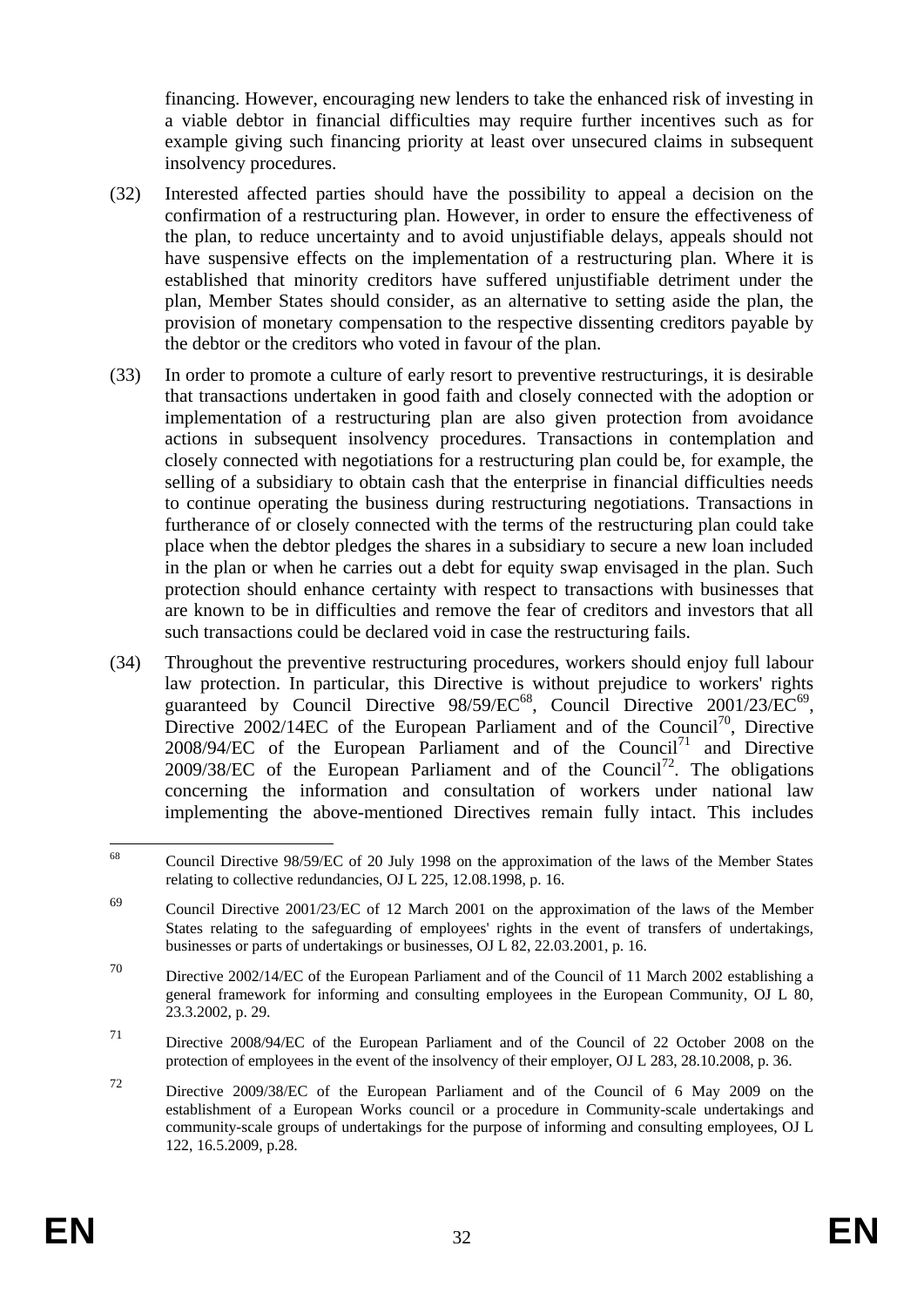obligations to inform and consult workers' representatives on the decision to have recourse to a preventive restructuring framework in accordance with Directive 2002/14/EC. Given the need to ensure an appropriate level of protection of workers, Member States should in principle exempt workers' outstanding claims, as defined in Directive 2008/94/EC, from any stay of enforcement irrespective of the question whether these claims arise before or after the stay is granted. Such a stay should be permissible only for the amounts and for the period that the payment of such claims is effectively guaranteed by other means under national law. Where Member States extend the cover of the guarantee of payment of workers' outstanding claims established by Directive 2008/94/EC to preventive restructuring procedures set up by this Directive, the exemption of workers' claims from the stay of enforcement is no longer iustified to the extent covered by that guarantee. Where under national law there are limitations to the liability of guarantee institutions, either in terms of the length of the guarantee or the amount paid to workers, workers should be able to enforce their claims for any shortfall against the employer even during the stay of enforcement period.

- (35) Where a restructuring plan entails a transfer of part of undertaking or business, workers' rights arising from a contract of employment or from an employment relationship, notably including the right to wages, should be safeguarded in accordance with Articles 3 and 4 of Directive 2001/23/EC, without prejudice to the specific rules applying in the event of insolvency proceedings under Article 5 of that Directive and in particular the possibilities allowed by Article 5(2) of that Directive. Furthermore, in addition and without prejudice to the rights to information and consultation, including on decisions likely to lead to substantial changes in work organisation or in contractual relations with a view to reaching an agreement on such decisions, which are guaranteed by Directive 2002/14/EC, under this Directive workers who are affected by the restructuring plan should have the right to vote on the plan. For the purposes of voting on the restructuring plan, Member States may decide to place workers in a class separate from other classes of creditors.
- (36) To further promote preventive restructurings, it is important to ensure that directors are not dissuaded from exercising reasonable business judgment or taking reasonable commercial risks, particularly where to do so would improve the chances for the restructuring of potentially viable businesses. Where the enterprise experiences financial difficulties, directors should take such steps as seeking professional advice, including on restructuring and insolvency, for instance by making use of early warning tools where applicable; protecting the assets of the company so as to maximize value and avoid loss of key assets; considering the structure and functions of the business to examine viability and reduce expenditure; not committing the company to the types of transaction that might be subject to avoidance unless there is an appropriate business justification; continuing to trade in circumstances where it is appropriate to do so to maximize going concern value; holding negotiations with creditors and entering preventive restructuring procedures. Where the debtor is in the vicinity of insolvency, it is also important to protect the legitimate interests of creditors from management decisions that may have an impact on the constitution of the debtor's estate, in particular where those decisions may have the effect of further diminishing the value of the estate available for restructuring efforts or for distribution to creditors. It is therefore necessary that in such circumstances directors avoid any deliberate or grossly negligent actions that result in personal gain at the expense of stakeholders, agreeing to transactions at under value, or taking actions leading to unfair preference of one or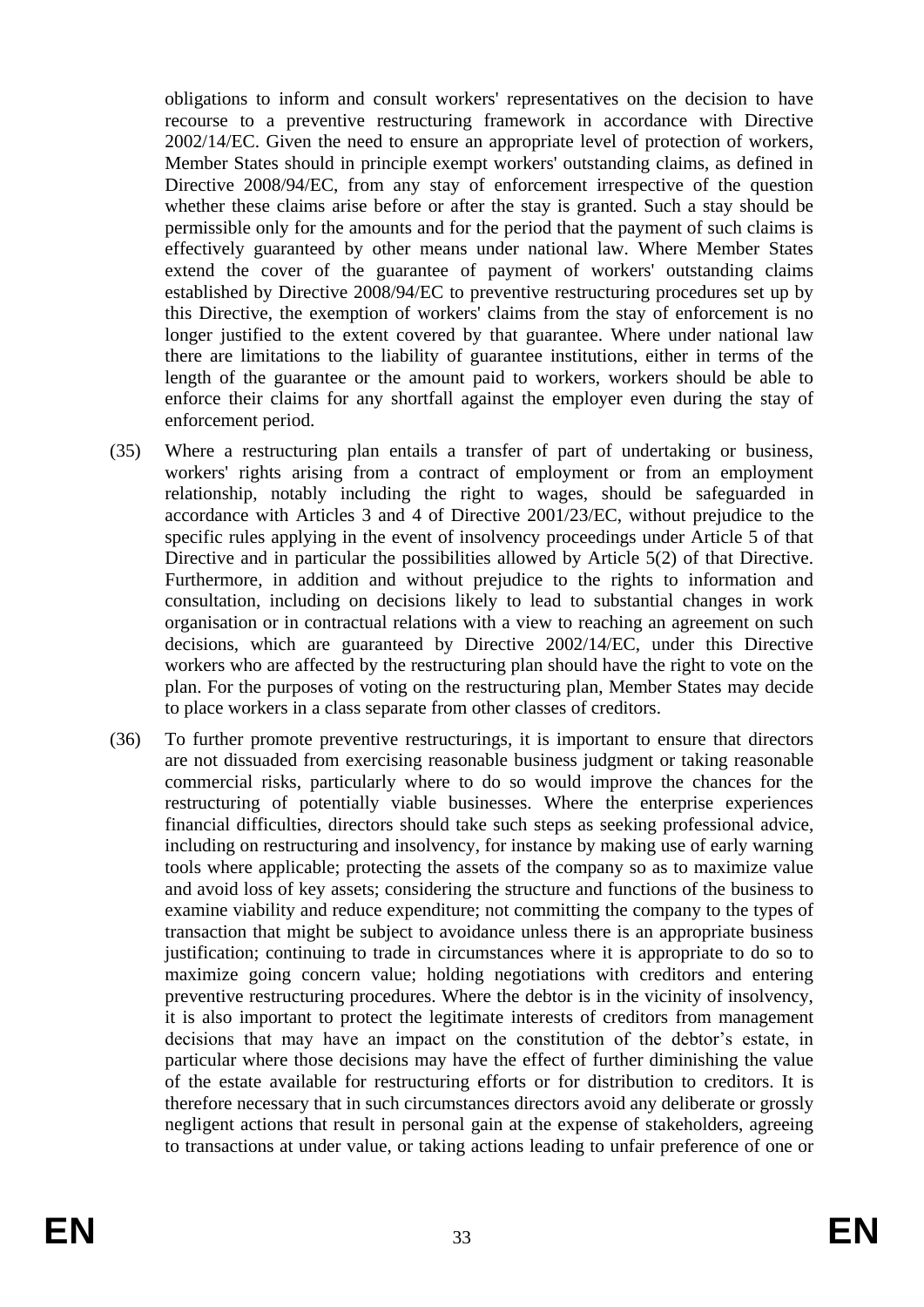more stakeholders over others. Directors for the purposes of this Directive should be persons responsible for taking decisions concerning the management of the company.

- (37) The different second chance possibilities in the Member States may incentivise overindebted entrepreneurs to relocate to Member States in order to benefit from shorter discharge periods or more attractive conditions for discharge, leading to additional legal uncertainty and costs for the creditors when recovering their claims. Furthermore, the effects of bankruptcy, in particular the social stigma, legal consequences such as disqualifying entrepreneurs from taking up and pursuing entrepreneurial activity and the on-going inability to pay off debts constitute important disincentives for entrepreneurs seeking to set up a business or have a second chance, even if evidence shows that entrepreneurs who have gone bankrupt have more chance to be successful the second time. Steps should therefore be taken to reduce the negative effects of over-indebtedness and bankruptcy on entrepreneurs, in particular by allowing for a full discharge of debts after a certain period of time and by limiting the length of disqualification orders issued in connection with the debtor's overindebtedness.
- (38) A full discharge or the end of disqualification after a short period of time are not appropriate in all circumstances, for instance in cases where the debtor is dishonest or has acted in bad faith. Member States should provide clear guidance to judicial or administrative authorities on how to assess the honesty of the entrepreneur. For example, in establishing whether the debtor was dishonest, judicial or administrative authorities may take into account circumstances such as the nature and extent of the debts, the time when these were incurred, the efforts of the debtor to meet the debts and comply with legal obligations including public licensing requirements and proper bookkeeping, and actions on his or her part to frustrate recourse by creditors. Disqualification orders may last longer or indefinitely in situations where the entrepreneur exercises certain professions which are considered sensitive in the Member States or where he or she was convicted for criminal activities. In such cases it would be possible for entrepreneurs to benefit from a discharge of debt, but still be disqualified for a longer period of time or indefinitely from exercising a particular profession.
- (39) It is necessary to maintain and enhance the transparency and predictability of the procedures in delivering outcomes that are favourable for the preservation of businesses and for giving entrepreneurs a second chance or that permit the efficient liquidation of non-viable enterprises. It is also necessary to reduce the excessive length of insolvency procedures in many Member States, which results in legal uncertainty for creditors and investors and low recovery rates. Finally, given the enhanced cooperation mechanisms between courts and practitioners in cross-border cases set up by Regulation (EU) 2015/848, the professionalism of all actors involved needs to be brought to comparable high levels across the Union. To achieve these objectives, Member States should ensure that members of the judicial and administrative bodies are properly trained and have specialised knowledge and experience in insolvency matters. Such specialisation of members of the judiciary should allow making decisions with potentially significant economic and social impacts within a short period of time and should not mean that members of the judiciary have to deal exclusively with restructuring, insolvency and second chance matters. For example, the creation of specialised courts or chambers in accordance with national law governing the organisation of the judicial system could be an efficient way of achieving these objectives.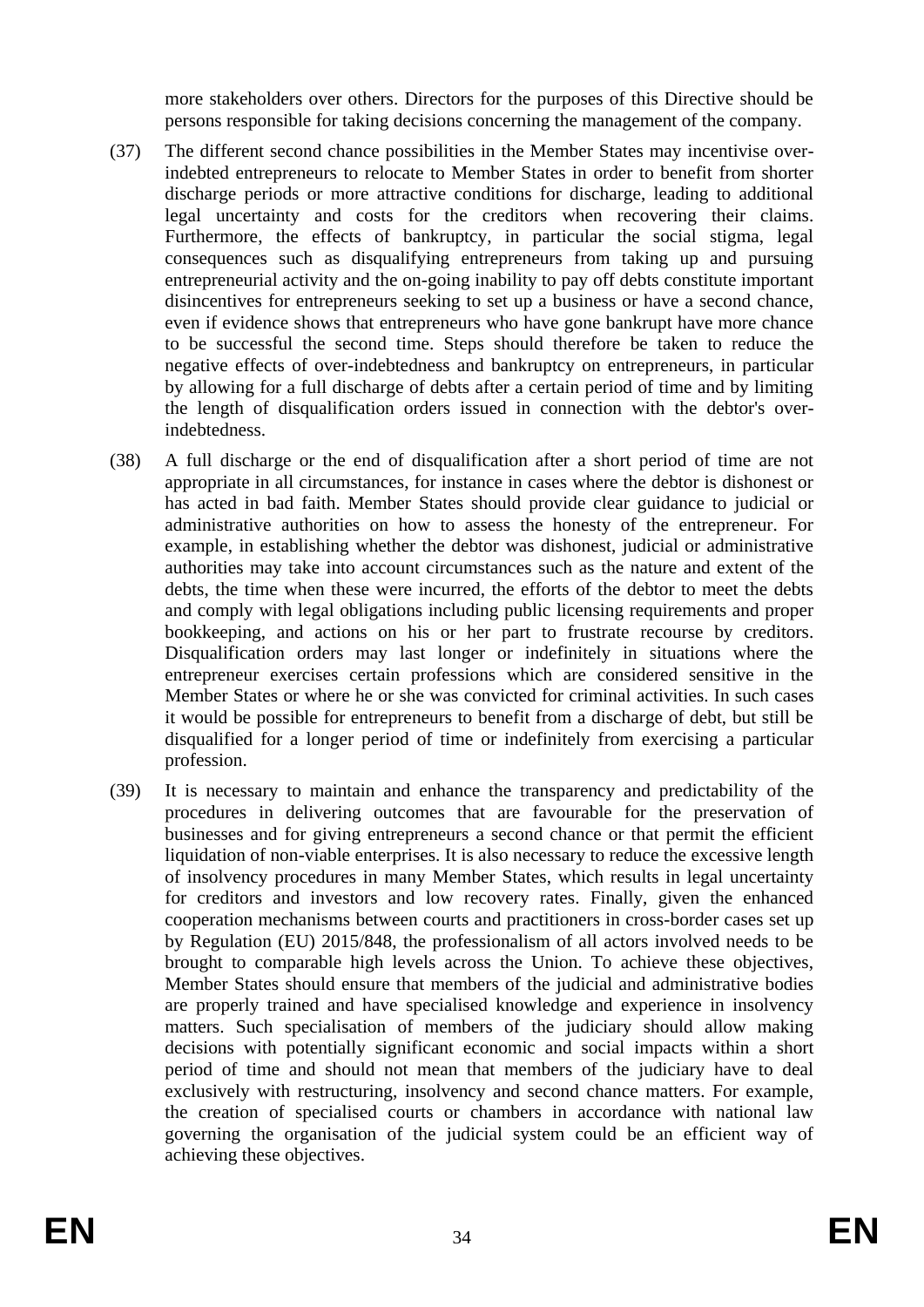- (40) Member States should also ensure that the practitioners in the field of restructuring, insolvency and second chance which are appointed by judicial or administrative authorities are properly trained and supervised in the carrying out of their tasks, that they are appointed in a transparent manner with due regard to the need to ensure efficient procedures and that they perform their tasks with integrity. Practitioners should also adhere to voluntary codes of conduct aiming at ensuring an appropriate level of qualification and training, transparency of the duties of such practitioners and the rules for determining their remuneration, the taking up of professional indemnity insurance cover and the establishment of oversight and regulatory mechanisms which should include an appropriate and effective regime for sanctioning those who have failed in their duties. Such standards may be attained without the need in principle to create new professions or qualifications.
- (41) To further reduce the length of procedures and at the same time ensure a better participation of creditors in restructuring, insolvency and discharge procedures and to ensure similar conditions for creditors irrespective of where they are located in the Union, Member States should put in place distance means of communication in court procedures. Therefore, it should be possible that procedural steps such as the filing of claims by creditors, the notifications sent by the debtor or by practitioners in the field of restructuring, insolvency and second chance, voting on a restructuring plan or lodging appeals take place electronically. The cross-border recognition of such communications should comply with Regulation (EU) No 910/2014 of the European Parliament and of the Council<sup>73</sup>.
- (42) It is important to gather reliable data on the performance of restructuring, insolvency and discharge procedures in order to monitor the implementation and application of this Directive. Therefore Member States should collect and aggregate data that is sufficiently granular to enable an accurate assessment of how the Directive works in practice.
- (43) The stability of financial markets relies heavily on financial collateral arrangements, in particular, when security collateral is provided in connection with participation in designated systems or in central bank operations and when margins are provided to central counterparties (CCPs). As the value of financial instruments given as security may be very volatile, it is crucial to realize their value quickly before its goes down. Therefore, this Directive should be without prejudice to Directive 98/26/EC of the European Parliament and of the Council of 19 May 1998<sup>74</sup>, Directive 2002/47/EC of the European Parliament and of the Council<sup>75</sup> and Regulation (EU) No  $648/2012^{76}$ .
- (44) The effectiveness of the process of adoption and implementation of the restructuring plan should not be jeopardised by company law rules. Therefore, Member States should derogate from the requirements laid down in Directive 2012/30/EU of the European Parliament and of the Council<sup>77</sup> which concern the obligations to convene a

<sup>73</sup> <sup>73</sup> Regulation (EU) No 910/2014 of the European Parliament and of the Council of 23 July 2014 on electronic identification and trust services for electronic transactions in the internal market and repealing Directive 1999/93/EC (OJ L 257, 28.8.2014, p. 73).

<sup>&</sup>lt;sup>74</sup> Directive 98/26/EC of the European Parliament and of the Council of 19 May 1998 on settlement finality in payment and securities settlement systems (OJ L 166/45, 11.6.1998).

<sup>&</sup>lt;sup>75</sup> Directive 2002/47/EC of the European Parliament and of the Council of 6 June 2012 on financial collateral arrangements (OJ L 168/43, 27.6.2002).

<sup>76</sup> Regulation (EU) No 648/2012 of the European Parliament and of the Council of 4 July 2012 on OTC derivatives, central counterparties and trade repositories, (OJ L 201/1, 27.7.2012, p.1).

<sup>&</sup>lt;sup>77</sup> Directive 2012/30/EU of the European Parliament and of the Council of 25 October 2012 on coordination of safeguards which, for the protection of the interests of members and others, are required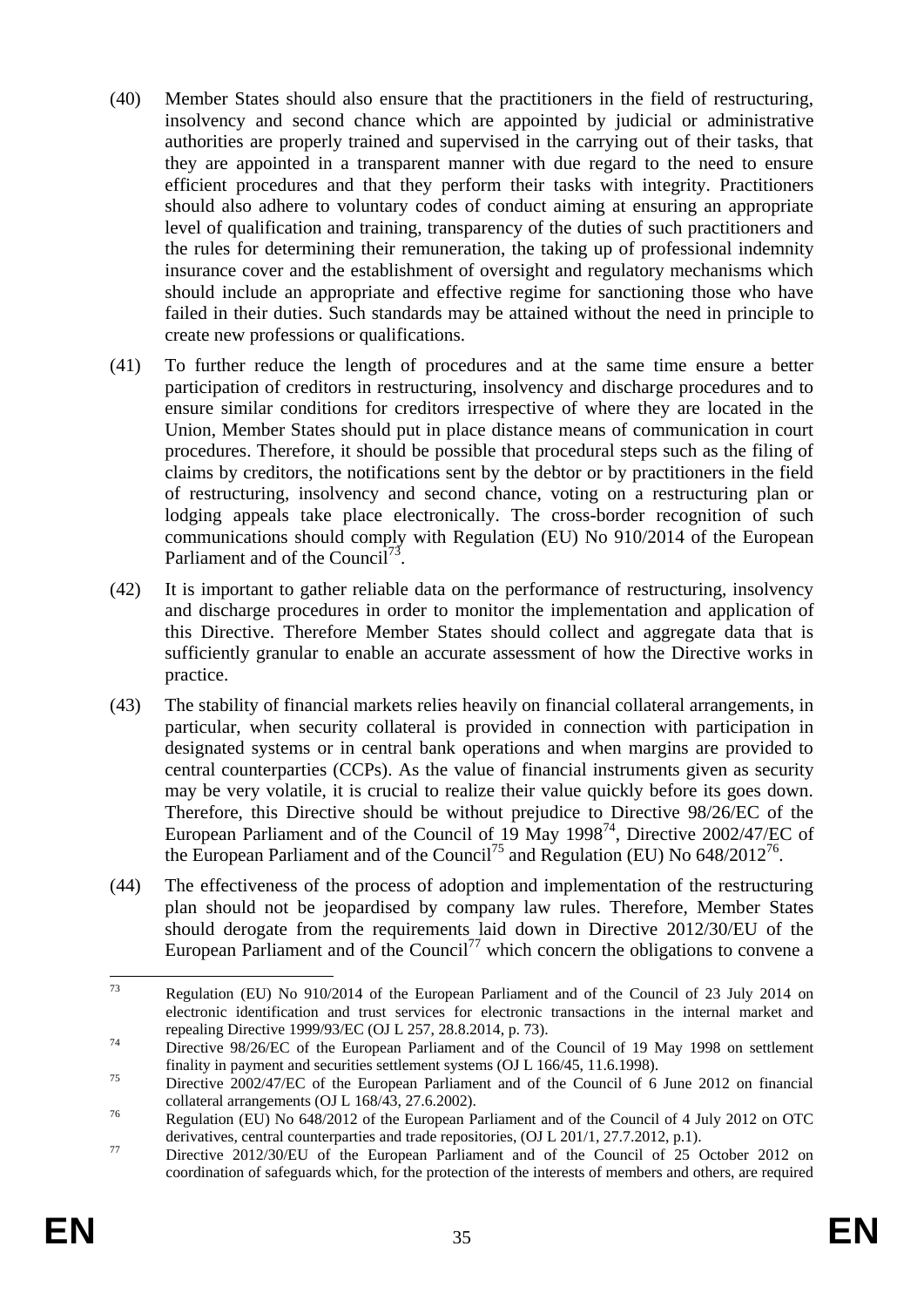general meeting and to offer on a pre-emptive basis the shares to existing shareholders, to the extent and for the period necessary to ensure that shareholders do not frustrate restructuring efforts by abusing their rights under Directive 2012/30/EU. Member States should not be obliged to derogate from company law rules, completely or for a limited period of time, provided that they ensure that company law requirements are not able to jeopardise the effectiveness of the restructuring process or Member States have other, equally effective tools ensuring that shareholders do not unreasonably prevent the adoption or implementation of a restructuring plan which would restore the viability of the business. In this context, Member States should attach particular importance to the effectiveness of provisions related to stay of enforcement actions and confirmation of the restructuring plan which should not be impaired by the calls for or the results of the general meetings of shareholders. Directive 2012/30/EU should therefore be amended accordingly.

- (45) In accordance with the Joint Political Declaration of 28 September 2011 of Member States and the Commission on explanatory documents<sup>78</sup>, Member States have undertaken to accompany, in justified cases, the notification of their transposition measures with one or more documents explaining the relationship between the components of a directive and the corresponding parts of national transposition instruments. With regard to this Directive, the legislator considers the transmission of such documents to be justified.
- (46) In respect of the establishment and subsequent changes to the data communication form, implementing powers should be conferred on the Commission. Those powers should be exercised in accordance with Regulation (EU) No 182/2011 of the European Parliament and of the Council<sup>79</sup>.
- (47) Since the objectives of this Directive cannot be sufficiently achieved by the Member States acting alone because differences between national restructuring and insolvency frameworks would continue to raise obstacles to the free movement of capital and the freedom of establishment, but can rather be better achieved at Union level, the Union may adopt measures, in accordance with the principle of subsidiarity as set out in Article 5 of the Treaty on European Union. In accordance with the principle of proportionality, as set out in that Article, this Directive does not go beyond what is necessary in order to achieve those objectives,

1

by Member States of companies within the meaning of the second paragraph of Article 54 of the Treaty on the Functioning of the European Union, in respect of the formation of public limited liability companies and the maintenance and alteration of their capital, with a view to making such safeguards equivalent (OJ L 315, 14.11.2012, p.74).

 $^{78}$  OJ C 369, 17.12.2011, p. 14.

<sup>79</sup> Regulation (EU) No 182/2011 of the European Parliament and of the Council of 16 February 2011 laying down the rules and general principles concerning mechanisms for control by the Member States of the Commission's exercise of implementing powers (OJ L 55, 28.2.2011, p. 13).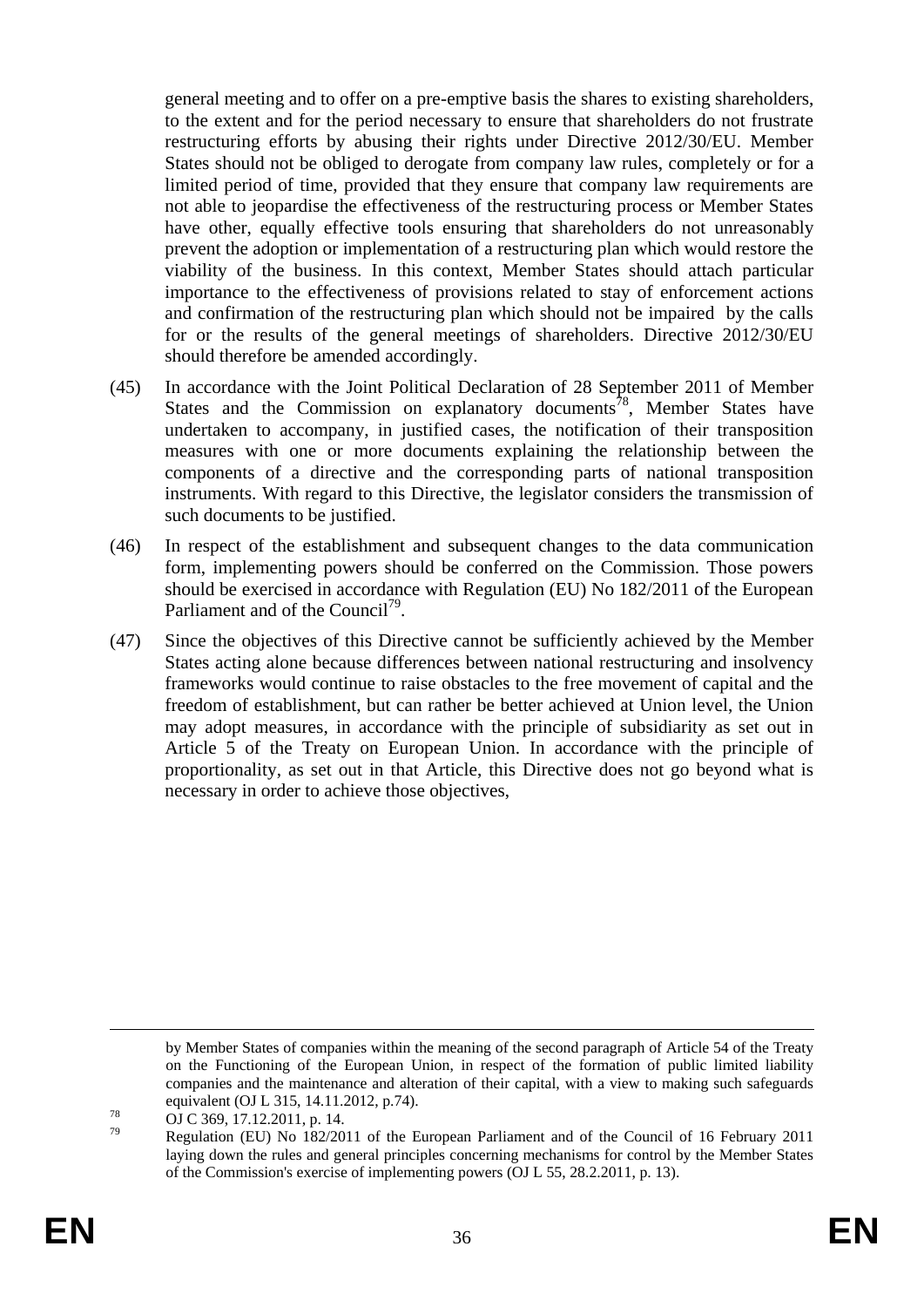# **TITLE I**

# **General provisions**

## *Article 1*

#### *Subject matter and scope*

- 1. This Directive lays down rules on:
	- (a) preventive restructuring procedures available for debtors in financial difficulty when there is a likelihood of insolvency;
	- (b) procedures leading to a discharge of debts incurred by over-indebted entrepreneurs and allowing them to take up a new activity;
	- (c) measures to increase the efficiency of the procedures referred to in point (a) and (b) as well as of insolvency procedures.
- 2. This Directive shall not apply to procedures referred to in paragraph 1 of this Article that concern debtors who are:
	- (a) insurance undertakings and reinsurance undertakings as defined in points 1 and 4 of Article 13 of Directive 2009/138/EC;
	- (b) credit institutions as defined in point 1 of Article 4 of Regulation (EC) No 575/2013;
	- (c) investment firms and collective investment undertakings as defined in points 2 and 7 of Article 4(1) of Regulation (EC) No 575/2013;
	- (d) central counter parties as defined in point 1 of Article 2 of Regulation (EU) No 648/2012;
	- (e) central securities depositories as defined in point 1 of Article 2 of Regulation (EU) 909/2014;
	- (f) other financial institutions and entities listed in the first subparagraph of Article 1(1) of Directive 2014/59/EU;
	- (g) natural persons who are not entrepreneurs.
- 3. Member States may extend the application of the procedures referred to in point (b) of paragraph 1 to over indebted natural persons who are not entrepreneurs.

## *Article 2*

## *Definitions*

For the purposes of this Directive, the following definitions shall apply:

(1) 'insolvency procedure' means a collective insolvency procedure which entails a partial or total divestment of the debtor and the appointment of a liquidator;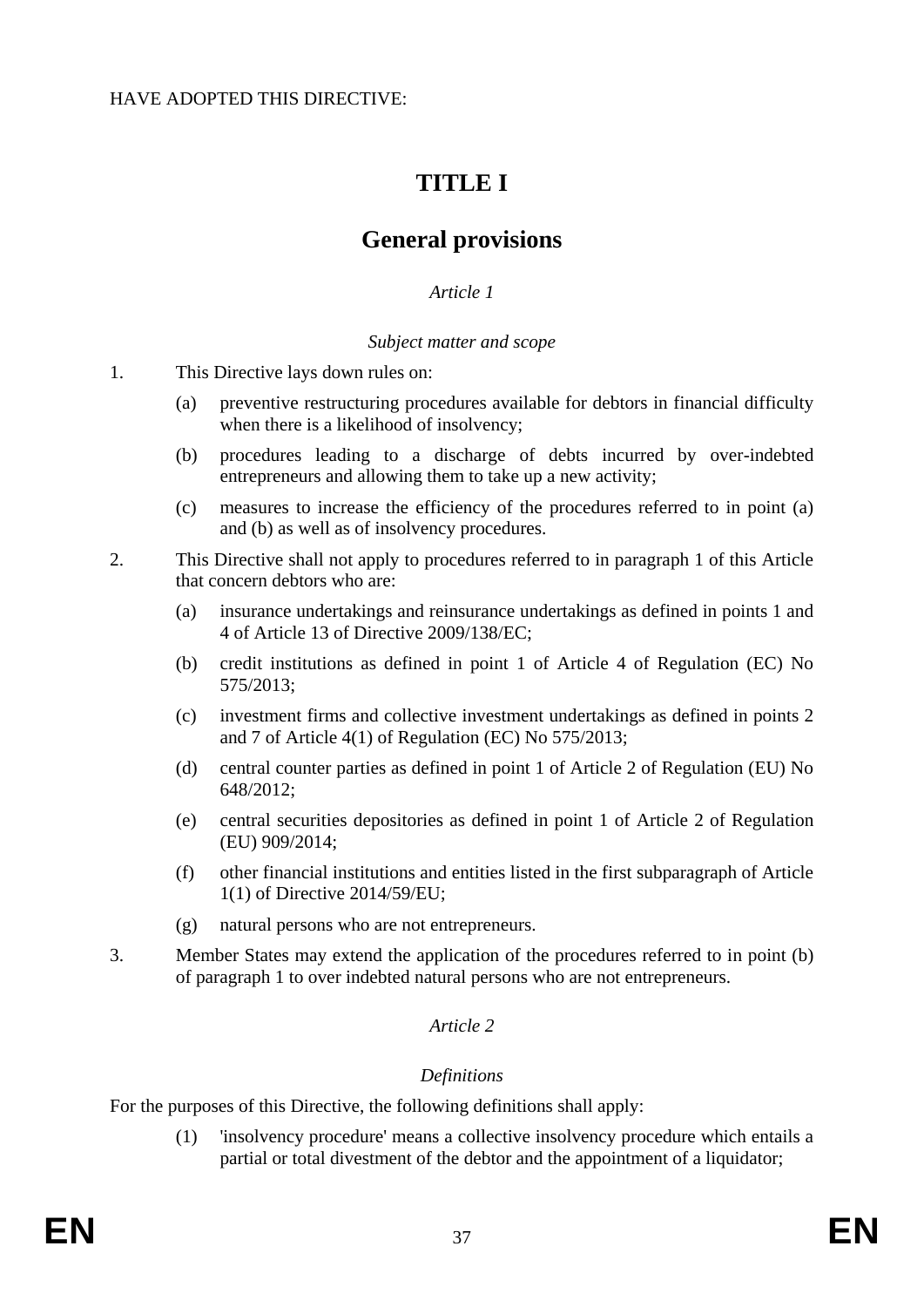- (2) 'restructuring' means changing the composition, conditions, or structure of a debtor's assets and liabilities or any other part of the debtor's capital structure, including share capital, or a combination of those elements, including sales of assets or parts of the business, with the objective of enabling the enterprise to continue in whole or in part;
- (3) 'affected parties' means creditors or classes of creditors and, where applicable under national law, equity holders whose claims or interests are affected under a restructuring plan;
- (4) 'stay of individual enforcement actions' means a temporary suspension of the right to enforce a claim by a creditor against a debtor, ordered by a judicial or administrative authority;
- (5) 'executory contracts' means contracts between the debtor and one or more creditors under which both sides still have obligations to perform at the moment the stay of individual enforcement actions is ordered;
- (6) 'class formation' means the grouping of affected creditors and equity holders in a restructuring plan in such a way as to reflect the rights and seniority of the affected claims and interests, taking into account possible pre-existing entitlements, liens or inter-creditor agreements, and their treatment under the restructuring plan;
- (7) 'cram-down of dissenting creditors' means the confirmation by a judicial or administrative authority of a restructuring plan that has the support of a majority in value of creditors or a majority in value in each and every class of creditors over the dissent of a minority of creditors or the dissent of a minority of creditors within each class;
- (8) 'a cross-class cram-down' means the confirmation by a judicial or administrative authority of a restructuring plan over the dissent of one or several affected classes of creditors;
- (9) 'best interest of creditors test' means that no dissenting creditor would be worse off under the restructuring plan than they would be in the event of liquidation, whether piecemeal or sale as a going concern;
- (10) 'absolute priority rule' means that a dissenting class of creditors must be satisfied in full before a more junior class may receive any distribution or keep any interest under the restructuring plan;
- (11) 'new financing' means any new funds, whether provided by an existing or a new creditor, that are necessary to implement a restructuring plan that are agreed upon in that restructuring plan and confirmed subsequently by a judicial or administrative authority;
- (12) 'interim financing' means any funds, whether provided by an existing or new creditor, that is reasonably and immediately necessary for the debtor's business to continue operating or to survive, or to preserve or enhance the value of that business pending the confirmation of a restructuring plan;
- (13) 'over-indebted entrepreneur' means a natural person exercising a trade, business, craft or profession, who is otherwise than temporarily unable to pay debts as they fall due;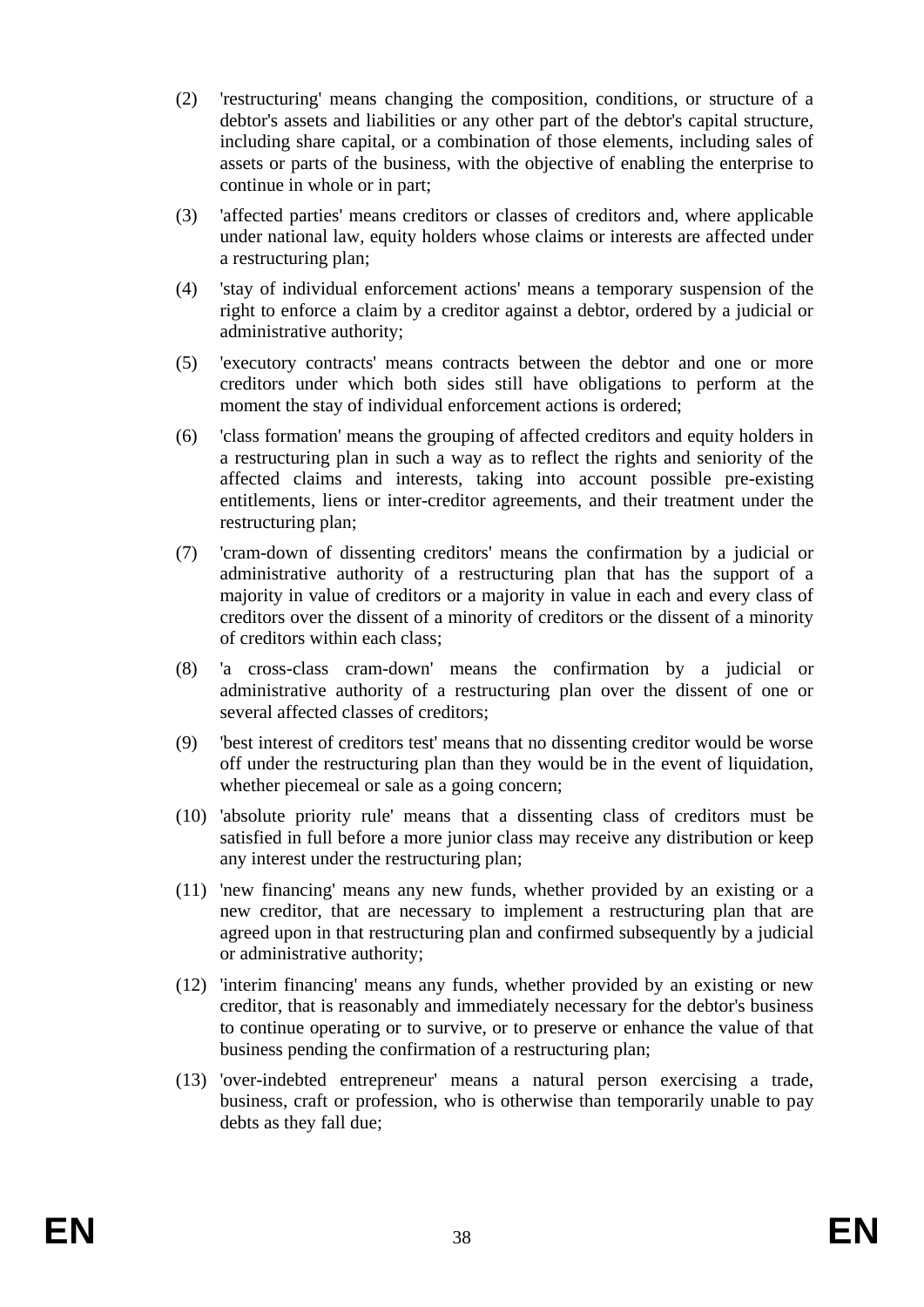- (14) 'full discharge of debt' means cancellation of outstanding debt subsequent to a procedure comprising a realisation of assets and/or a repayment/settlement plan;
- (15) 'practitioner in the field of restructuring' means any person or body appointed by a judicial or administrative authority to carry out one or more of the following tasks:
	- (a) to assist the debtor or the creditors in drafting or negotiating a restructuring plan;
	- (b) to supervise the activity of the debtor during the negotiations on a restructuring plan and report to a judicial or administrative authority;
	- (c) to take partial control over the assets or affairs of the debtor during negotiations.

#### *Article 3*

#### *Early warning*

- 1. Member States shall ensure that debtors and entrepreneurs have access to early warning tools which can detect a deteriorating business development and signal to the debtor or the entrepreneur the need to act as a matter of urgency.
- 2. Member States shall ensure that debtors and entrepreneurs have access to relevant up-to-date, clear, concise and user-friendly information about the availability of early warning tools and any means available to them to restructure at an early stage or to obtain a discharge of personal debt.
- 3. Member States may limit the access provided for in paragraphs 1 and 2 to small and medium sized enterprises or to entrepreneurs

# **TITLE II**

## **Preventive restructuring frameworks**

## *Chapter 1*

## **Availability of preventive restructuring frameworks**

#### *Article 4*

## *Availability of preventive restructuring frameworks*

1. Member States shall ensure that, where there is likelihood of insolvency, debtors in financial difficulty have access to an effective preventive restructuring framework that enables them to restructure their debts or business, restore their viability and avoid insolvency.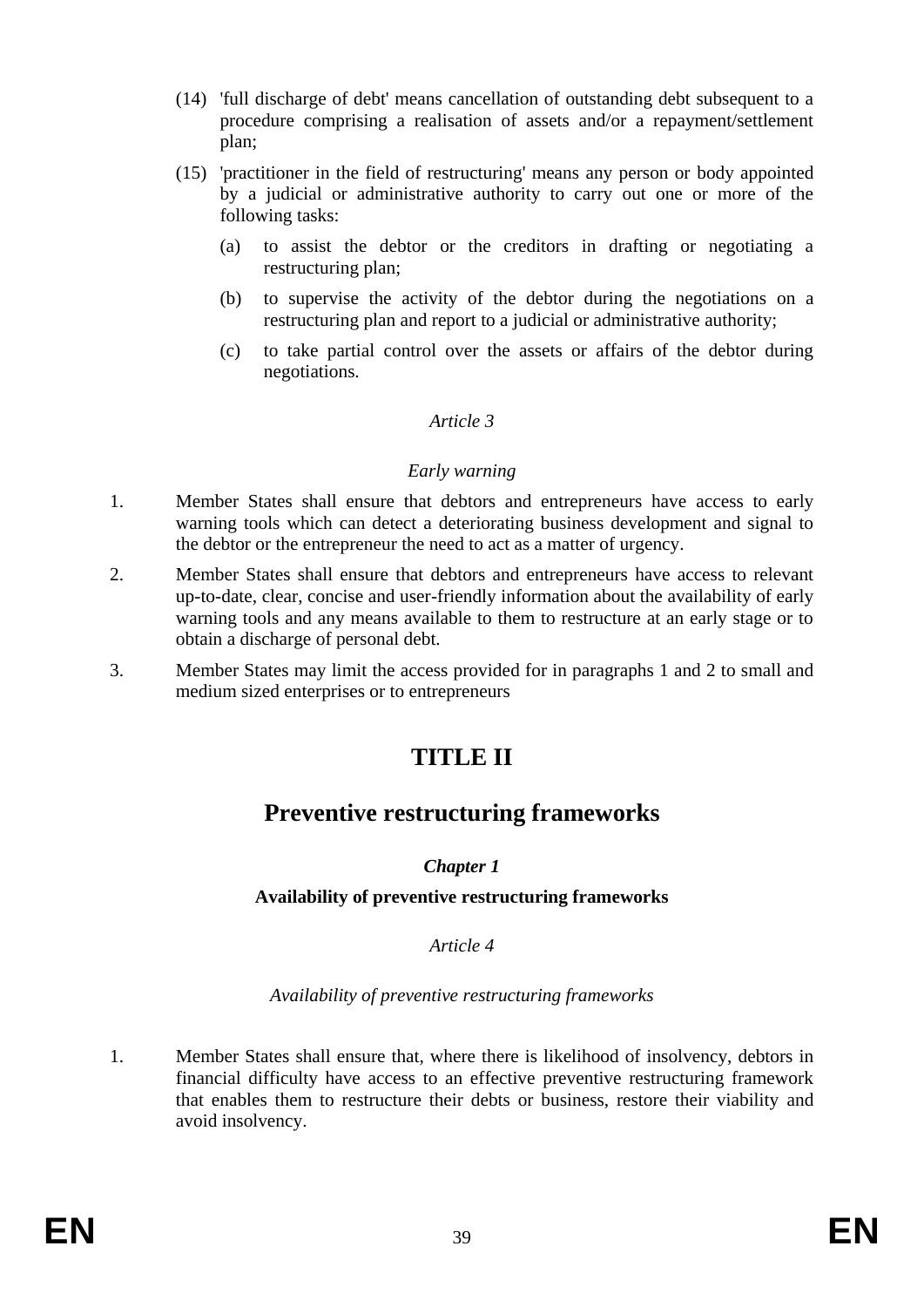- 2. Preventive restructuring frameworks may consist of one or more procedures or measures.
- 3. Member States shall put in place provisions limiting the involvement of a judicial or administrative authority to where it is necessary and proportionate so that rights of any affected parties are safeguarded.
- 4. Preventive restructuring frameworks shall be available on the application by debtors, or by creditors with the agreement of debtors.

## **Chapter 2**

#### **Facilitating negotiations on preventive restructuring plans**

#### *Article 5*

#### *Debtor in possession*

- 1. Member States shall ensure that debtors accessing preventive restructuring procedures remain totally or at least partially in control of their assets and the day-today operation of the business.
- 2. The appointment by a judicial or administrative authority of a practitioner in the field of restructuring shall not be mandatory in every case.
- 3. Member States may require the appointment of a practitioner in the field of restructuring in the following cases:
	- (a) where the debtor is granted a general stay of individual enforcement actions in accordance with Article 6;
	- (b) where the restructuring plan needs to be confirmed by a judicial or administrative authority by means of a cross-class cram-down, in accordance with Article 11.

#### *Article 6*

#### *Stay of individual enforcement actions*

- 1. Member States shall ensure that debtors who are negotiating a restructuring plan with their creditors may benefit from a stay of individual enforcement actions if and to the extent such a stay is necessary to support the negotiations of a restructuring plan.
- 2. Member States shall ensure that a stay of individual enforcement actions may be ordered in respect of all types of creditors, including secured and preferential creditors. The stay may be general, covering all creditors, or limited, covering one or more individual creditors, in accordance with national law.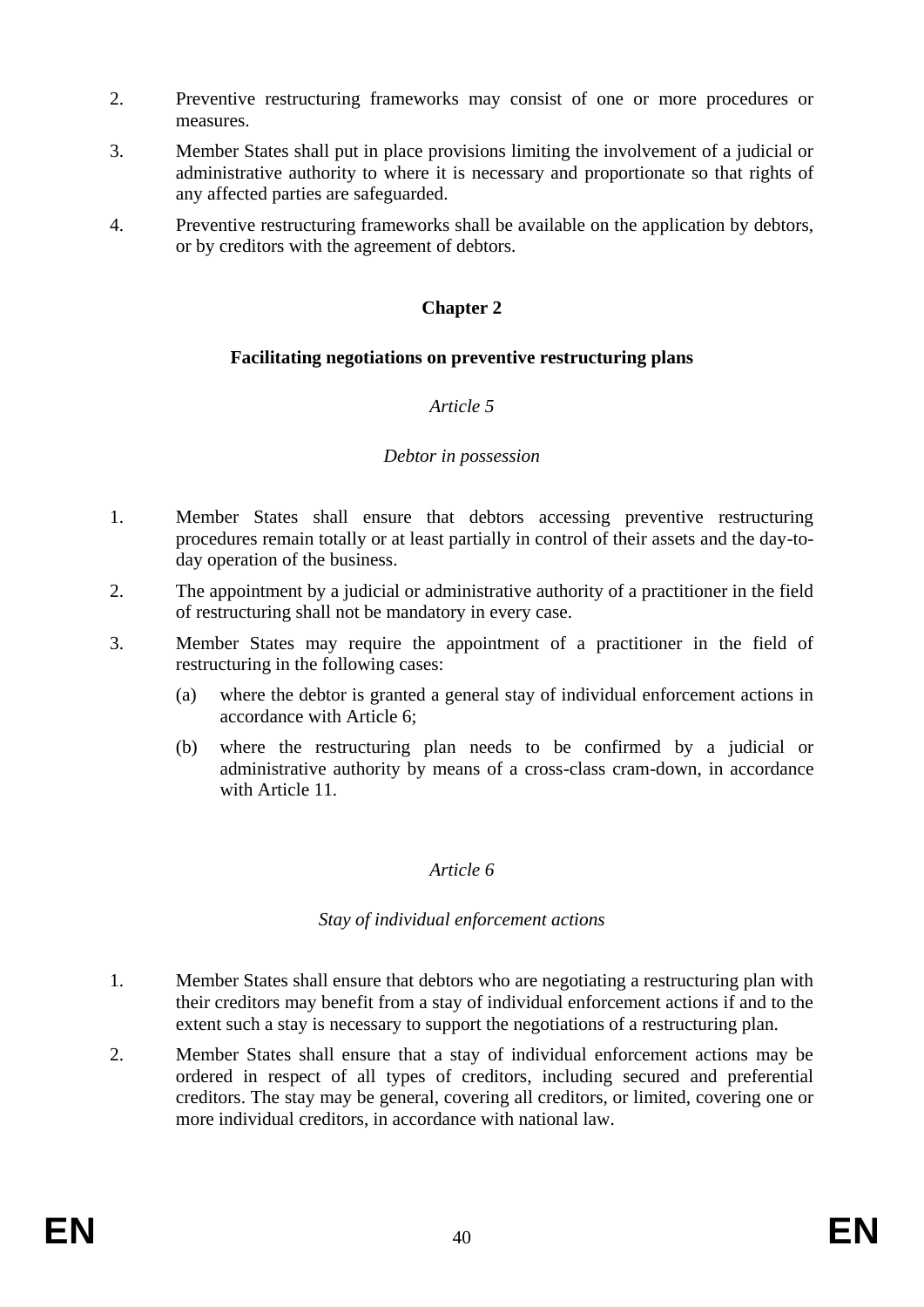- 3. Paragraph 2 shall not apply to workers' outstanding claims except if and to the extent that Member States ensure by other means that the payment of such claims is guaranteed at a level of protection at least equivalent to that provided for under the relevant national law transposing Directive 2008/94/EC.
- 4. Member States shall limit the duration of the stay of individual enforcement actions to a maximum period of no more than four months.
- 5. Member States may nevertheless enable judicial or administrative authorities to extend the initial duration of the stay of individual enforcement actions or to grant a new stay of individual enforcement actions, upon request of the debtor or of creditors. Such extension or new period of stay of individual enforcement actions shall be granted only if there is evidence that:
	- (a) relevant progress has been made in the negotiations on the restructuring plan; and
	- (b) the continuation of the stay of individual enforcement actions does not unfairly prejudice the rights or interests of any affected parties.
- 6. Any further extensions shall be given only if the conditions referred to in points (a) and (b) of paragraph 5 are met and the circumstances of the case show a strong likelihood that a restructuring plan will be adopted.
- 7. The total duration of the stay of individual enforcement actions, including extensions and renewals, shall not exceed twelve months.
- 8. Member States shall ensure that judicial or administrative authorities may lift the stay of individual enforcement actions, in whole or in part:
	- (a) if it becomes apparent that a proportion of creditors who under national law could block the adoption of the restructuring plan does not support the continuation of the negotiations; or
	- (b) at the request of the debtor or the practitioner in the field of restructuring.
- 9. Member States shall ensure that, where an individual creditor or a single class of creditors is or would be unfairly prejudiced by a stay of individual enforcement actions, the judicial or administrative authority may decide not grant the stay of individual enforcement actions or may lift a stay of individual enforcement actions already granted in respect of that creditor or class of creditors, at the request of the creditors concerned.

#### *Article 7*

## *Consequences of the stay of individual enforcement actions*

- 1. Where the obligation of the debtor to file for insolvency under national law arises during the period of the stay of individual enforcement actions, that obligation shall be suspended for the duration of the stay.
- 2. A general stay covering all creditors shall prevent the opening of insolvency procedures at the request of one or more creditors.
- 3. Member States may derogate from paragraph 1 where the debtor becomes illiquid and therefore unable to pay his debts as they fall due during the stay period. In that case, Member States shall ensure that restructuring procedures are not automatically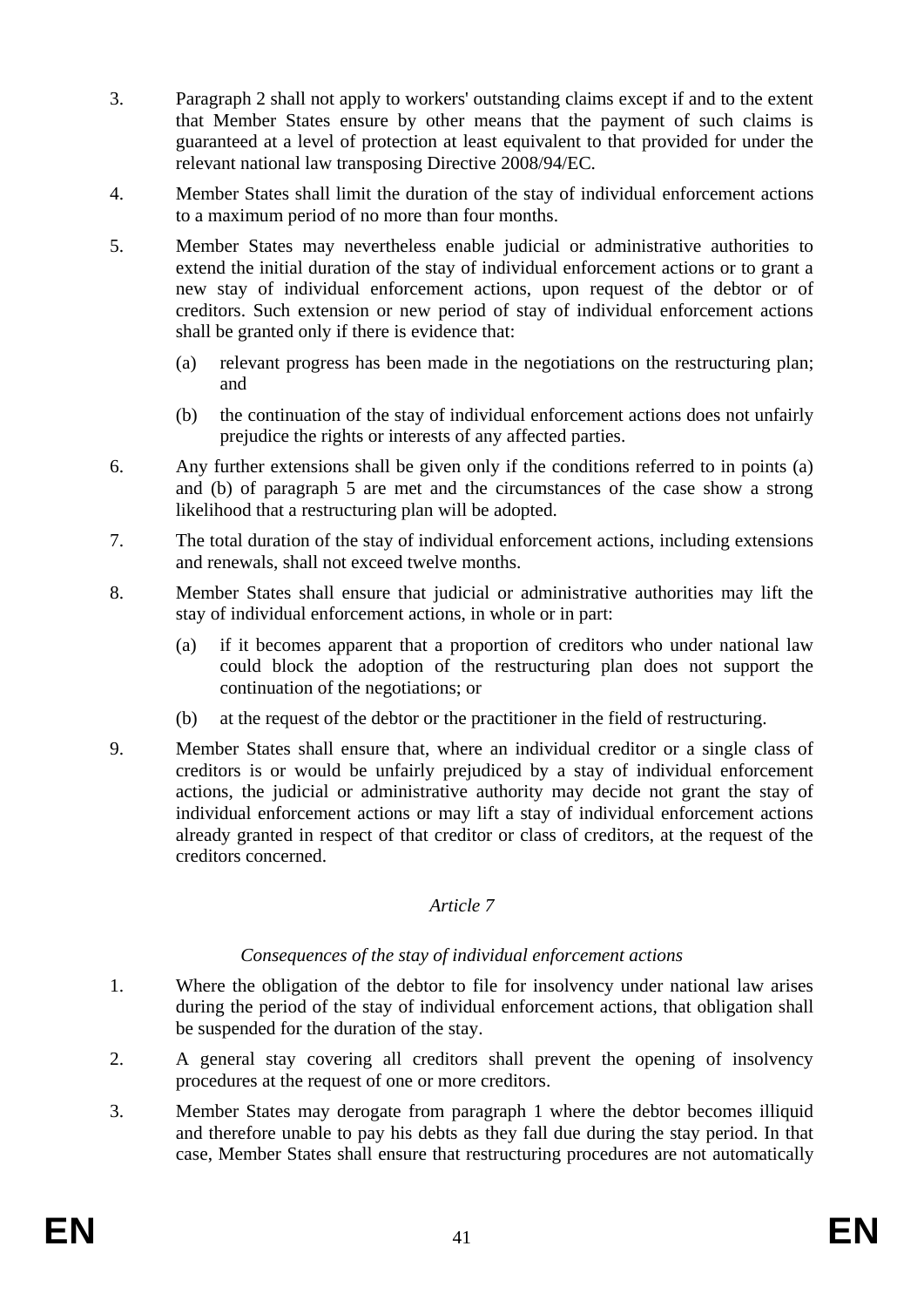terminated and that, upon examining the prospects for achieving an agreement on a successful restructuring plan within the period of the stay, a judicial or administrative authority may decide to defer the opening of insolvency procedure and keep in place the benefit of the stay of individual enforcement actions*.*

- 4. Member States shall ensure that, during the stay period, creditors to which the stay applies may not withhold performance or terminate, accelerate or in any other way modify executory contracts to the detriment of the debtor for debts that came into existence prior to the stay. Member States may limit the application of this provision to essential contracts which are necessary for the continuation of the day-to-day operation of the business.
- 5. Member States shall ensure that creditors may not withhold performance or terminate, accelerate or in any other way modify executory contracts to the detriment of the debtor by virtue of a contractual clause providing for such measures, solely by reason of the debtor's entry into restructuring negotiations, a requested for a stay of individual enforcement actions, the ordering of the stay as such or any similar event connected to the stay.
- 6. Member States shall ensure that nothing prevents the debtor from paying in the ordinary course of business claims of or owed to unaffected creditors and the claims of affected creditors that arise after the stay is granted and which continue to arise throughout the period of the stay.
- 7. Member States shall not require debtors to file for insolvency procedures if the stay period expires without an agreement on a restructuring plan being reached, unless the other conditions for filing laid down by national law are fulfilled.

## **Chapter 3**

#### **Restructuring plans**

## *Article 8*

## *Content of restructuring plans*

- 1. Member States shall require restructuring plans submitted for confirmation by a judicial or administrative authority to contain at least the following information:
	- (a) the identity of the debtor or the debtor's business for which the restructuring plan is proposed;
	- (b) a valuation of the present value of the debtor or the debtor's business as well as a reasoned statement on the causes and the extent of the financial difficulties of the debtor;
	- (c) the identity of the affected parties, whether named individually or described by reference to one or more categories of debt, as well as their claims or interests covered by the restructuring plan;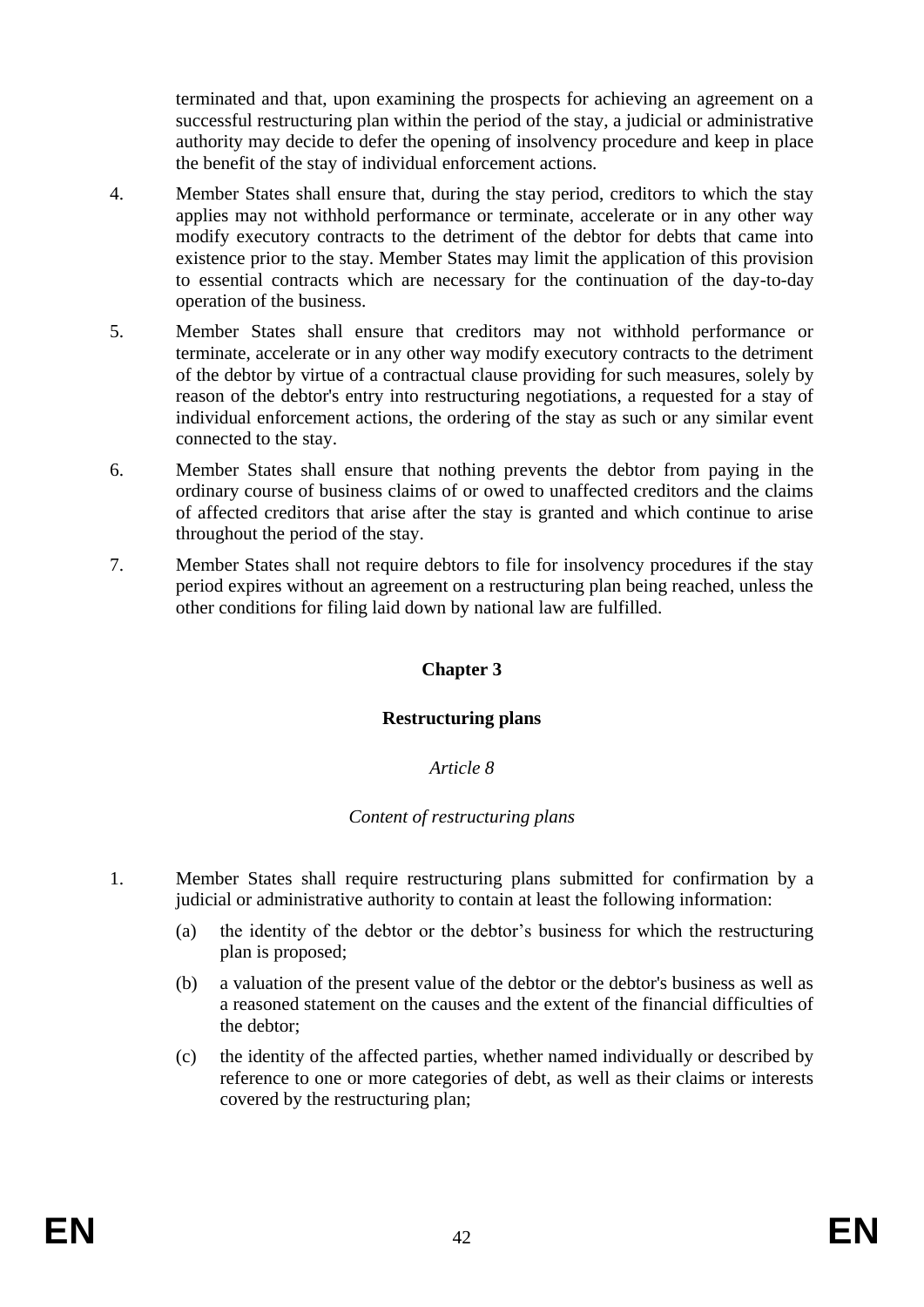- (d) the classes into which the affected parties have been grouped for the purposes of adopting the plan, together with a rationale for doing so and information about the respective values of creditors and members in each class;
- (e) the identity of non-affected parties, whether named individually or described by reference to one or more categories of debt, together with a statement of the reasons why it is not proposed to affect them;
- (f) the terms of the plan, including, but not limited to:
	- (i) its proposed duration;
	- (ii) any proposal by which debts are rescheduled or waived or converted into other forms of obligation;
	- (iii) any new financing anticipated as part of the restructuring plan;
- (g) an opinion or reasoned statement by the person responsible for proposing the restructuring plan which explains why the business is viable, how implementing the proposed plan is likely to result in the debtor avoiding insolvency and restore its long-term viability, and states any anticipated necessary pre-conditions for its success.
- 2. Member States shall make a model for restructuring plans available online. That model shall contain at least the information required under national law and shall provide general but practical information on how the model is to be used. The model shall be made available in the official language or languages of the Member State. Member States shall endeavour to make the model available in other languages, in particular in languages used in international business. It shall be designed in such a way that it can be adapted to the needs and circumstances of every case.
- 3. The parties may choose whether or not to use the model restructuring plan.

#### *Article 9*

## *Adoption of restructuring plans*

- 1. Member States shall ensure that any affected creditors have a right to vote on the adoption of a restructuring plan. Member States may also grant such voting rights to affected equity holders, in accordance with Article 12(2).
- 2. Member States shall ensure that affected parties are treated in separate classes which reflect the class formation criteria. Classes shall be formed in such a way that each class comprises claims or interests with rights that are sufficiently similar to justify considering the members of the class a homogenous group with commonality of interest. As a minimum, secured and unsecured claims shall be treated in separate classes for the purposes of adopting a restructuring plan. Member States may also provide that workers are treated in a separate class of their own.
- 3. Class formation shall be examined by the judicial or administrative authority when a request is filed for confirmation of the restructuring plan.
- 4. A restructuring plan shall be deemed to be adopted by affected parties, provided that a majority in the amount of their claims or interests is obtained in each and every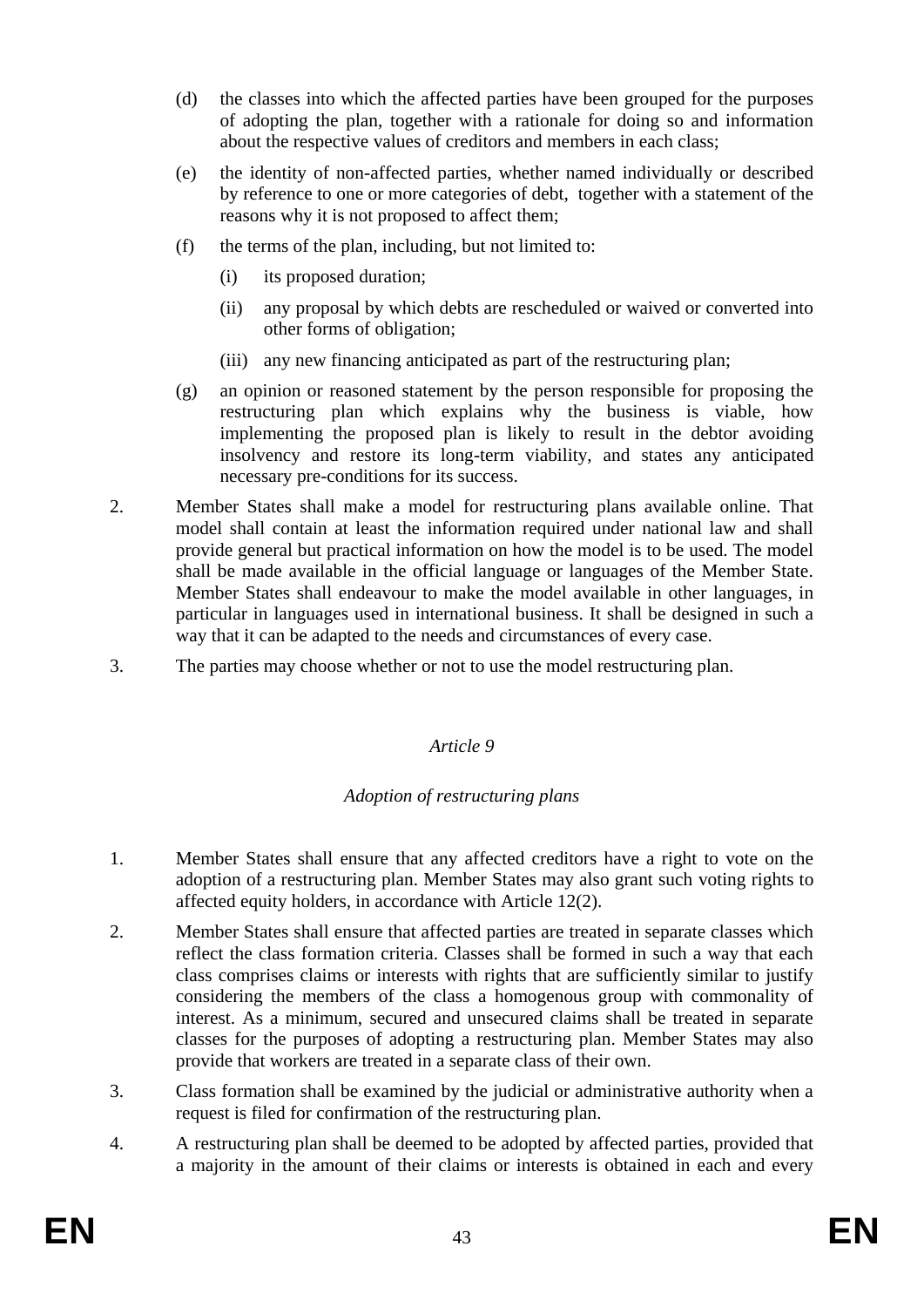class. Member States shall lay down the required majorities for the adoption of a restructuring plan, which shall be in any case not higher than 75% in the amount of claims or interests in each class.

- 5. Member States may stipulate that a vote on the adoption of a restructuring plan takes the form of a consultation and agreement of a requisite majority of affected parties in each class.
- 6. Where the necessary majority is not reached in one or more dissenting voting classes, the plan may still be confirmed if it complies with the cross-class cram-down requirements set out in Article 11.

## *Article 10*

#### *Confirmation of restructuring plans*

- 1. Member States shall ensure that the following restructuring plans can become binding on the parties only if they are confirmed by a judicial or administrative authority:
	- (a) restructuring plans which affect the interests of dissenting affected parties;
	- (b) restructuring plans which provide for new financing.
- 2. Member States shall ensure that the conditions under which a restructuring plan can be confirmed by a judicial or administrative authority are clearly specified and include at least the following:
	- (a) the restructuring plan has been adopted in accordance with Article 9 and has been notified to all known creditors likely to be affected by it;
	- (b) the restructuring plan complies with the best interest of creditors test;
	- (c) any new financing is necessary to implement the restructuring plan and does not unfairly prejudice the interests of creditors.
- 3. Member States shall ensure that judicial or administrative authorities may refuse to confirm a restructuring plan where that plan does not have a reasonable prospect of preventing the insolvency of the debtor and ensuring the viability of the business.
- 4. Member States shall ensure that where a judicial or administrative authority is required to confirm a restructuring plan in order for it to become binding, a decision is taken without undue delay after the request for confirmation has been filed and in any case no later than 30 days after the request is filed.

#### *Article 11*

#### *Cross-class cram-down*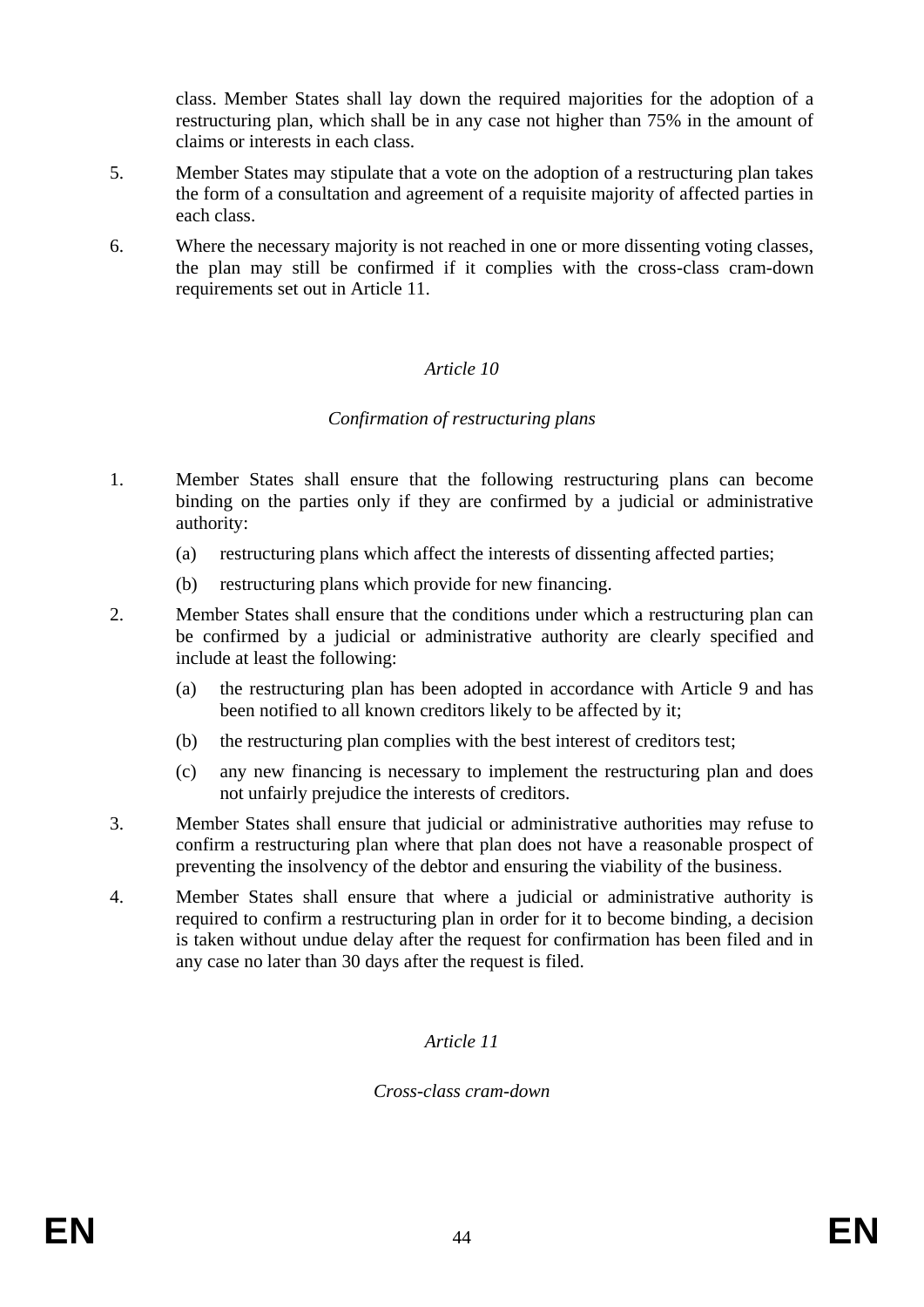- 1. Member States shall ensure that a restructuring plan which is not approved by each and every class of affected parties may be confirmed by a judicial or administrative authority upon the proposal of a debtor or of a creditor with the debtor's agreement and become binding upon one or more dissenting classes where the restructuring plan:
	- (a) fulfils the conditions in Article 10(2);
	- (b) has been approved by at least one class of affected creditors other than an equity-holder class and any other class which, upon a valuation of the enterprise, would not receive any payment or other consideration if the normal ranking of liquidation priorities were applied;
	- (c) complies with the absolute priority rule.
- 2. Member States may vary the minimum number of affected classes required to approve the plan laid down in point (b) of paragraph (1).

## *Article 12*

#### *Equity holders*

- 1. Member States shall ensure that, where there is a likelihood of insolvency, shareholders and other equity holders with interests in a debtor may not unreasonably prevent the adoption or implementation of a restructuring plan which would restore the viability of the business.
- 2. To achieve the objective in paragraph 1, Member States may provide that equity holders are to form one or more distinct classes by themselves and be given a right to vote on the adoption of restructuring plans. In this case, the adoption and confirmation of restructuring plans shall be subject to the cross-class cram-down mechanism provided for in Article 11.

## *Article 13*

*Valuation by the judicial or administrative authority*

- 1. A liquidation value shall be determined by the judicial or administrative authority where a restructuring plan is challenged on the grounds of an alleged breach of the best interest of creditors test.
- 2. An enterprise value shall be determined by the judicial or administrative authority on the basis of the value of the enterprise as a going concern in the following cases:
	- (a) where a cross-class cram-down application is necessary for the adoption of the restructuring plan;
	- (b) where a restructuring plan is challenged on the grounds of an alleged breach of the absolute priority rule.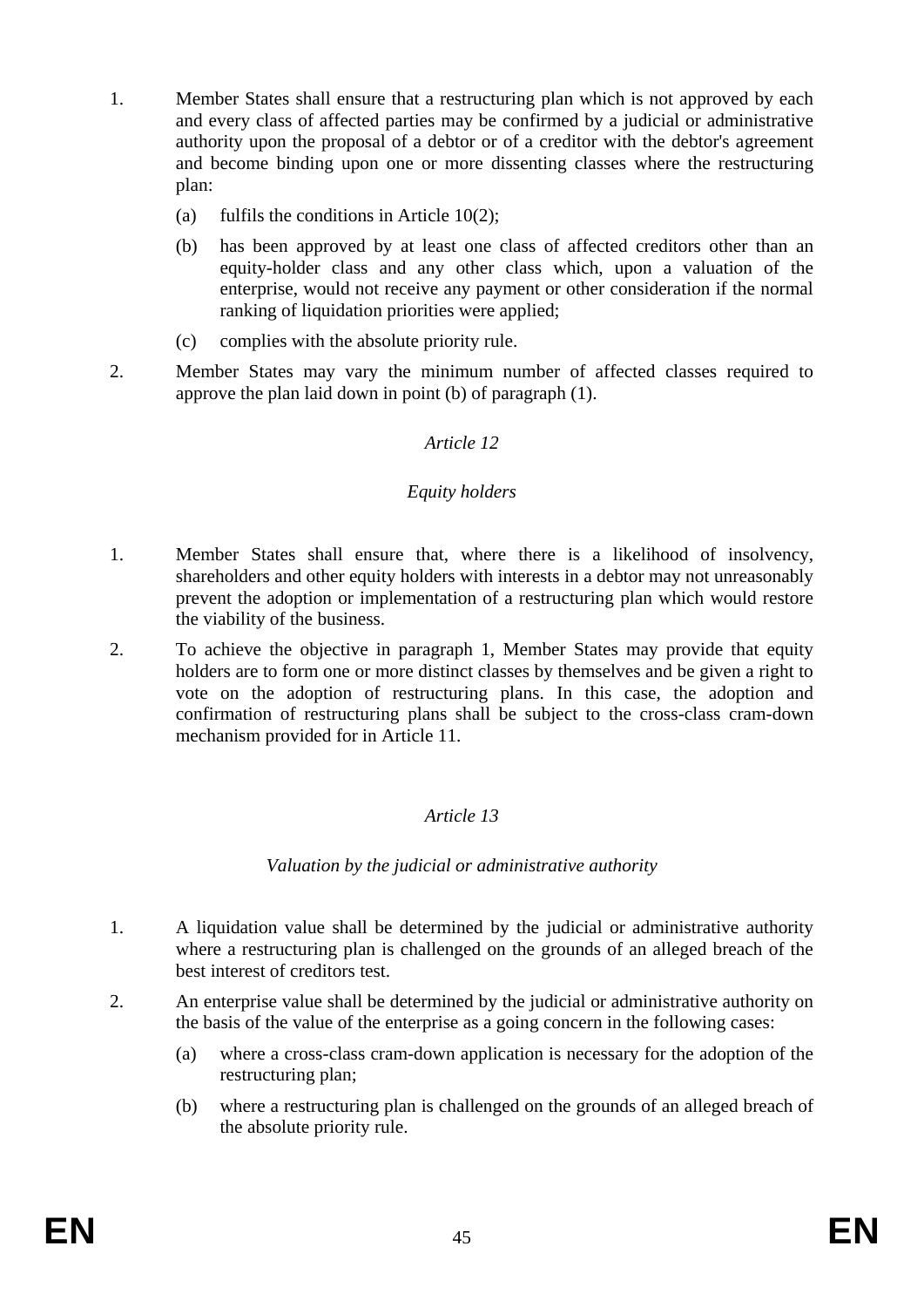- 3. Member States shall ensure that properly qualified experts are appointed to assist the judicial or administrative authority, when necessary and appropriate, for the purposes of the valuation, including where a creditor challenges the value of the collateral.
- 4. Member States shall ensure that the challenges referred to in paragraphs 1, 2 and 3 can be lodged with the judicial or administrative authority called upon to confirm the restructuring plan or in the context of an appeal against a decision on the confirmation of a restructuring plan.

## *Article 14*

## *Effects of restructuring plans*

- 1. Member States shall ensure that restructuring plans which are confirmed by a judicial or administrative authority are binding upon each party identified in the plan.
- 2. Creditors who are not involved in the adoption of a restructuring plan shall not be affected by the plan.

## *Article 15*

### *Appeals*

- 1. Member States shall ensure that a decision on the confirmation of a restructuring plan taken by a judicial authority may be appealed before a higher judicial authority and that a decision on the confirmation of a restructuring plan taken by an administrative authority may be appealed before a judicial authority.
- 2. Appeals shall be resolved in an expedited manner.
- 3. An appeal against a decision confirming a restructuring plan shall have no suspensive effects on the execution of that plan.
- 4. Member States shall ensure that, where an appeal pursuant to paragraph 3 is upheld, the judicial authority may either:
	- (a) set aside the restructuring plan; or
	- (b) confirm the plan and grant monetary compensation to the dissenting creditors, payable by the debtor or by the creditors who voted in favour of the plan.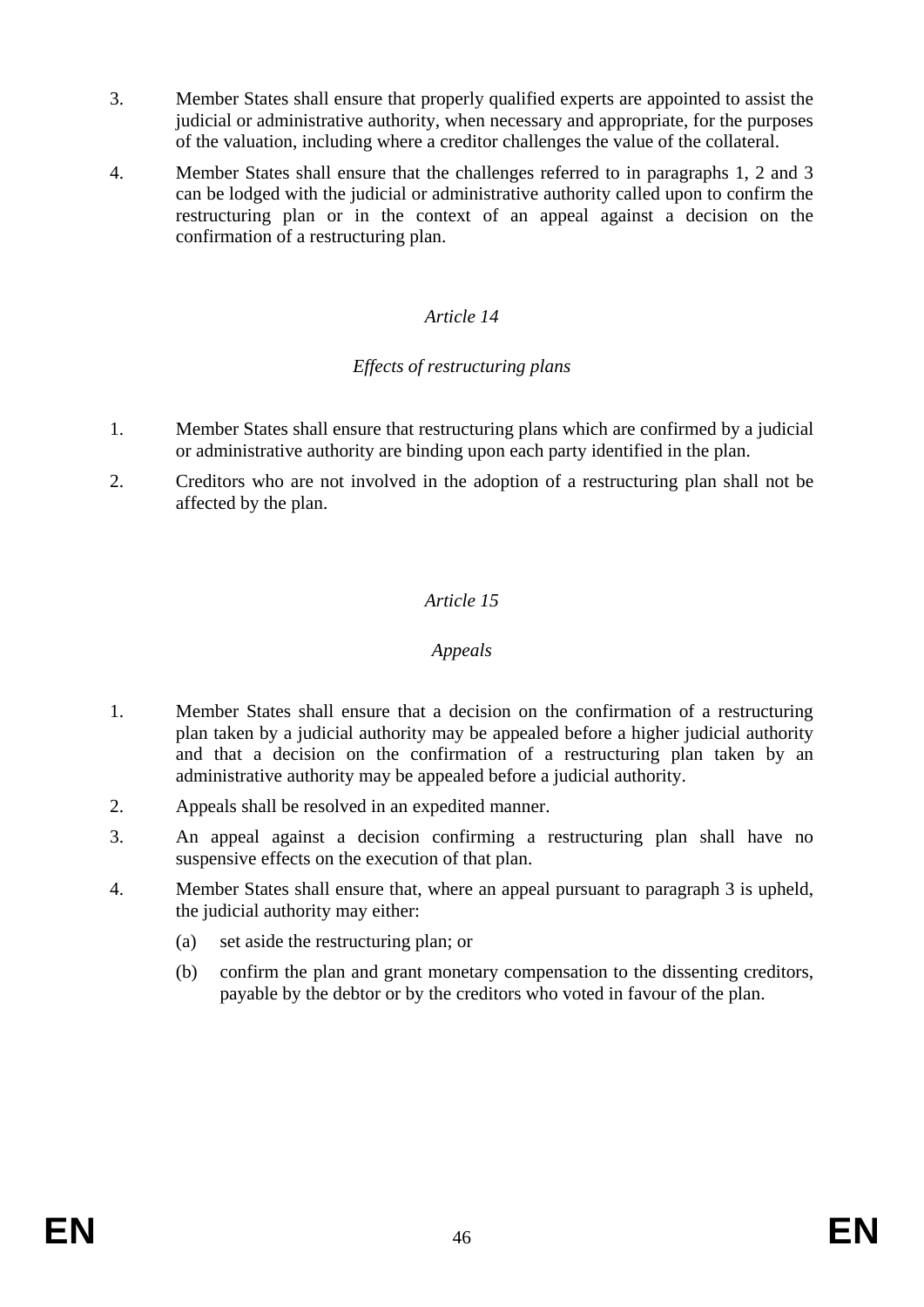#### **CHAPTER 4**

#### **Protection for new financing, interim financing and other restructuring related transactions**

#### *Article 16*

#### *Protection for new financing and interim financing*

- 1. Member States shall ensure that new financing and interim financing are adequately encouraged and protected. In particular, new and interim financing shall not be declared void, voidable or unenforceable as an act detrimental to the general body of creditors in the context of subsequent insolvency procedures, unless such transactions have been carried out fraudulently or in bad faith.
- 2. Member States may afford grantors of new or interim financing the right to receive payment with priority in the context of subsequent liquidation procedures in relation to other creditors that would otherwise have superior or equal claims to money or assets. In such cases, Member States shall rank new financing and interim financing at least senior to the claims of ordinary unsecured creditors.
- 3. The grantors of new financing and interim financing in a restructuring process shall be exempted from civil, administrative and criminal liability in the context of the subsequent insolvency of the debtor, unless such financing has been granted fraudulently or in bad faith.

#### *Article 17*

#### *Protection for other restructuring related transactions*

- 1. Member States shall ensure that transactions carried out to further the negotiation of a restructuring plan confirmed by a judicial or administrative authority or closely connected with such negotiations are not declared void, voidable or unenforceable as acts detrimental to the general body of creditors in the context of subsequent insolvency procedures, unless such transactions have been carried out fraudulently or in bad faith.
- 2. Transactions enjoying the protection referred to in paragraph 1 shall include:
	- (a) the payment of reasonable fees and costs of negotiating, adopting, confirming or implementing a restructuring plan;
	- (b) the payment of reasonable fees and costs in seeking professional advice in connection with any aspect of a restructuring plan;
	- (c) the payment of worker wages for work already carried out;
	- (d) any other necessary and reasonable payments and disbursements made in the ordinary course of business;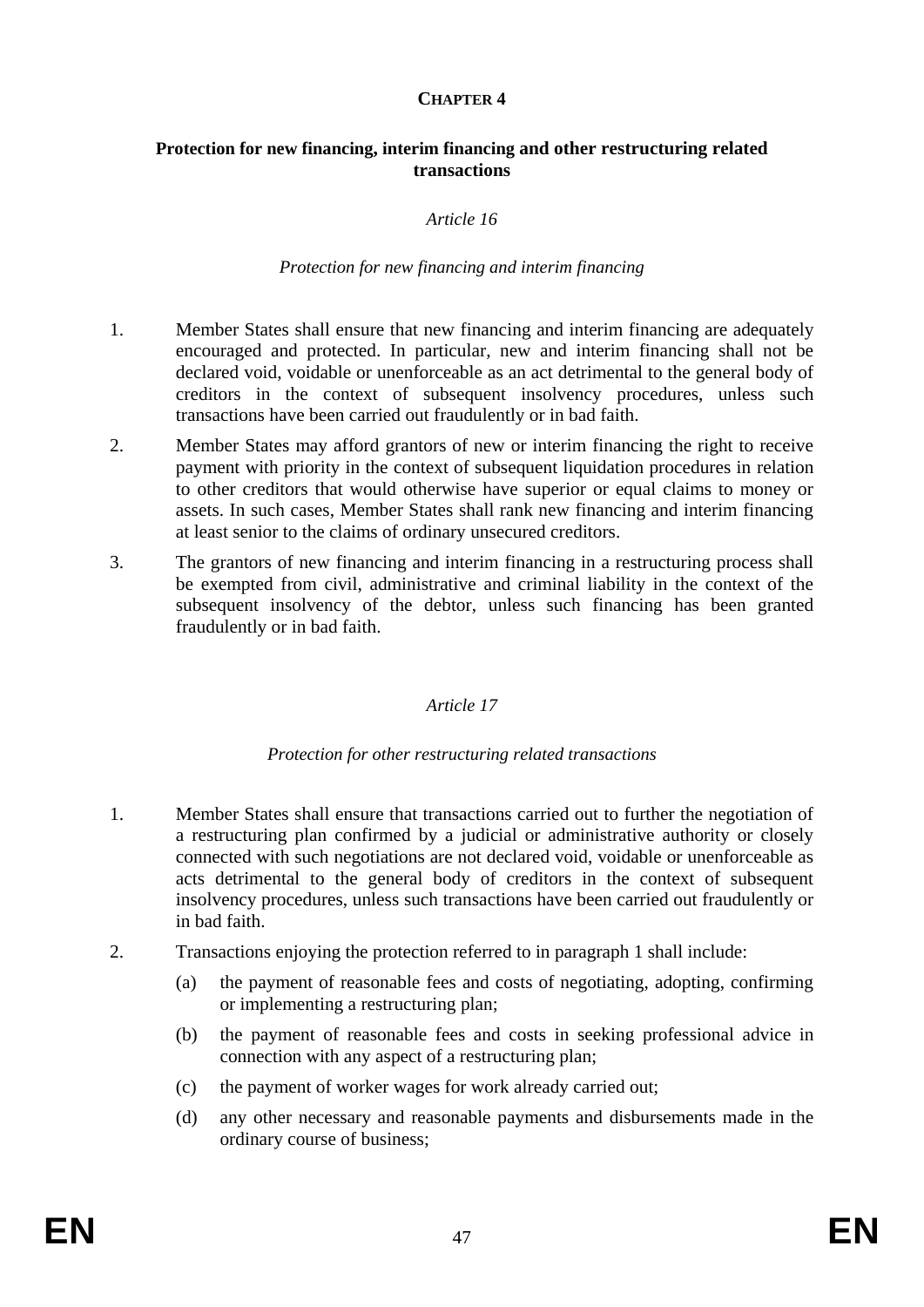- (e) transactions such as new credit, financial contributions or partial asset transfers outside the ordinary course of business made in contemplation of and closely connected with negotiations for a restructuring plan.
- 3. Member States may require the transactions referred to in point (e) of paragraph 2 to be approved by a practitioner in the field of restructuring or by a judicial or administrative authority in order to benefit from the protection referred to in paragraph 1.
- 4. Member States shall ensure that any transaction, payment, debt-equity swap, guarantee or security carried out to further the implementation of a restructuring plan confirmed by a judicial or administrative authority or closely connected with such implementation is not declared void, voidable or unenforceable as an act detrimental to the general body of creditors in the context of subsequent insolvency procedures, unless such transactions have been carried out fraudulently or in bad faith, irrespective of whether such transactions were deemed to be in the ordinary course of business.

#### **CHAPTER 5**

#### **Duties of directors in connection with negotiations on a preventive restructuring plan**

#### *Article 18*

#### *Duties of directors*

Member States shall lay down rules to ensure that, where there is a likelihood of insolvency, directors have the following obligations:

- (a) to take immediate steps to minimise the loss for creditors, workers, shareholders and other stakeholders;
- (b) to have due regard to the interests of creditors and other stakeholders;
- (c) to take reasonable steps to avoid insolvency;
- (d) to avoid deliberate or grossly negligent conduct that threatens the viability of the business.

# **TITLE III**

## **SECOND CHANCE FOR ENTREPRENEURS**

*Article 19*

*Access to discharge*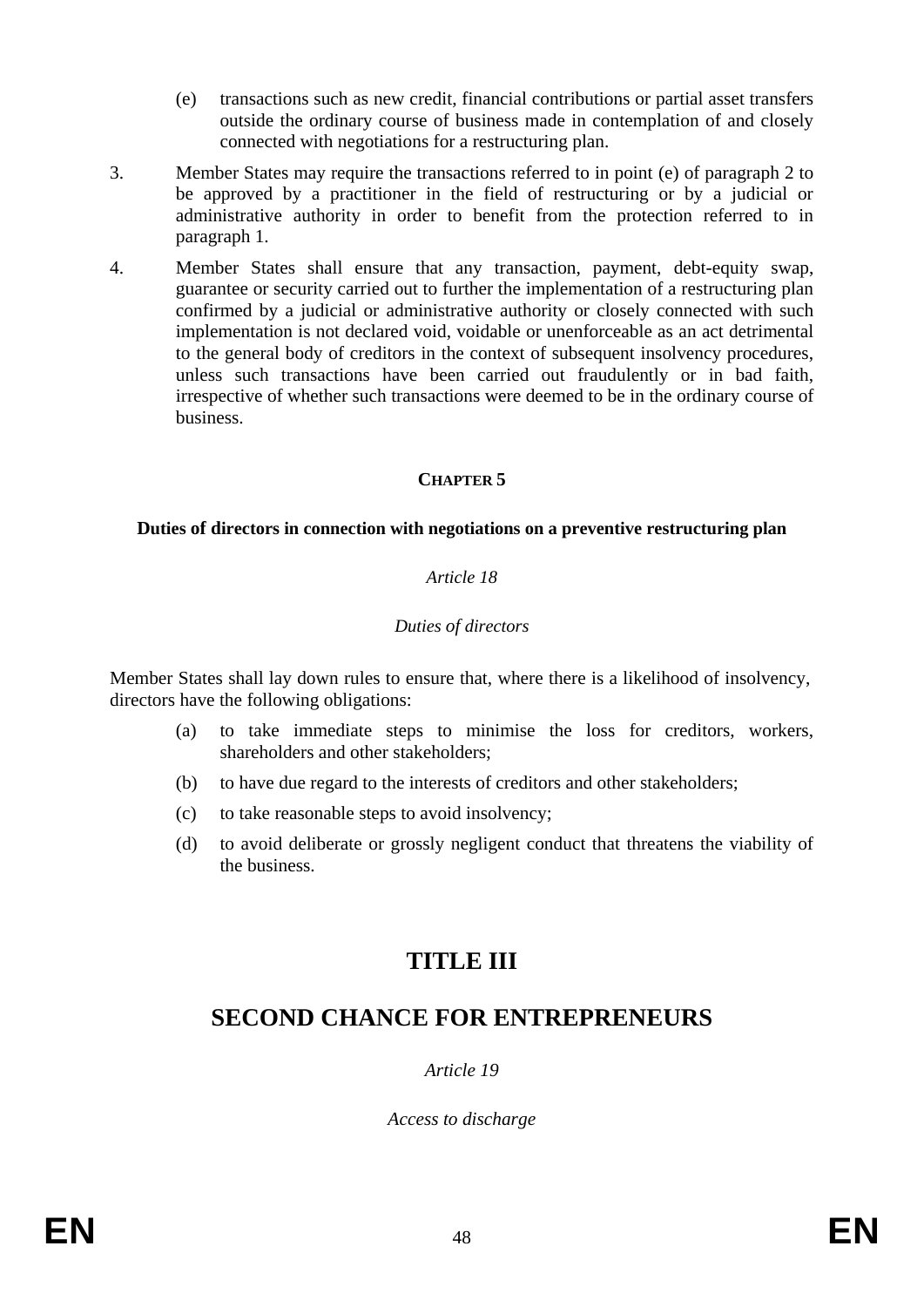- 1. Member States shall ensure that over-indebted entrepreneurs may be fully discharged of their debts in accordance with this Directive.
- 2. Member States in which a full discharge of debt is conditional on a partial repayment of debt by the entrepreneur shall ensure that the related repayment obligation is based on the individual situation of the entrepreneur and is notably proportionate to his or her disposable income over the discharge period.

## *Article 20*

## *Discharge period*

- 1. The period of time after which over-indebted entrepreneurs may be fully discharged from their debts shall be no longer than three years starting from:
	- (a) the date on which the judicial or administrative authority decided on the application to open such a procedure, in the case of a procedure ending with the liquidation of an over-indebted entrepreneur' s assets; or
	- (b) the date on which implementation of the repayment plan started, in the case of a procedure which includes a repayment plan.
- 2. Member States shall ensure that on expiry of the discharge period, over-indebted entrepreneurs are discharged of their debts without the need to re-apply to a judicial or administrative authority.

## *Article 21*

## *Disqualification period*

Member States shall ensure that, where an over-indebted entrepreneur obtains a discharge of debts in accordance with this Directive, any disqualifications from taking up or pursuing a trade, business, craft or profession which is connected with the entrepreneur's overindebtedness shall cease to have effect at the latest at the end of the discharge period, without the need to re-apply to a judicial or administrative authority.

## *Article 22*

## *Limitations*

- 1. By way of derogation from Articles 19, 20 and 21, Member States may maintain or introduce provisions restricting access to discharge or laying down longer periods for obtaining a full discharge or longer disqualification periods in certain well-defined circumstances and where such limitations are justified by a general interest, in particular where:
	- (a) the over-indebted entrepreneur acted dishonestly or in bad faith towards the creditors when becoming indebted or during the collection of the debts;
	- (b) the over-indebted entrepreneur does not adhere to a repayment plan or to any other legal obligation aimed at safeguarding the interests of creditors;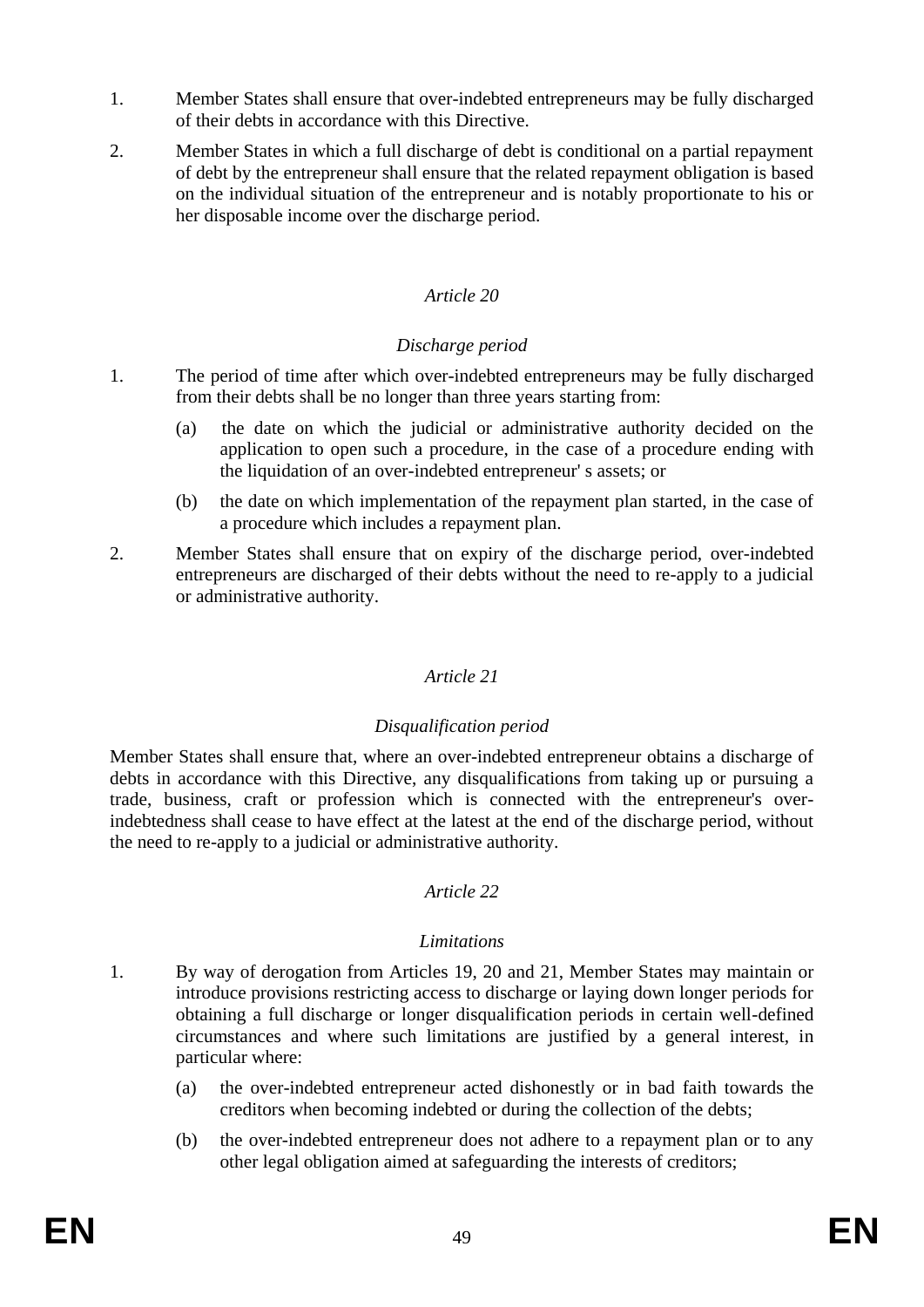- (c) in case of abusive access to discharge procedures;
- (d) in case of repeated access to discharge procedures within a certain period of time.
- 2. Member States may provide for longer discharge periods in cases where the main residence of an over-indebted entrepreneur is exempt from the possibility of realisation of assets, in order to safeguard the livelihood of the over-indebted entrepreneur and his or her family.
- 3. Member States may exclude specific categories of debt, such as secured debts or debts arising out of criminal penalties or tortious liability, from discharge or lay down a longer discharge period where such exclusions or longer periods are justified by a general interest.
- 4. By way of derogation from Article 21, Member States may provide for longer or indefinite disqualification periods where the over-indebted entrepreneur is a member of a profession to which specific ethical rules apply or where disqualifications were ordered by a court in criminal proceedings.

## *Article 23*

*Consolidation of proceedings regarding professional and personal debts*

- 1. Member States shall ensure that, where an over-indebted entrepreneur has professional debts incurred in the course of his or her trade, business, craft or profession as well as personal debts incurred outside those activities, all debts are treated in a single procedure for the purposes of obtaining a discharge.
- 2. Member States may derogate from paragraph 1 and stipulate that professional and personal debts are to be treated in separate procedures, provided that these procedures can be coordinated for the purposes of obtaining a discharge in accordance with this Directive.

# **TITLE IV**

## **Measures to increase the efficiency of restructuring, insolvency and second chance**

## *Article 24*

## *Judicial and administrative authorities*

- 1. Member States shall ensure that the members of the judiciary and administrative authorities dealing with restructuring, insolvency and second chance matters receive initial and further training to a level appropriate to their responsibilities.
- 2. Without prejudice to judicial independence and differences in the organisation of the judiciary across the Union, where restructuring, insolvency and second chance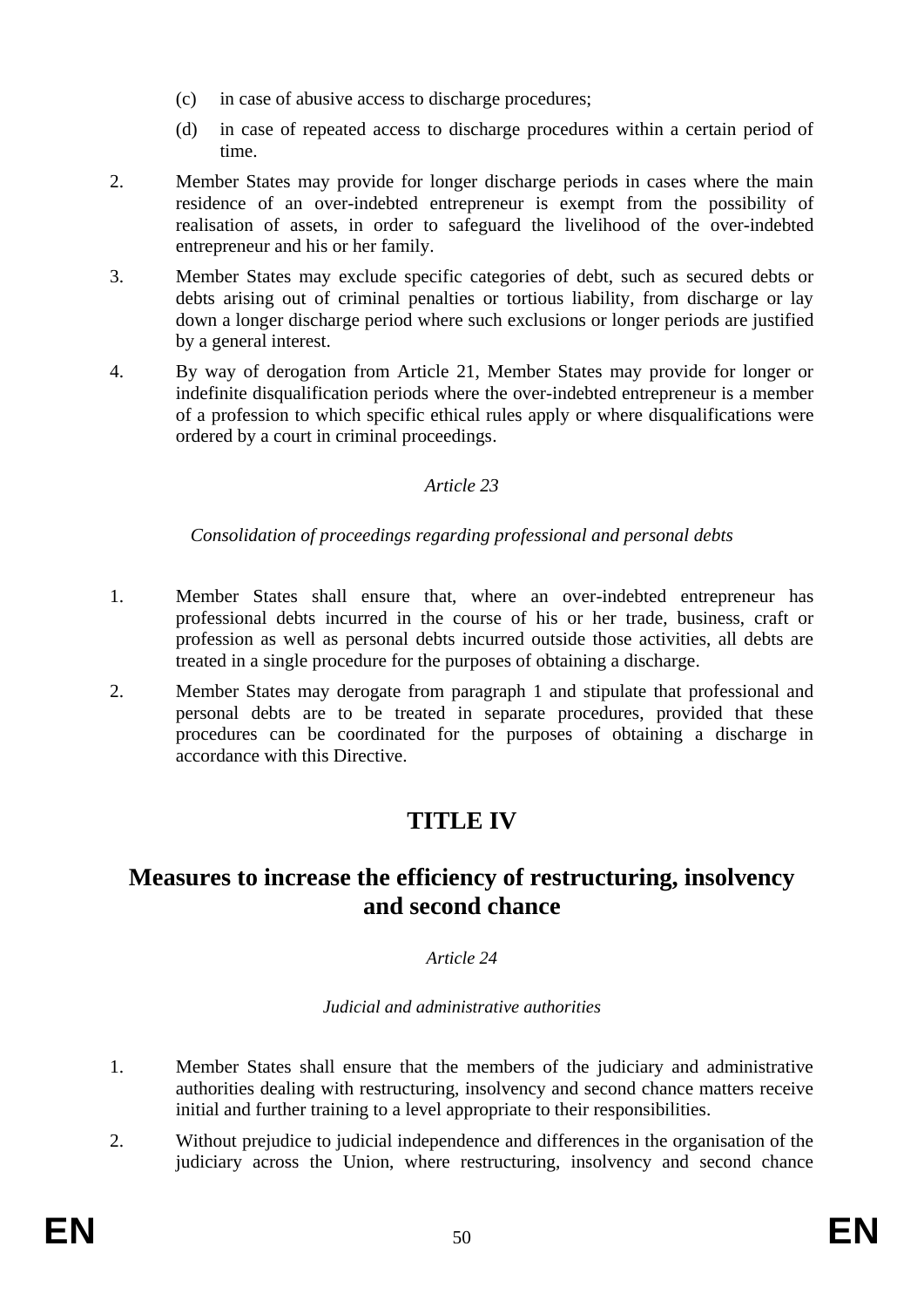matters are dealt with by judicial authorities, Member States shall ensure that these matters are dealt with in an efficient manner which ensures expeditious treatment of the procedures and that the members of the judiciary in charge have the necessary expertise and specialisation.

#### *Article 25*

#### *Practitioners in the field of restructuring, insolvency and second chance*

- 1. Member States shall ensure that mediators, insolvency practitioners and other practitioners appointed in restructuring, insolvency and second chance matters receive the necessary initial and further training in order to ensure that their services are provided in an effective, impartial, independent and competent way in relation to the parties.
- 2. Member States shall encourage, by any means which they consider appropriate, the development of, and adherence to, voluntary codes of conduct by practitioners in the field of restructuring, insolvency and second chance, as well as other effective oversight mechanisms concerning the provisions of such services.

## *Article 26*

#### *Appointment of practitioners in the field of restructuring, insolvency and second chance*

- 1. Member States shall ensure that the process for the appointment, removal and resignation of practitioners in the field of restructuring, insolvency and second chance is clear, predictable and fair and fulfils, in particular, the requirements set out in paragraphs 2, 3 and 4.
- 2. Member States shall ensure that the conditions for eligibility and the grounds upon which an insolvency practitioner may be ineligible for appointment are clear and transparent.
- 3. Where practitioners in the field of restructuring, insolvency and second chance are appointed by the judicial or administrative authority, Member States shall ensure that the criteria concerning the manner in which the judicial or administrative authority selects such a practitioner are clear and transparent. In selecting a practitioner in the field of restructuring, insolvency and second chance for a particular case, due consideration shall be given to the practitioner's experience and expertise. Where appropriate, the debtors and creditors shall be consulted in the selection of the practitioner.
- 4. In restructuring and insolvency procedures with cross-border elements, due consideration shall be given to the practitioner's ability to communicate and cooperate with foreign insolvency practitioners and judicial or administrative authorities and to its human and administrative resources.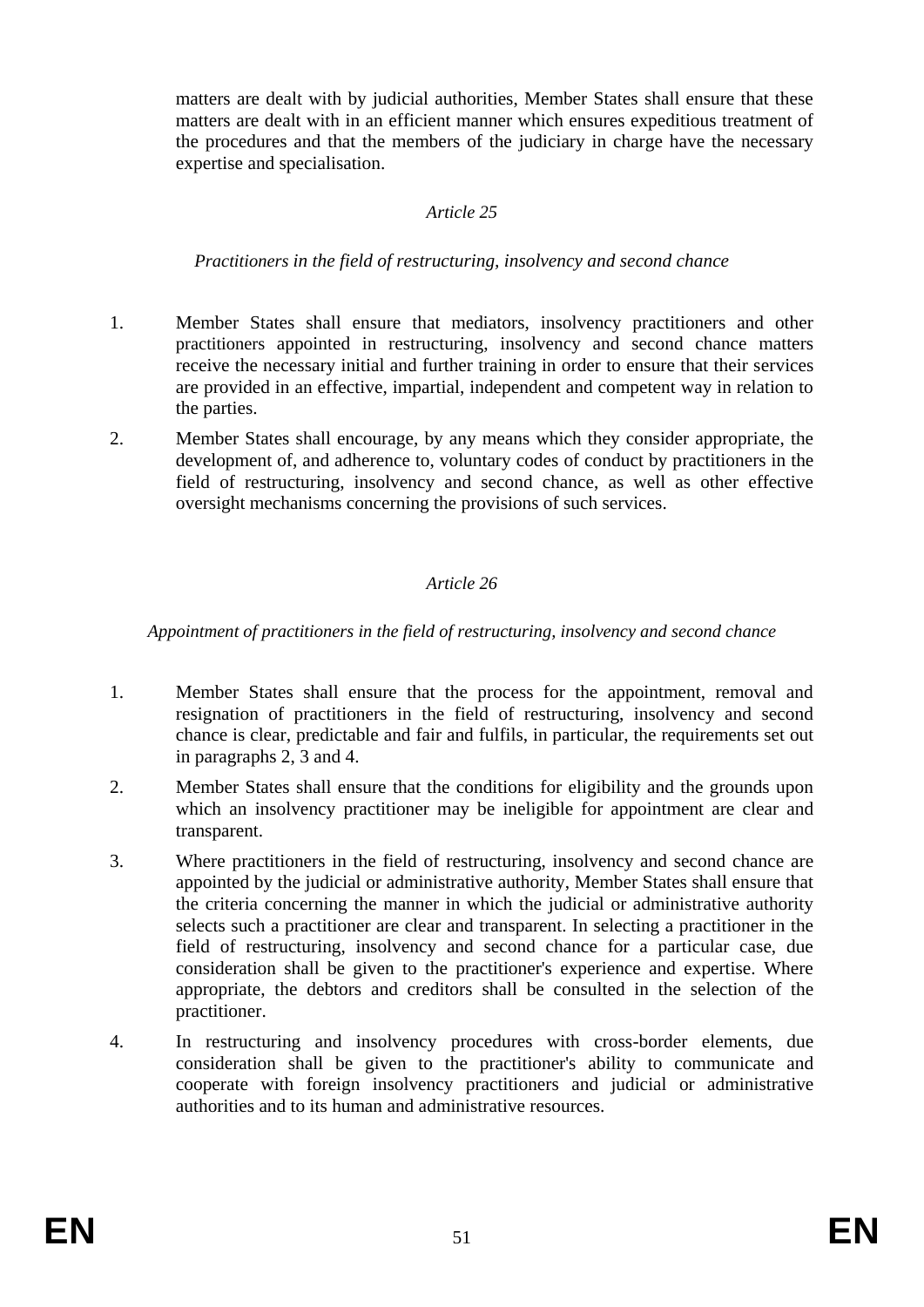#### *Article 27*

#### *Supervision and remuneration of practitioners in the field of restructuring, insolvency and second chance*

- 1. Member States shall put in place appropriate oversight and regulatory structures to ensure that the work of practitioners in the field of restructuring, insolvency and second chance is appropriately supervised. This oversight and regulation shall also include an appropriate and effective regime for sanctioning practitioners who have failed in their duties.
- 2. Member States shall ensure that the fees charged by practitioners in the field of restructuring, insolvency and second chance are governed by rules which incentivise a timely and efficient resolution of procedures with due regard to the complexity of the case. Member States shall ensure that appropriate procedures with built-in safeguards are available to ensure that any disputes over remuneration can be resolved in a timely manner.

#### *Article 28*

#### *Use of electronic means of communication*

- 1. Member States shall ensure that the following actions may be performed electronically, including in cross-border situations:
	- (a) filing of claims;
	- (b) filing of restructuring or repayment plans with competent judicial or administrative authorities;
	- (c) notifications to creditors;
	- (d) voting on restructuring plans;
	- (e) lodging of appeals.

# **TITLE V**

## **Monitoring of restructuring, insolvency and discharge procedures**

## *Article 29*

#### *Data collection*

1. With a view to arriving at reliable annual statistics, Member States shall collect and aggregate at Member State level data on: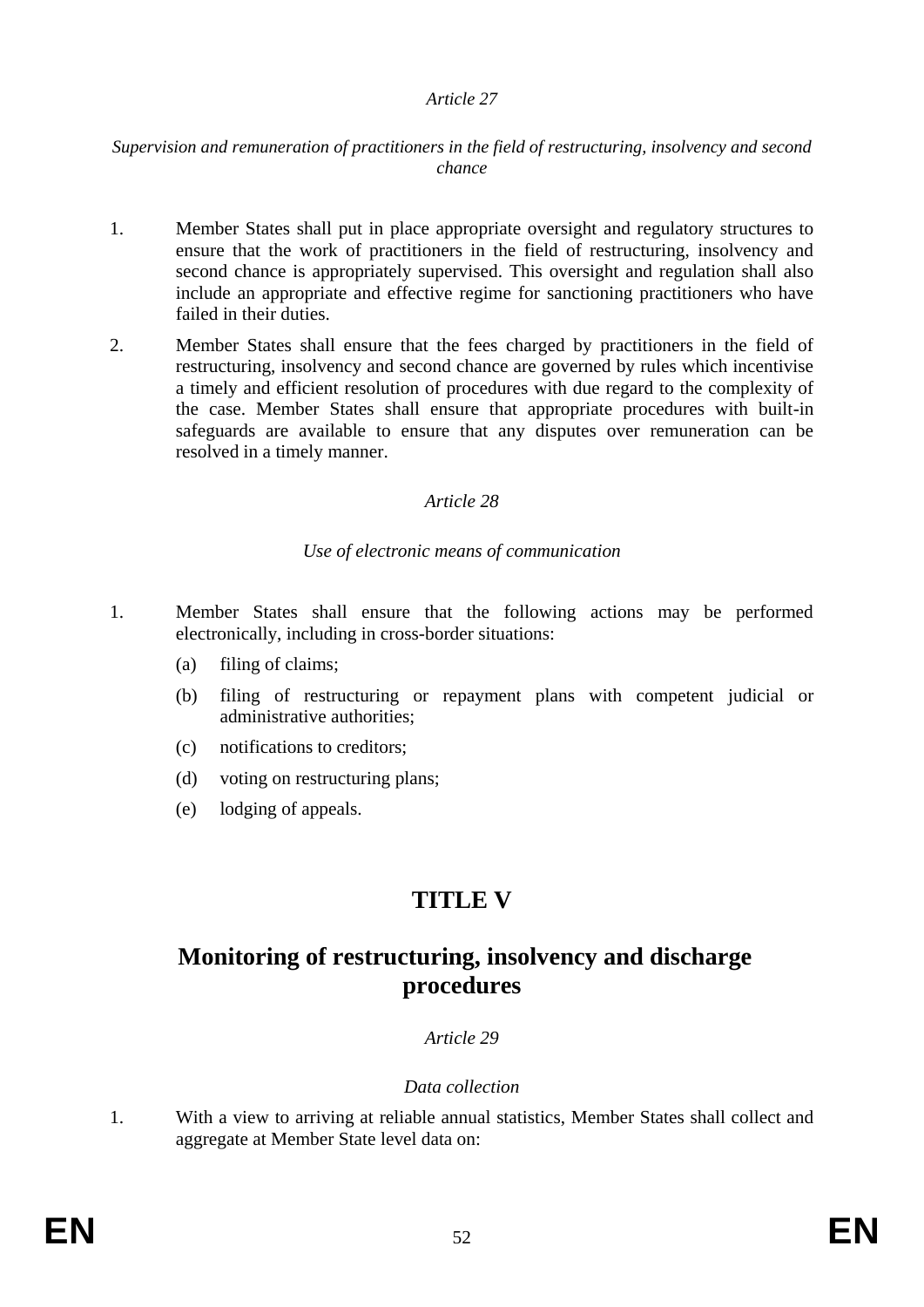- (a) the number of procedures which were initiated, pending and resolved, broken down by:
	- (i) preventive restructuring procedures,
	- (ii) insolvency procedures such as liquidation procedures,
	- (iii) procedures leading to a full discharge of debt for natural persons;
- (b) the length of the procedure from initiation to payout, separate by types of procedures (preventive restructuring procedure, insolvency procedure, discharge procedure);
- (c) the share of each type of outcome within each restructuring or insolvency procedure, including the number of procedures applied for but not commenced for lack of available funds in the debtor's estate.
- (d) the average costs of each procedures awarded by the judicial or administrative authority, in euro;
- (e) the recovery rates for secured and unsecured creditors separately, as well as the number of procedures with zero or no more than two percent total recovery rate in respect of each type of procedure referred to in point (a);
- *(f)* the number of debtors subject to procedures referred to in point (a)(i) who within three years from the conclusion of such procedures are subject to either of the procedures referred to in points  $(a)(i)$  and  $(a)(ii)$ ;
- (g) the number of debtors who, after having undergone a procedure referred to in point (a)(iii) of this paragraph, are subject to another such procedure or another procedure referred to in point (a) of this paragraph.

For the purposes of point (e) of the first subparagraph, recovery rates shall be after costs and anonymised data fields shall show both recovery rate and recovery rate lined to time until recovery.

- 2. Member States shall break down the statistics referred to in paragraph 1 by:
	- (a) the size of the debtors involved, by number of workers;
	- (b) whether debtors are natural or legal persons;
	- (c) in respect of discharge and where such distinction is made under national law, whether the procedures concern only entrepreneurs or all natural persons.
- 3. Member States shall compile statistics from the aggregate data referred to in paragraphs 1 and 2 for full calendar years ending on 31 December of each year, starting with data collected for the first full calendar year following [*the date of start of application of implementing measures*]. These statistics shall be communicated to the Commission on the basis of a standard data communication form annually, by 31 March of the calendar year following the year for which data is collected.
- 4. The Commission shall establish the communication form referred to in paragraph 3 by way of implementing acts. Those implementing acts shall be adopted in accordance with the advisory procedure referred to in Article 30(2).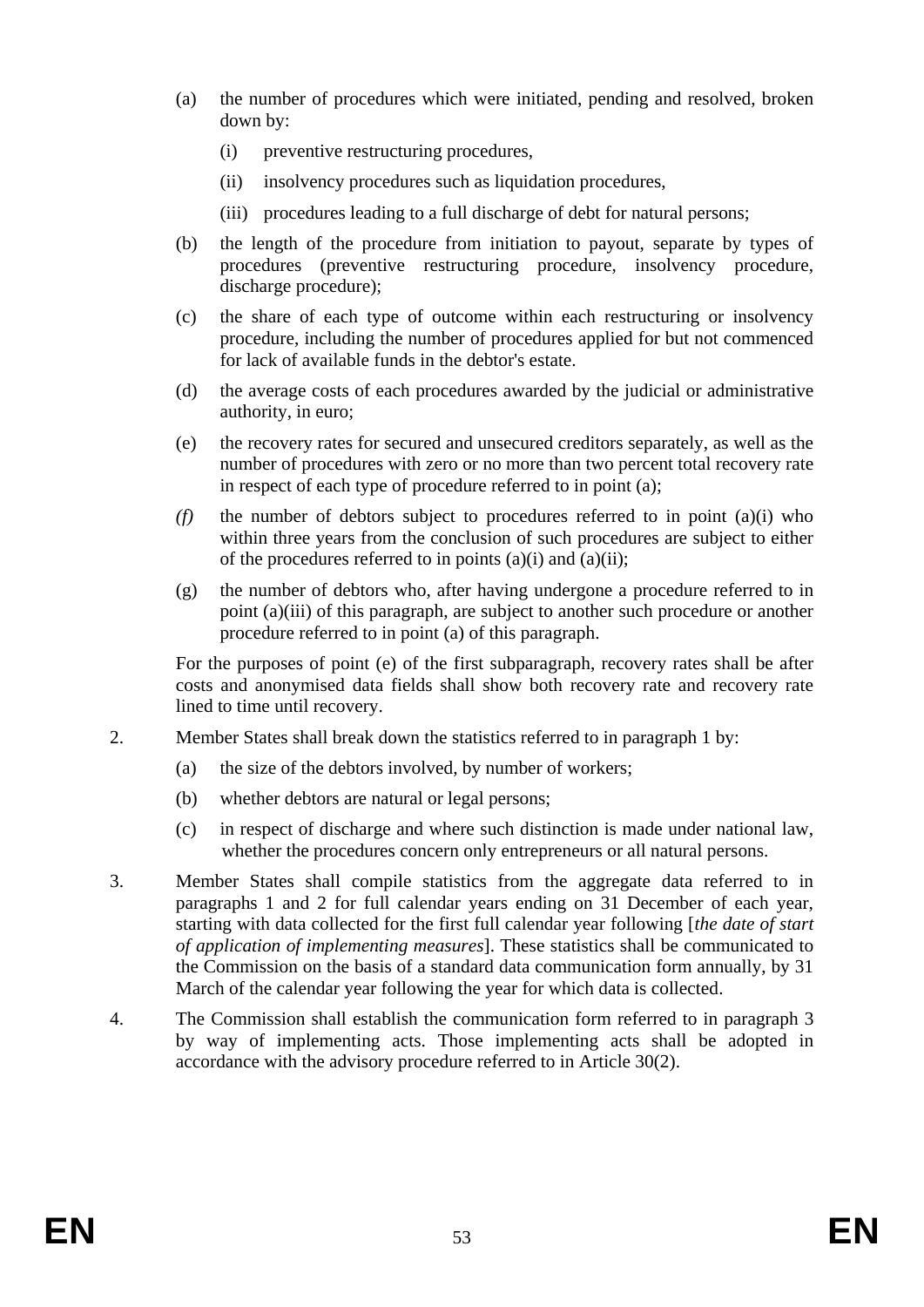#### *Article 30*

## *Committee*

- 1. The Commission shall be assisted by a committee. That committee shall be a committee within the meaning of Regulation (EU) No 182/2011.
- 2. Where reference is made to this paragraph, Article 4 of Regulation (EU) No 182/2011 shall apply.

## **TITLE VI**

## **Final provisions**

## *Article 31*

## *Relationship with other acts*

- 1. This Directive shall be without prejudice to the following acts:
	- (a) Directive 98/26/EC of the European Parliament and of the Council on settlement finality in payment and securities settlement systems $^{80}$ ;
	- (b) Directive 2002/47/EC of the European Parliament and of the Council on financial collateral arrangements $^{81}$ ; and
	- (c) Regulation (EU) No 648/2012 of the European Parliament and of the Council on OTC derivatives, central counterparties and trade repositories<sup>82</sup>.
- 2. This Directive shall be without prejudice to workers' rights guaranteed by Directives 98/59/EC, 2001/23/EC, 2002/14EC, 2008/94/EC and 2009/38/EC.

## Article 32

## Amendment of Directive 2012/30/EU

In Article 45 of Directive 2012/30/EU, the following paragraph 4 is added:

"4. Member States shall derogate from Article 19(1), Article 29, Article 33, Article 34, Article 35, Article 40(1)(b), Article 41(1) and Article 42 to the extent and for the period that such derogations are necessary for the establishment of the preventive restructuring framework provided for in Directive …. of the European Parliament and of the Council [on preventive restructuring frameworks and second chance ]\*.

\* Directive (….) of the European Parliament and of the Council on preventive restructuring and second chance frameworks (OJ …).".

<sup>80</sup> Directives 98/26/EC of the European Parliament and of the Council of 19 May 1998 on settlement finality in payment and securities settlement systems, OJ L 166/45, 11.6.1998.

<sup>&</sup>lt;sup>81</sup> Directive 2002/47/EC of the European Parliament and of the Council of 6 June 2012 on financial collateral arrangements, OJ L 168/43, 27.6.2002.

<sup>&</sup>lt;sup>82</sup> Regulation (EU) No 648/2012 of the European Parliament and of the Council of 4 July 2012 on OTC derivatives, central counterparties and trade repositories, OJ L 201/1, 27.7.2012.